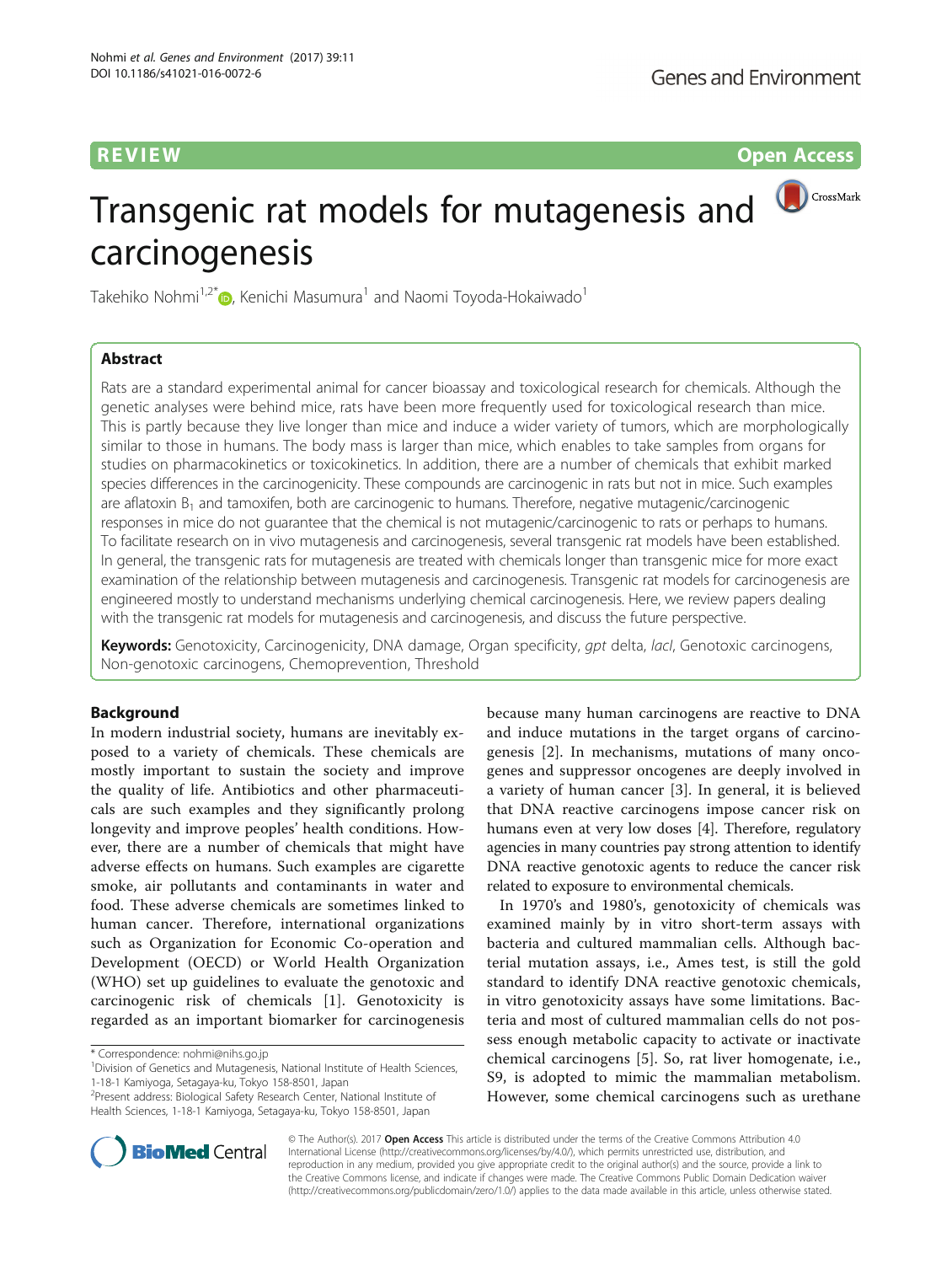give negative results in Ames test because of the inefficiency of S9 to activate the chemicals to ultimate mutagens [\[6](#page-27-0)]. On the other hand, non-carcinogenic chemicals such as 2,6-diaminotoluene (2,6-DAT) give positive results in Ames test probably because S9 does not have enough detoxication capacities [\[7](#page-27-0), [8](#page-27-0)]. Recent survey revealed that in vitro mammalian genotoxicity assays such as chromosome aberration assays, gene mutation assays and micronucleus assays give many false positives, i.e., positives in the assays but negatives in rodent cancer bioassays [[9](#page-27-0)]. Thus, in vivo genotoxicity is regarded more important than in vitro results in terms of decision making whether the particular chemical is genotoxic and carcinogenic to humans or not.

Classical in vivo genotoxicity assays are, however, very time consuming and target organs for the assays are quite limited. For example, "mouse spot test" uses developing embryo and detects mutations in the genes controlling the pigmentation of coat color of mice [\[10](#page-27-0)]. This test has been adopted into OECD Guidelines for the Testing of Chemicals as Test No. 484. If mutations are induced in the genes that control the pigmentation of coat color, the offspring will have spots of changed color in the coat. The frequency of such spots in the treated mice is compared to that of the spots in untreated mice. Although this assay certainly detects mutations in mice in vivo, the target organ for mutagenesis is only melanoblasts in embryo. Because very few people conduct the assays nowadays, it has been deleted from OECD test guidelines in 2014. Another in vivo genotoxicity assay, that is, "Mouse Dlb-1 mutation assay", detects mutations at the Dlb-1 locus in colon, which determines the expression of the binding site for the lectin Dolichos biflorus agglutinin [\[11\]](#page-27-0). C57BL/6J  $\times$  SWR F1 mice are exposed to chemicals and the mutants are detected as clones of epithelial cells not stained with a peroxidase conjugated with the agglutinin. The assay is capable of identification of mutagens in colon but is not applicable to other organs such as liver.

To circumvent the above limitations, transgenic mice for mutagenesis have been developed in late 1980's and 1990's. Big Blue mice, Muta Mice and *gpt* delta mice are representative transgenic mice for mutagenesis and they use lambda phage as a vector having reporter genes for mutations [\[12](#page-27-0)–[15\]](#page-27-0). The phages are recovered from the genomic DNA of mice by in vitro lambda phage packaging reactions and in vivo mutations are detected after introduction of the rescued phage to indicator Escherichia coli (E. coli). Because the vector DNA having the reporter genes is recovered from the mouse genome to bacteria, they are called shuttle vectors. Although the reporter genes are bacteria or phage origin, the assays allow detection of mutations in any organ of mice such as liver, lung, bone marrow or testis. In addition, DNA sequence analysis can reveal mutation spectra associated with chemical exposure. About 10 years later from the development of transgenic mice, transgenic rats were developed because rats are more frequently used for cancer bioassays. Currently Big Blue rats having lambda LIZ and gpt delta rats having lambda EG10 are commercially available and widely used for in vivo mutagenesis [\[7](#page-27-0), [16](#page-27-0), [17\]](#page-27-0). Therefore, we focus on these two in vivo assays and discuss what has been revealed by the assays (Table [1](#page-2-0)). In the later part of this review, we review several transgenic rat models for chemical carcinogenesis (Table [2](#page-17-0)) and discuss the future perspective.

## Transgenic rats for mutagenesis

Before establishment of transgenic rats for mutagenesis, there was a gap between in vivo genotoxicity assays and rodent cancer bioassays in terms of animal species. In vivo genotoxicity assays such as chromosome aberration test and micronucleus test have been conducted more frequently with mice than with rats because of the ease of handling and clearer genetic background. In contrast, rodent cancer bioassays have been conducted with rats more frequently than mice because of the lower frequency of spontaneous tumors and larger body mass. This species difference leads to discrepancy of test results between mice in mutagenesis and rats in carcinogenesis. Aflatoxin  $B_1$  gives negative or weakly positive results in genotoxicity with mice while rats give strong positives in carcinogenicity assays [\[18\]](#page-27-0). To fill in the gap, transgenic rats have been engineered. Nowadays, they are used as a standard tool to examine the mutagenicity of chemicals in the target organs of carcinogenesis.

#### Assay systems

Although both Big Blue rats and gpt delta rats use lambda phage as vectors of reporter genes, the assay systems are different as described below.

# Big blue rats

Big Blue rats were generated by microinjection of lambda LIZ phage DNA into fertilized eggs of Fischer 344 (F344) rats [\[16](#page-27-0)]. In addition, the embryonic fibroblasts, i.e., Rat 2 cells, were established for an in vitro transgenic assay [\[19](#page-27-0)]. Originally, color selection with lacI was adopted for mutant detection but later more convenient *cII* selection was applied to Big Blue rat assays [[20\]](#page-27-0) (Fig. [1a, b\)](#page-18-0). The gene *lacI* encodes a repressor protein LacI, which suppresses the expression of betagalactosidase in *E. coli*. Therefore, inactivation of *lacI* by mutations results in the expression of beta-galactosidase and production of blue plaque in the presence of X-gal, while wild-type *lacI* leads to colorless plaques. However, this selection is time consuming and expensive because X-gal is an expensive chromogenic agent. In contrast,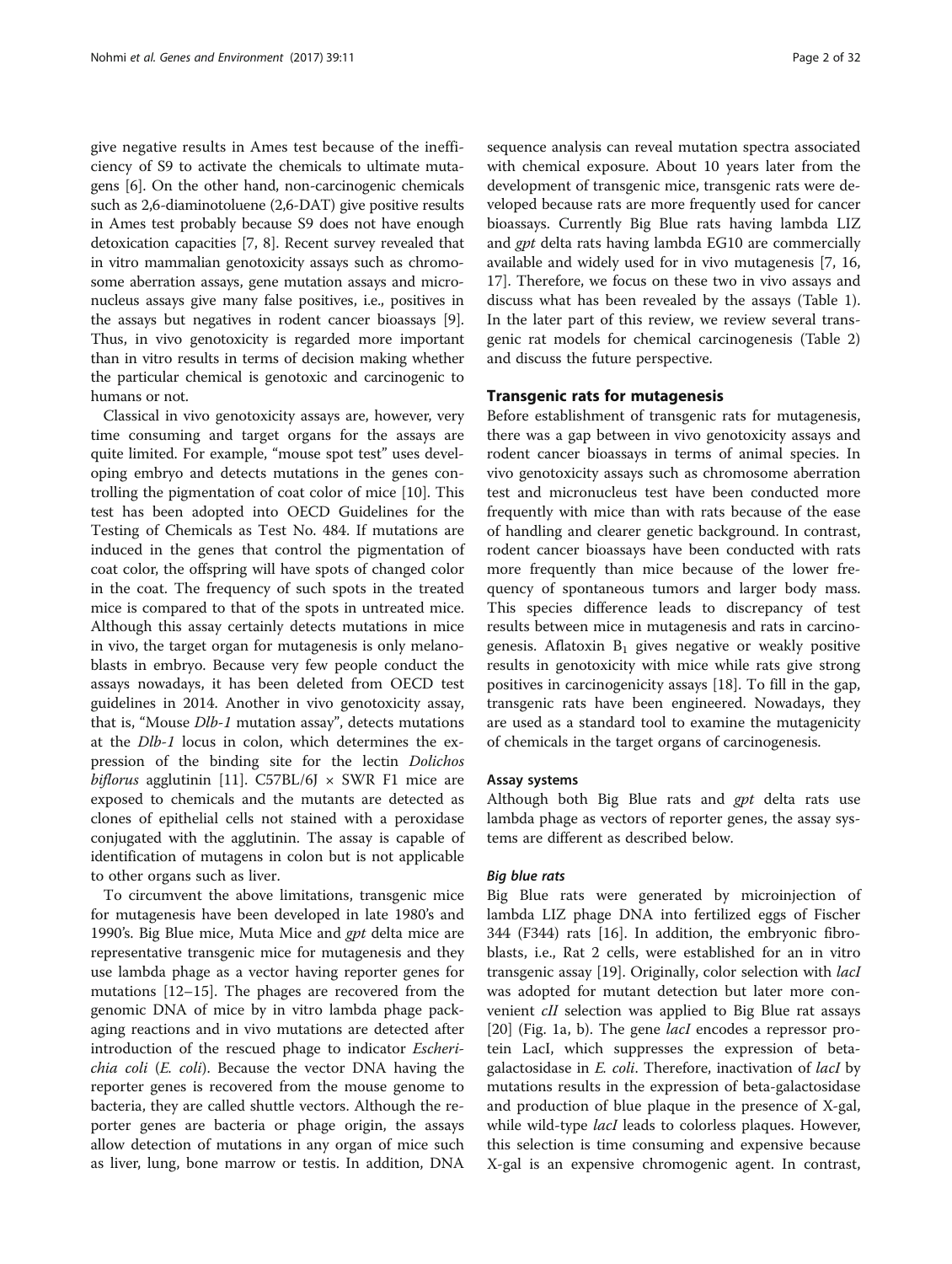<span id="page-2-0"></span>

| Agents                                                   | Animal               | Dose                 | Route                 | Sex    | (weeks)<br>Age           | Sampling time (days)<br>Administration time/ | Tissue        | Transgenic<br>assays | response<br>Positive | Reference |
|----------------------------------------------------------|----------------------|----------------------|-----------------------|--------|--------------------------|----------------------------------------------|---------------|----------------------|----------------------|-----------|
| Acetaminophen                                            | gpt delta rat (SD)   | 10000 ppm            | Diet                  | Female | $\equiv$                 | 91/91                                        | Liver         | gpt                  | $\mathbf I$          | $[167]$   |
| Acrylamide                                               | Big Blue rat (F344)  | $1.4 \text{ mM}$     | Drinking water        | Male   | $\sim$                   | 60/60                                        | Liver         | $\tilde{\sigma}$     |                      | [168]     |
|                                                          |                      |                      |                       |        |                          |                                              | Bone marrow   | 了<br>C               |                      | Ibid      |
|                                                          |                      |                      |                       |        |                          |                                              | Thyroid       | う<br>こ               |                      | bid       |
|                                                          |                      |                      |                       |        |                          |                                              | Testis        | F)                   |                      | lbid      |
|                                                          | gpt delta rat (F344) | 0.7 mM               | Drinking water Female |        | $\sim$                   | 60/60                                        | Liver         | F)                   |                      | Ibid      |
|                                                          |                      |                      |                       |        |                          |                                              | Bone marrow   | F)                   | $^{+}$               | Ibid      |
|                                                          |                      |                      |                       |        |                          |                                              | Thyroid       | $\tilde{\omega}$     | $^{+}$               | ibid      |
|                                                          |                      |                      |                       |        |                          |                                              | Mammary gland | 了<br>C               | $\mathbf{I}$         | Ibid      |
|                                                          |                      |                      |                       | Male   | $\overline{\phantom{0}}$ | 60/60                                        | Liver         | $\tilde{\sigma}$     |                      | bid       |
|                                                          |                      |                      |                       | Female | $\sim$                   | 60/60                                        | Liver         | $\tilde{\sigma}$     |                      | Ibid      |
|                                                          |                      | ppm<br>80            | Drinking water        | Male   | $\sim$                   | 28/28                                        | Testis        | gpt                  | $^{+}$               | [169]     |
|                                                          |                      |                      |                       |        |                          |                                              | Liver         | gpt                  | $\mathbf{I}$         | Ibid      |
|                                                          |                      | ppm<br>$\triangleq$  |                       |        |                          |                                              | Testis        | gpt                  |                      | Ibid      |
|                                                          |                      |                      |                       |        |                          |                                              | Liver         | gpt                  |                      | lbid      |
|                                                          |                      | ppm<br>$\approx$     |                       |        |                          |                                              | Testis        | gpt                  |                      | bid       |
|                                                          |                      |                      |                       |        |                          |                                              | Liver         | gpt                  |                      | Ibid      |
|                                                          |                      | ppm<br>80            | Drinking water        | Male   | $\equiv$                 | 28/28                                        | Testis        | gpt                  |                      | lbid      |
|                                                          |                      |                      |                       |        |                          |                                              | Liver         | $gpt$                |                      | Ibid      |
|                                                          |                      | ppm<br>$\triangleq$  |                       |        |                          |                                              | Testis        | gpt                  |                      | bid       |
|                                                          |                      | ppm<br>$\approx$     |                       |        |                          |                                              | Liver         | $gpt$                |                      | bid       |
|                                                          |                      |                      |                       |        |                          |                                              | Testis        | gpt                  | $\mathbf{I}$         | Ibid      |
|                                                          |                      |                      |                       |        |                          |                                              | Liver         | gpt                  |                      | ibid      |
| Aflatoxin B1                                             | Big Blue rat (F344)  | 0.5 mg/kg            | Gavage                | Male   | $\widetilde{\Box}$       | 1/14                                         | Liver         | pp                   | $^{+}$               | $[105]$   |
|                                                          |                      |                      |                       | Female | $\bar{c}$                | 1/14                                         | Liver         | pp                   | $^{+}$               | lbid      |
|                                                          |                      | 0.5 mg/kg            | Gavage                | Female | $6-8$                    | 1/14                                         | Liver         | lacl                 | $^{+}$               | $[170]$   |
|                                                          |                      |                      |                       |        |                          |                                              |               | $\overline{c}$       | $\! + \!\!\!\!$      | [109]     |
|                                                          |                      | $0.25 \text{ mg/kg}$ | Intraperitoneal       | Male   | $13 - 19$                | 1/14                                         | Liver         | lacl                 | $\qquad \qquad +$    | $[18]$    |
| 2-Amino-3-methylimidazo[4,5-<br><i>f</i> ]quinoline (IQ) | Big Blue rat (F344)  | 20 mg.kg             | Gavage                | Male   | $\sqrt{2}$               | 1/14                                         | Liver         | lacl                 | $\qquad \qquad +$    | [171]     |
|                                                          |                      |                      |                       |        |                          |                                              | Colon         | $\overline{a}$ cl    | $^{+}$               | bid       |
|                                                          |                      |                      |                       |        |                          |                                              | Kidney        | OD                   | $^{+}$               | lbid      |
|                                                          |                      | 20 mg/kg x5          | Gavage                | Male   | $\sqrt{2}$               | 5/18                                         | Liver         | lacl                 | $^{+}$               | Ibid      |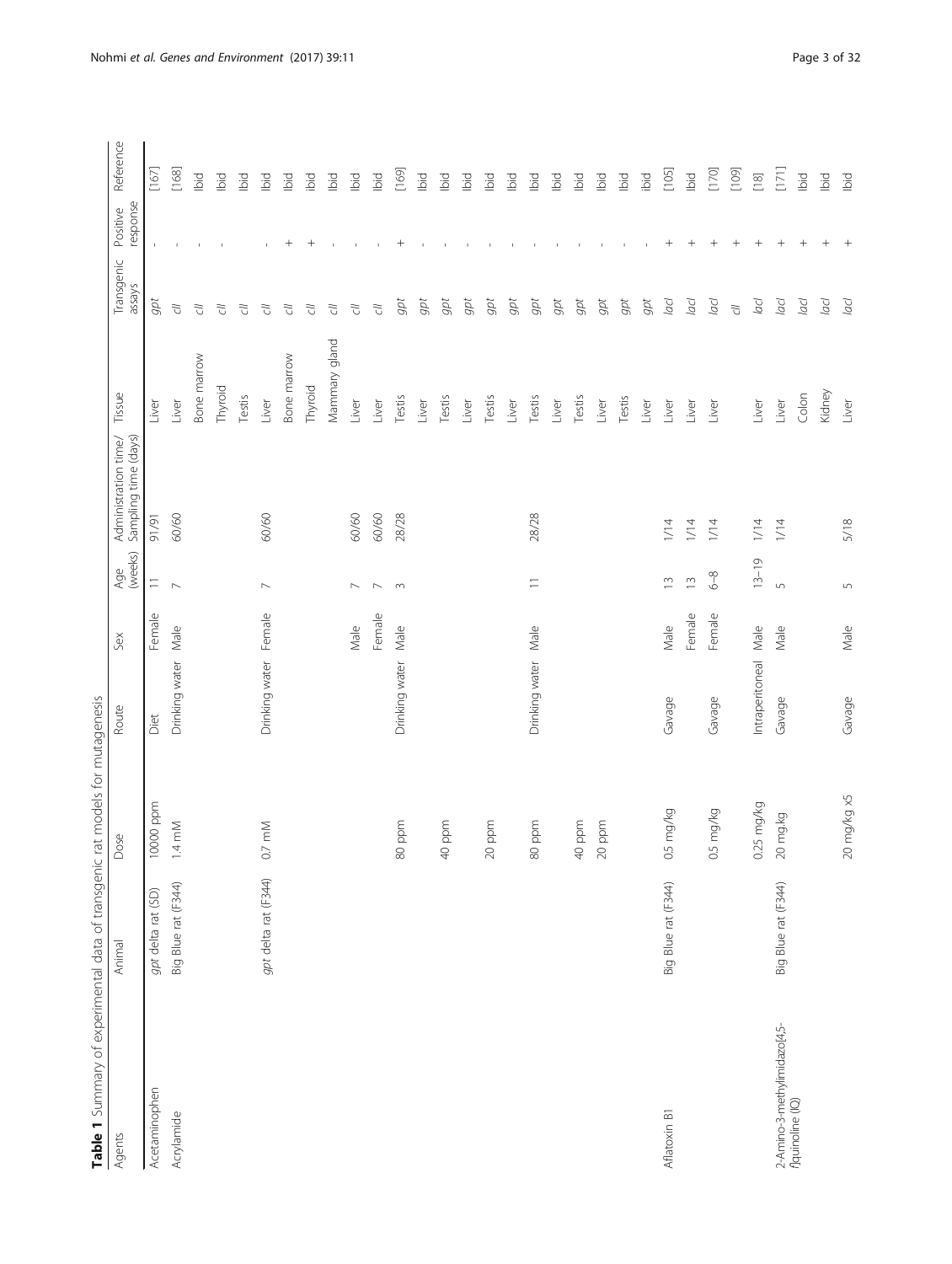|                                  |                     |               |                 |        |                |         | Colon           | lacl             | $^{+}$                           | lbid           |
|----------------------------------|---------------------|---------------|-----------------|--------|----------------|---------|-----------------|------------------|----------------------------------|----------------|
|                                  |                     |               |                 |        |                |         | Kidney          | lacl             | $^+$                             | Ibid           |
|                                  |                     | $200$ ppm     | Diet            | Male   | ${}^{\infty}$  | 21/21   | Liver           | $\tilde{\omega}$ | $^+$                             | [172]          |
|                                  |                     |               |                 |        |                |         | Colon           | $\tilde{\sigma}$ | $^+$                             | bid            |
|                                  |                     | $70$ ppm      | Diet            | Male   | $\infty$       | 21/21   | Liver           | $\overline{C}$   | $\hspace{0.1mm} +\hspace{0.1mm}$ | bid            |
|                                  |                     |               |                 |        |                |         | Colon           | $\tilde{C}$      |                                  | lbid           |
|                                  |                     |               |                 |        | $9 - 12$       | 21/21   | Liver           | $\tilde{\sigma}$ |                                  | $[100]$        |
|                                  |                     |               |                 |        |                |         | Colon           | $\tilde{\sigma}$ |                                  | lbid           |
|                                  |                     | $20$ ppm      | Diet            | Male   | $\infty$       | 21/21   | Liver           | $\tilde{\omega}$ |                                  | $[172]$        |
|                                  |                     |               |                 |        |                |         | Colon           | $\tilde{\omega}$ |                                  | Ibid           |
|                                  | gpt delta rat (SD)  | 300 ppm       | Diet            | Female | $\equiv$       | 16/16   | Liver           | $gpt$            | $\hspace{0.1mm} +$               | $[167]$        |
| 2-amino-3,8-dimethylimidazo[4,5- | Big Blue rat (F344) | $100$ ppm     | Diet            | Male   | $\circ$        | 112/112 | Liver           | lacl             |                                  | $[85]$         |
| flquinoxaline (MeIQx)            |                     |               |                 |        |                |         | Colon           | OO               | $\hspace{0.1mm} +$               | iо             |
|                                  |                     |               |                 |        |                |         | Zymbal gland    | lacl             |                                  | lbid           |
|                                  |                     |               |                 |        |                |         | Kidney          | lacl             |                                  | bid            |
|                                  |                     |               |                 |        |                |         | Spleen          | lacl             |                                  | bid            |
|                                  |                     |               |                 |        |                |         | Lung            | lacl             |                                  | lbid           |
|                                  |                     |               |                 |        |                |         | Testis          | pp               |                                  | bid            |
|                                  |                     |               |                 |        |                |         | Heart           | lad              |                                  | bid            |
|                                  |                     |               |                 |        |                |         | Brain           | pp               |                                  | bid            |
|                                  |                     |               |                 |        |                |         | Fat tissue      | pp               |                                  | bid            |
|                                  |                     |               |                 |        |                |         | Skeletal muscle | lad              |                                  | lbid           |
|                                  |                     | 10 ppm        | Diet            | Male   | $\circ$        | 112/112 | Liver           | pp               | $^+$                             | bid            |
|                                  |                     | 1 ppm         | Diet            | Male   | $\circ$        | 112/112 | Liver           | lad              |                                  | pig            |
|                                  |                     | $0.1$ ppm     | Diet            | Male   | $\circ$        | 112/112 | Liver           | lacl             |                                  | bid            |
|                                  |                     | 0.01 ppm      | Diet            | Male   | $\circ$        | 112/112 | Liver           | lacl             |                                  | bid            |
|                                  |                     | 0.001 ppm     | Diet            | Male   | $\circ$        | 112/112 | Liver           | pp               |                                  | lbid           |
| 2-Amino-1-methyl-6-phenylimidazo | Big Blue rat (F344) | 100 mg/kg, bw | Intraperitoneal | Male   | $8 + 22$       | $1/14$  | Colon           | lad              | $\hspace{0.1mm} +$               | $[102]$        |
| (4,5-b)pyridine (PhIP)           |                     |               |                 | Female | $8 + 22$       | $1/14$  | Colon           | lacl             | $^+$                             | lbid           |
|                                  |                     | 75 mg/kg ×10  | Oral            | Female | $\overline{a}$ | 12/54   | Mammary gland   | lacl             | $^{+}$                           | $[40]$         |
|                                  |                     |               |                 |        | 22             | 12/54   | Mammary gland   | lacl             | $^{+}$                           | Ibid           |
|                                  |                     | 70 mg/kg ×12  | Gavage          | Male   | $13 - 15$      | 28/30   | Liver           | $\overline{C}$   |                                  | $\Xi$          |
|                                  |                     |               |                 |        |                |         | Kidney          | $\tilde{\omega}$ |                                  | $\overline{5}$ |
|                                  |                     |               |                 |        |                |         |                 |                  |                                  |                |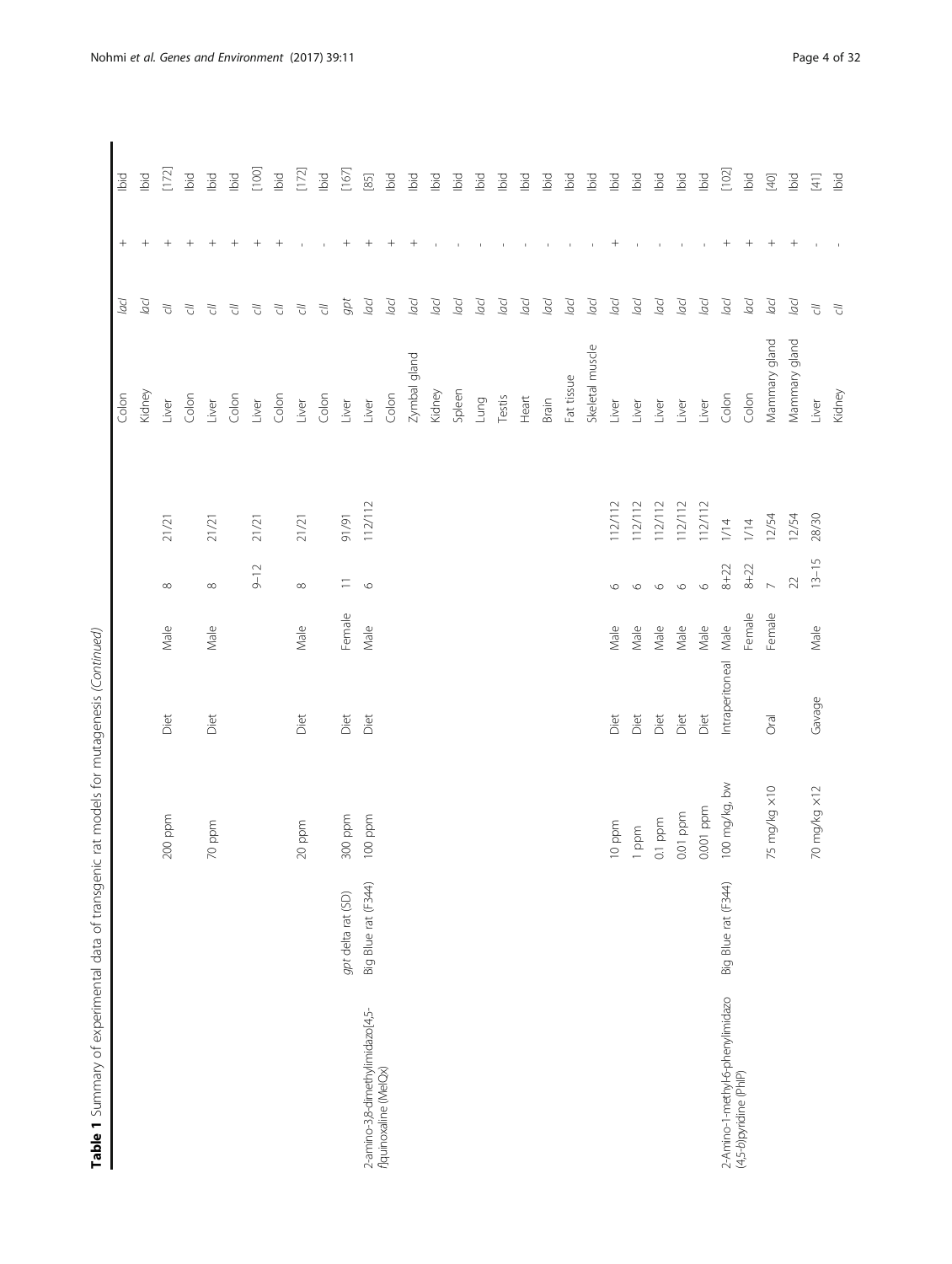|                  |                               |              |               |                    |                                               |            | Prostate        | $\tilde{\omega}$  | $^{+}$          | lbid       |
|------------------|-------------------------------|--------------|---------------|--------------------|-----------------------------------------------|------------|-----------------|-------------------|-----------------|------------|
|                  |                               |              |               |                    |                                               |            | Seminal vesicle | $\overline{C}$    | $^{+}$          | lbid       |
|                  |                               |              |               |                    |                                               |            | Colon           | $\tilde{\sigma}$  | $^{+}$          | bid        |
|                  |                               |              |               |                    |                                               |            | Spleen          | $\tilde{C}$       | $^{+}$          | Ibid       |
|                  |                               | 70 mg/kg x24 | Gavage        | Male               | $13 - 15$                                     | 56/60      | Liver           | $\tilde{C}$       |                 | bid        |
|                  |                               |              |               |                    |                                               |            | Kidney          | $\tilde{C}$       |                 | bid        |
|                  |                               |              |               |                    |                                               |            | Prostate        | $\overline{C}$    | $^{+}$          | lbid       |
|                  |                               |              |               |                    |                                               |            | Seminal vesicle | $\overline{C}$    | $^{+}$          | Ibid       |
|                  |                               |              |               |                    |                                               |            | Colon           | $\tilde{\omega}$  | $^{+}$          | bid        |
|                  |                               |              |               |                    |                                               |            | Spleen          | $\tilde{\sigma}$  | $^{+}$          | bid        |
|                  |                               | 400 ppm      | Diet          | Male               | $\circ$                                       | 60/67      | Colon mucosa    | $\overline{a}$ cl | $^{+}$          | [23, 44]   |
|                  |                               |              |               |                    |                                               |            |                 | $\overline{C}$    | $^{+}$          |            |
|                  |                               |              |               | Female             | $\circ$                                       | 60/67      | Colon mucosa    | lacl              | $^{+}$          | [23, 44]   |
|                  |                               |              |               |                    |                                               |            |                 | $\overline{C}$    | $^{+}$          | $[23]$     |
|                  |                               | $200$ ppm    | Diet          | Male               | $\mathord{\hspace{1pt}\text{--}\hspace{1pt}}$ | 61/68      | Distal colon    | lacl              | $^{+}$          | [45, 173]  |
|                  |                               |              |               |                    |                                               |            | Proximal colon  | lacl              | $^{+}$          | lbid       |
|                  |                               |              |               |                    |                                               |            | Cecum           | lacl              |                 | bid        |
|                  |                               |              |               |                    |                                               |            | Prostate        | OO                | $^{+}$          | $[42]$     |
|                  |                               |              |               | Female             | $\sim$                                        | 61/68      | Distal colon    | lacl              | $^{+}$          | $[45]$     |
|                  |                               |              |               |                    |                                               |            | Proximal colon  | lacl              | $^{+}$          | Ibid       |
|                  |                               |              |               |                    |                                               |            | Cecum           | lacl              | $^{+}$          | bid        |
|                  |                               | 100 ppm      | Diet          | Male and<br>Female | $\mathord{\hspace{1pt}\text{--}\hspace{1pt}}$ | 47/54      | Distal colon    | lad               | $^{+}$          | $[174]$    |
|                  |                               |              |               |                    |                                               |            | Cecum           | lacl              | $^{+}$          | bid        |
|                  |                               |              |               | Male               | $\overline{\phantom{0}}$                      | 47/54      | Kidney          | lad               | $^{+}$          | $[98]$     |
|                  |                               |              |               | Female             | $\overline{\phantom{a}}$                      | 47/54      | Kidney          | lacl              | $^{+}$          | bid        |
|                  | Big Blue rat (F344<br>× SD)F1 | 65 mg/kg ×10 | Gavage        | Female             | $\circ$                                       | 12/350-441 | Mammary gland   | pp                | $\! + \!\!\!\!$ | $[39]$     |
| Amosite asbestos | Big Blue rat (F344)           | $2$ mg/rat   | Intratracheal | Male               | $\equiv$                                      | 1/28       | Lung            | lacl              |                 | [103, 126] |
|                  |                               |              |               |                    |                                               | $1/12$     | Lung            | $\overline{a}$ cl | $^{+}$          | Ibid       |
|                  |                               | mg/rat x4    | Intratracheal | Male               | $\overline{-}$                                | 28/56      | Lung            | lacl              |                 | Ibid       |
|                  |                               |              |               |                    |                                               | 28/133     | Lung            | lacl              | $^{+}$          | lbid       |
|                  |                               | mg/rat       | Intratracheal | Male               | $\equiv$                                      | 1/28       | Lung            | lacl              |                 | Ibid       |
|                  |                               |              |               |                    |                                               | $1/12$     | Lung            | lacl              |                 | Ibid       |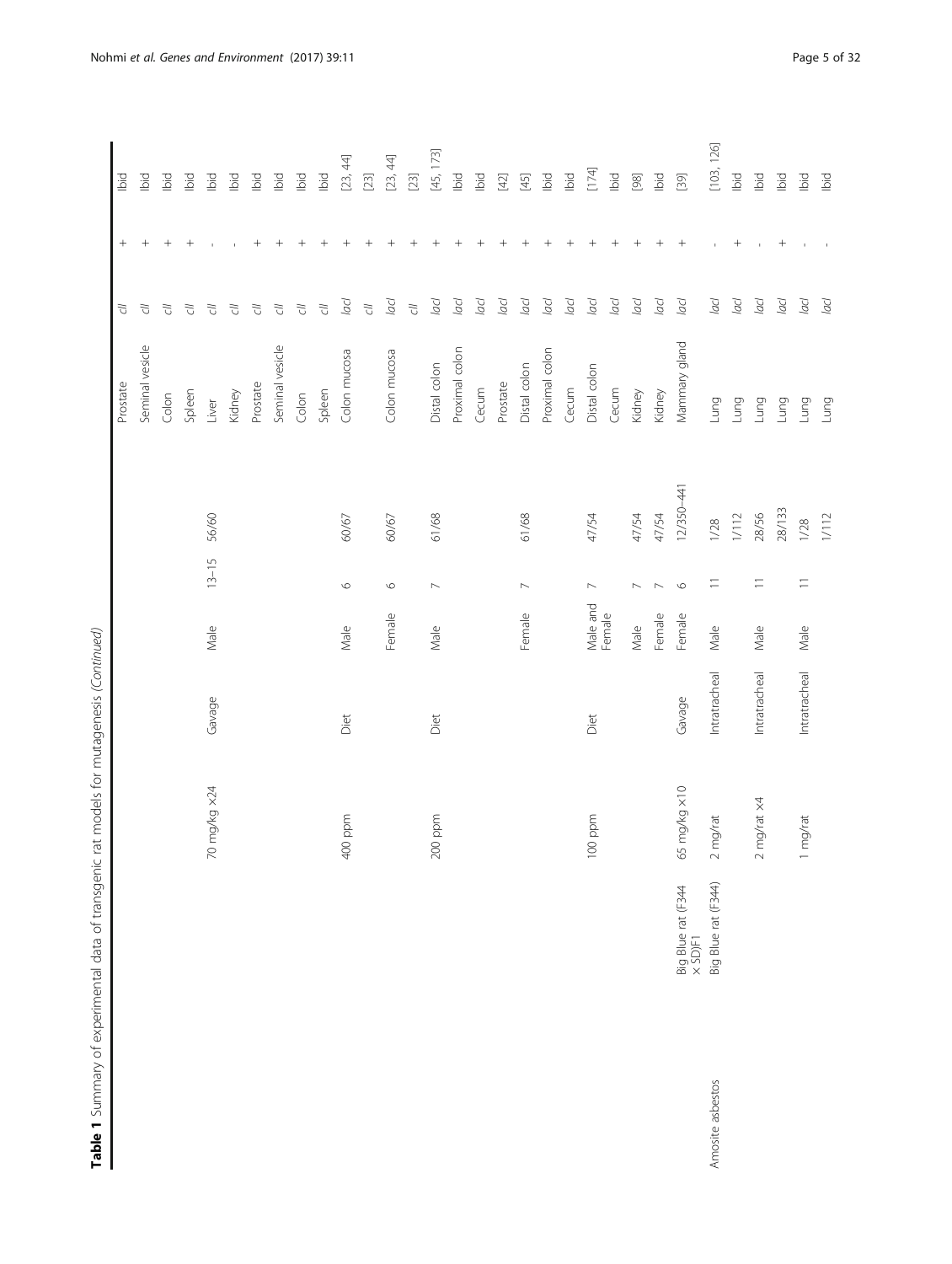| Table 1 Summary of experimental data of transgenic rat models for mutagenesis (Continued) |                      |                                |                      |        |                          |                 |                                             |                  |                                  |                                                                                                                                                                                                                                                                                                                                        |
|-------------------------------------------------------------------------------------------|----------------------|--------------------------------|----------------------|--------|--------------------------|-----------------|---------------------------------------------|------------------|----------------------------------|----------------------------------------------------------------------------------------------------------------------------------------------------------------------------------------------------------------------------------------------------------------------------------------------------------------------------------------|
| Aristolochic acid                                                                         | Big Blue rat (F344)  | mg/kg<br>$\supseteq$           | Gavage               | Male   | $\circ$                  | 84/84           | Kidney                                      | 5                | $^{+}$                           | 113<br>$\begin{bmatrix} 1 & 1 & 2 \\ 0 & 1 & 0 \\ 0 & 0 & 0 \\ 0 & 0 & 0 \\ 0 & 0 & 0 \\ 0 & 0 & 0 \\ 0 & 0 & 0 \\ 0 & 0 & 0 \\ 0 & 0 & 0 & 0 \\ 0 & 0 & 0 & 0 \\ 0 & 0 & 0 & 0 \\ 0 & 0 & 0 & 0 \\ 0 & 0 & 0 & 0 & 0 \\ 0 & 0 & 0 & 0 & 0 \\ 0 & 0 & 0 & 0 & 0 \\ 0 & 0 & 0 & 0 & 0 & 0 \\ 0 & 0 & 0 & 0 & 0 & 0 \\ 0 & 0 & 0 & 0 & $ |
|                                                                                           |                      |                                |                      |        |                          |                 | Liver                                       | F)               | $^+$                             | $\begin{bmatrix} 1 & 1 & 2 \end{bmatrix}$                                                                                                                                                                                                                                                                                              |
|                                                                                           |                      |                                |                      |        |                          |                 | Testis                                      | う<br>こ           |                                  | [175]                                                                                                                                                                                                                                                                                                                                  |
|                                                                                           |                      | $1.0 \text{ mg/kg}$            | Gavage               | Male   | $\circ$                  | 84/84           | Kidney                                      | う<br>こ           | $^{+}$                           | 113<br>[112]                                                                                                                                                                                                                                                                                                                           |
|                                                                                           |                      |                                |                      |        |                          |                 | Liver                                       | う<br>こ           | $^{+}$                           | $[112]$                                                                                                                                                                                                                                                                                                                                |
|                                                                                           |                      | mg/kg<br>$\overline{\text{o}}$ | Gavage               | Male   | $\circ$                  | 84/84           | Kidney                                      | đ                | $^{+}$                           | [112, 113]                                                                                                                                                                                                                                                                                                                             |
|                                                                                           |                      |                                |                      |        |                          |                 | Liver                                       | て<br>            |                                  | $\begin{bmatrix} 1 & 1 & 2 \end{bmatrix}$                                                                                                                                                                                                                                                                                              |
|                                                                                           | Big Blue rat (F344)  | mg/kg<br>$\approx$             | Gavage               | Male   | $\circ$                  | 84/84           | Spleen                                      | F)               | $^{+}$                           | [176]                                                                                                                                                                                                                                                                                                                                  |
|                                                                                           |                      | 1.0 mg/kg                      | Gavage               |        | $\circ$                  | 84/84           | Spleen                                      | $\tilde{C}$      | $^{+}$                           | Ibid                                                                                                                                                                                                                                                                                                                                   |
|                                                                                           |                      | mg/kg<br>$\overline{\circ}$    | Gavage               |        | $\circ$                  | 84/84           | Spleen                                      | $\overline{C}$   |                                  | Ibid                                                                                                                                                                                                                                                                                                                                   |
|                                                                                           | gpt delta rat (F344) | 1 mg/kg                        | Gavage               | Male   | $\sim$                   | 28/31           | Kidney                                      | gpt              | $^+$                             | [17]                                                                                                                                                                                                                                                                                                                                   |
|                                                                                           |                      | 0.3 mg/kg                      | Gavage               |        | $\overline{\phantom{0}}$ | 28/31           | Liver                                       | gpt              | $^{+}$                           | lbid                                                                                                                                                                                                                                                                                                                                   |
| Benzo[a]pyrene (BP)                                                                       | Big Blue rat (F344)  | 100 mg/kg, bw                  | Intraperitoneal      | Male   | $8 + 22$                 | 1/14            | Liver                                       | Joq              | $\hspace{0.1mm} +\hspace{0.1mm}$ | [102]                                                                                                                                                                                                                                                                                                                                  |
|                                                                                           |                      |                                |                      | Female | $8 + 22$                 | 1/14            | Liver                                       | Joq              | $^{+}$                           | lbid                                                                                                                                                                                                                                                                                                                                   |
|                                                                                           |                      | 5 mg/rat                       | Intraperitoneal      | Female | $\supseteq$              | 1/28            | Omentum                                     | pp               | $^{+}$                           | [178]                                                                                                                                                                                                                                                                                                                                  |
|                                                                                           |                      |                                |                      |        |                          | 1/84            | Omentum                                     | Joq              | $^{+}$                           | lbid                                                                                                                                                                                                                                                                                                                                   |
|                                                                                           |                      |                                |                      |        |                          | 1/168           | Omentum                                     | lad              | $^{+}$                           | <b>Did</b>                                                                                                                                                                                                                                                                                                                             |
|                                                                                           | gpt delta rat (SD)   | 125 mg/kg                      | Intraperitoneal Male |        | $9 - 10$                 | $\overline{17}$ | Liver                                       | gpt              | $^{+}$                           | $[17]$                                                                                                                                                                                                                                                                                                                                 |
|                                                                                           |                      |                                |                      |        |                          |                 |                                             | $50^{-1}$        | $^+$                             | lbid                                                                                                                                                                                                                                                                                                                                   |
|                                                                                           |                      | 62.5 mg/kg                     | Intraperitoneal      | Male   | $9 - 10$                 | $1/7$           | Liver                                       | $gpt$            | $^{+}$                           | Ibid                                                                                                                                                                                                                                                                                                                                   |
|                                                                                           |                      |                                |                      |        |                          |                 |                                             | $\overline{5}$   |                                  | Ibid                                                                                                                                                                                                                                                                                                                                   |
| Bitumen fumes                                                                             | Big Blue rat (F344)  | $6 \text{ hr} \times 5$        | Inhalation           | Male   | $\infty$                 | 5/35            | Lung                                        | $\tilde{\sigma}$ |                                  | [132]                                                                                                                                                                                                                                                                                                                                  |
|                                                                                           |                      |                                |                      |        |                          |                 |                                             |                  |                                  | Ibid                                                                                                                                                                                                                                                                                                                                   |
| N-butyl-N-(4-<br>hydroxybutyl)nitrosamine                                                 | Big Blue rat (F344)  | 0.05 %                         | Drinking water       | Male   | $\infty$                 | 14/42           | (urinary bladder)<br>urothelial cells       | $\overline{C}$   | $^{+}$                           | [179]                                                                                                                                                                                                                                                                                                                                  |
|                                                                                           |                      |                                |                      |        |                          |                 | smooth muscle<br>cells (urinary<br>bladder) | $\tilde{\omega}$ |                                  | bid                                                                                                                                                                                                                                                                                                                                    |
|                                                                                           |                      |                                |                      |        |                          |                 | Ureter                                      | ГJ               |                                  | bid                                                                                                                                                                                                                                                                                                                                    |
|                                                                                           |                      |                                |                      |        |                          |                 | Kidney                                      | $\tilde{C}$      |                                  | bid                                                                                                                                                                                                                                                                                                                                    |
|                                                                                           |                      |                                |                      |        |                          |                 | Liver                                       | 5                |                                  | bid                                                                                                                                                                                                                                                                                                                                    |
|                                                                                           |                      |                                |                      |        |                          | 42/70           | (urinary bladder)<br>urothelial cells       | F)               | $\! + \!\!\!\!$                  | lbid                                                                                                                                                                                                                                                                                                                                   |
|                                                                                           |                      |                                |                      |        |                          |                 | smooth muscle<br>cells (urinary<br>bladder) | $\tilde{C}$      | $^{+}$                           | Ibid                                                                                                                                                                                                                                                                                                                                   |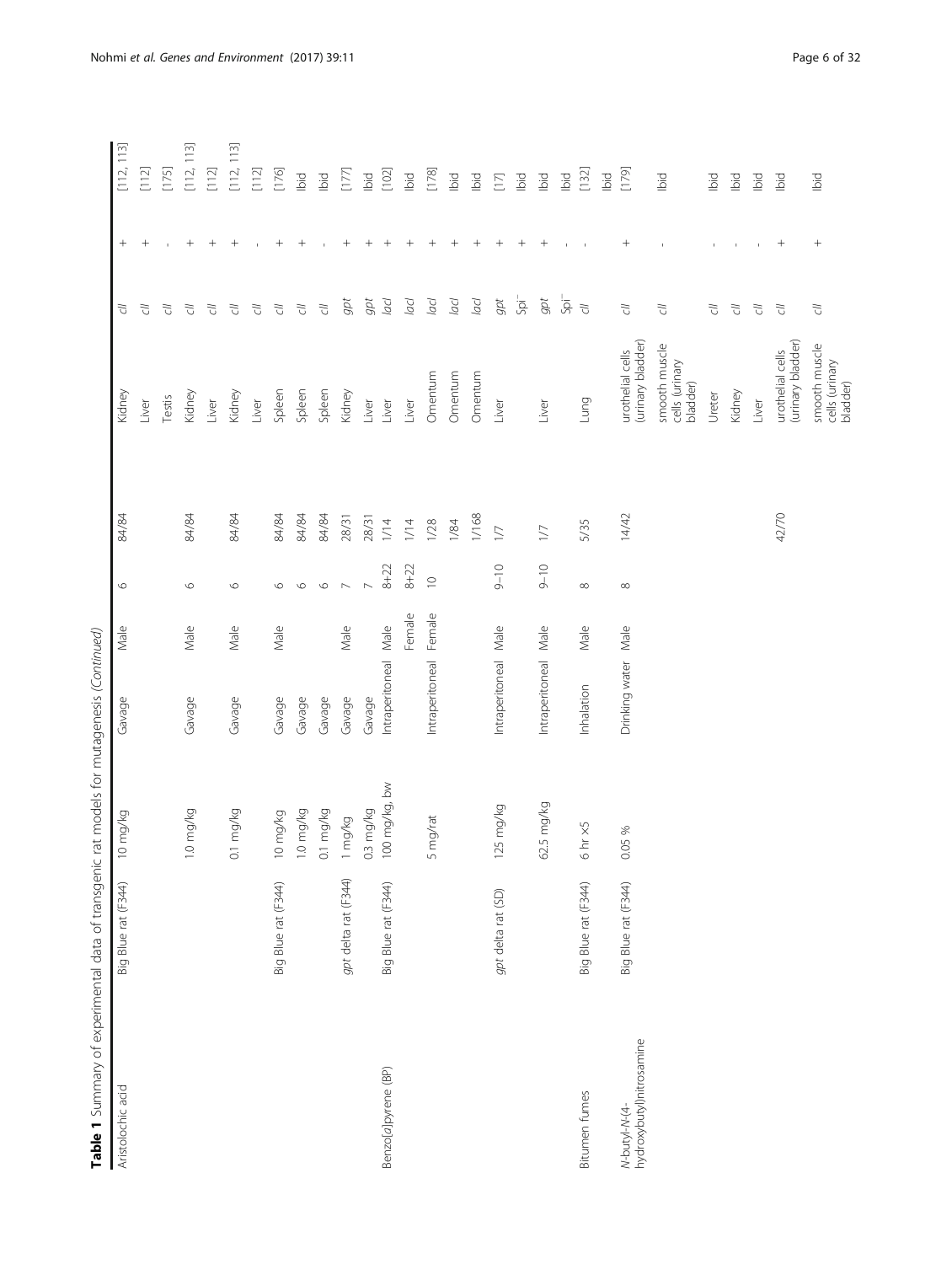| I                                                                                                   |
|-----------------------------------------------------------------------------------------------------|
| j                                                                                                   |
| ֧֧֧֧֧ׅ֧֧֧֧֦֧֚֚֚֚֚֚֚֚֚֚֚֚֚֚֚֚֚֚֚֚֚֚֚֚֚֚֚֚֝֝֝֝֝֝֝֝֝֓֝֓֝֓֓֜֝֓֝֓֝֓֞֞֡֝֬                                 |
| j                                                                                                   |
| ;<br>)<br>)<br>)<br>j                                                                               |
| ֧֖֖֖֖֖֧֦֧֧֧֧֧֧֧֧֚֚֚֚֚֚֚֚֚֚֚֚֚֚֚֚֚֚֚֚֚֚֚֚֚֝֝֓֞֟֓֝֬֓֓֞֝֓֞֓֝֬֓֓֞֝֓֬֝֓֞֝֬֝֓֞֝֬֝֬֝֓֬֝֓֝֬֝֓֝֬֝֬֝֬֝֬֝֬֝֬֝֬ |
| I                                                                                                   |
| ֖֚֚֚֚֚֚֚֚֬                                                                                          |

|                          |                      |                                              |                        |          |                          |        | Ureter       | う<br>こ           |                                  | lbid                                      |
|--------------------------|----------------------|----------------------------------------------|------------------------|----------|--------------------------|--------|--------------|------------------|----------------------------------|-------------------------------------------|
|                          |                      |                                              |                        |          |                          |        | Kidney       | $\tilde{\sigma}$ |                                  | lbid                                      |
|                          |                      |                                              |                        |          |                          |        | Liver        | $\overline{C}$   |                                  | Ibid                                      |
| Citrinin                 | gpt delta rat (F344) | 40 mg/kg (decreased<br>to 30 mg/kg at day 4) | Gavage                 | Male     |                          | 28/31  | Kidney       | gpt              |                                  | [65]                                      |
|                          |                      | 20 mg/kg                                     |                        |          |                          | 28/31  | Kidney       | gpt              |                                  | bid                                       |
| Comfrey                  | Big Blue rat (F344)  | $\%$<br>$\sim$                               | Diet                   | Male     | $\circ$                  | 84/84  | Liver        | $\overline{C}$   | ┿                                | $[180]$                                   |
| Conjugated linoleic acid | Big Blue rat (F344)  | %(w/w)                                       | Diet                   | Male and | $\overline{\phantom{0}}$ | 54/61  | Distal colon | Jop              |                                  | [174]                                     |
|                          |                      |                                              |                        | Female   |                          |        | Cecum        | lacl             |                                  | Ibid                                      |
|                          |                      |                                              |                        |          |                          |        | Kidney       | lacl             |                                  | $[98]$                                    |
| Crocidolite              | Big Blue rat (F344)  | mg/rat<br>S                                  | Intraperitoneal Female |          | $\supseteq$              | 1/28   | Omentum      | Jop              |                                  | [178]                                     |
|                          |                      |                                              |                        |          |                          | 1/84   | Omentum      | lacl             | $^{+}$                           | bid                                       |
|                          |                      |                                              |                        |          |                          | 1/168  | Omentum      | lacl             | $\hspace{0.1mm} +$               | lbid                                      |
|                          |                      | mg/rat<br>$\sim$                             | Intraperitoneal Female |          | $\supseteq$              | 1/28   | Omentum      | Jacl             |                                  | bid                                       |
|                          |                      |                                              |                        |          |                          | 1/84   | Omentum      | Jool             |                                  | bid                                       |
|                          |                      |                                              |                        |          |                          | 1/168  | Omentum      | Jacl             |                                  | bid                                       |
| Cyproterone acetate      | Big Blue rat (F344)  | 160 mg/kg                                    | Gavage                 | Female   | $\supseteq$              | $1/14$ | Liver        | lacl             |                                  | $[90]$                                    |
|                          |                      | oo mg/kg                                     | Gavage                 | Female   | $\overline{C}$           | $\geq$ | Liver        | Jacl             | $\hspace{0.1mm} +$               | bid                                       |
|                          |                      |                                              |                        |          |                          | $\geq$ | Liver        | Jool             | $^{+}$                           | bid                                       |
|                          |                      |                                              |                        |          |                          | 1/3    | Liver        | lacl             | $^{+}$                           | bid                                       |
|                          |                      |                                              |                        |          |                          | $\sum$ | Liver        | Jacl             | $\hspace{0.1mm} +\hspace{0.1mm}$ | bid                                       |
|                          |                      |                                              |                        |          |                          | 1/14   | Liver        | Jacl             | $^+$                             | bid                                       |
|                          |                      |                                              |                        |          |                          | 1/28   | Liver        | Jacl             | $^{+}$                           | bid                                       |
|                          |                      |                                              |                        |          |                          | 1/42   | Liver        | lacl             | $^{+}$                           | bid                                       |
|                          |                      |                                              |                        |          |                          | 1/56   | Liver        | Jop              | $^{+}$                           | Ъid                                       |
|                          |                      | 80 mg/kg                                     | Gavage                 | Female   | $\overline{C}$           | 1/14   | Liver        | lacl             | $^{+}$                           | bid                                       |
|                          |                      | 40 mg/kg                                     | Gavage                 | Female   | $\approx$                | 1/14   | Liver        | Jocl             | $^{+}$                           | Ъid                                       |
|                          |                      | 20 mg/kg                                     | Gavage                 | Female   | $\supseteq$              | 1/14   | Liver        | Jacl             | $^+$                             | bid                                       |
|                          |                      | 10 mg/kg                                     | Gavage                 | Female   | $\simeq$                 | 1/14   | Liver        | lacl             | $\hspace{0.1mm} +$               | Ъd                                        |
|                          |                      | 5 mg/kg                                      | Gavage                 | Female   | $\overline{C}$           | $1/14$ | Liver        | Jacl             |                                  | lbid                                      |
|                          |                      | mg/kg x21<br>S                               | Gavage                 | Female   | $11 - 12$                | 21/22  | Liver        | Jacl             | $^{+}$                           | $\begin{bmatrix} 1 & 8 & 1 \end{bmatrix}$ |
|                          |                      | 0 mg/kg x21                                  | Gavage                 | Female   | $11 - 12$                | 21/22  | Liver        | lacl             |                                  | Ibid                                      |
|                          |                      | $0.2$ mg/kg $\times$ 21                      | Gavage                 | Female   | $11 - 12$                | 21/22  | Liver        | Jacl             |                                  | Ibid                                      |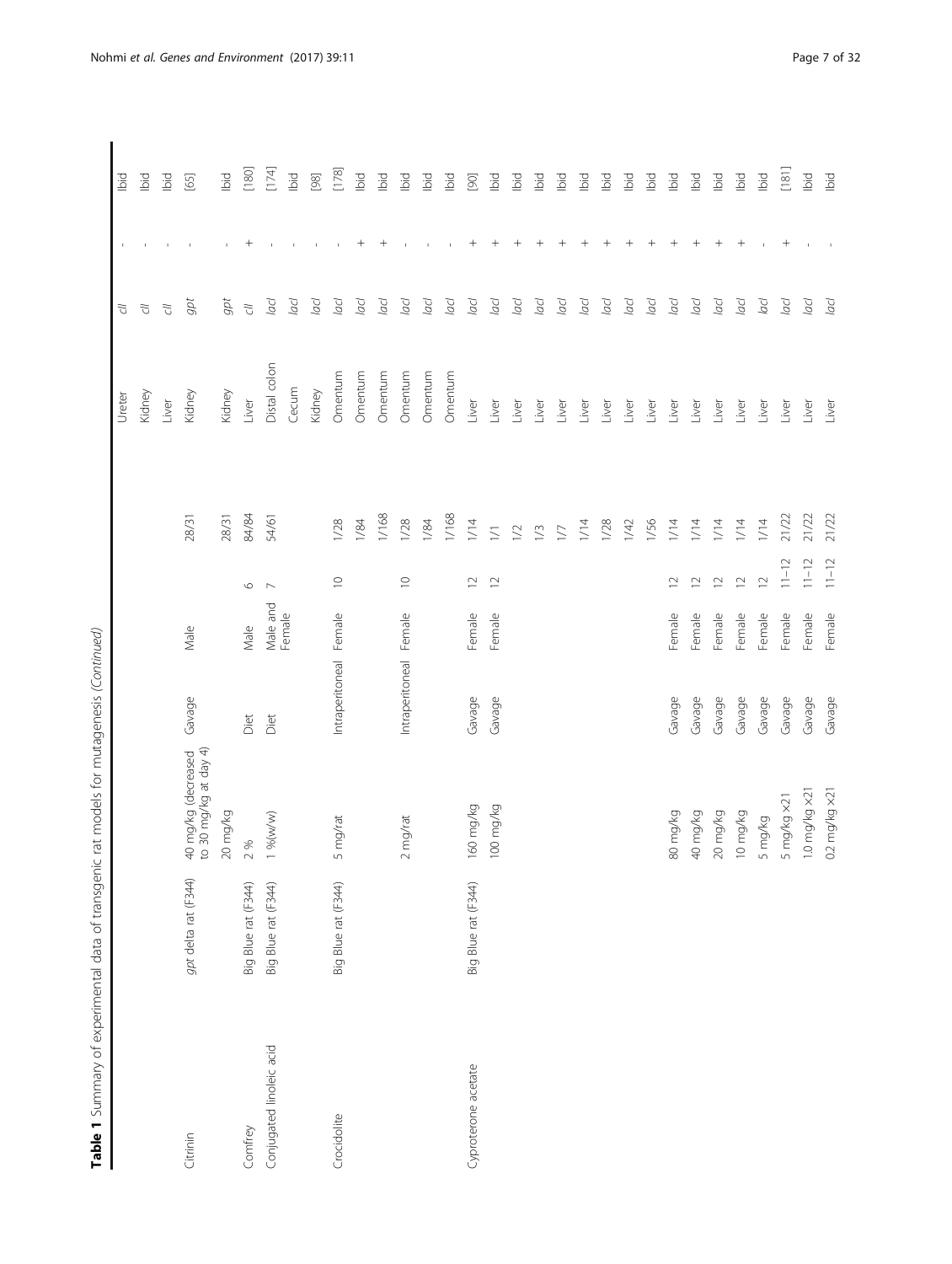| Daidzein                          | Big Blue rat (F344)  | g/kg                                    | Diet       | Female          | $\overline{\phantom{0}}$ | 112/112     | Mammary gland  | Jacl                  | $[95]$                             |
|-----------------------------------|----------------------|-----------------------------------------|------------|-----------------|--------------------------|-------------|----------------|-----------------------|------------------------------------|
|                                   |                      |                                         |            |                 |                          |             | Uterus         | Jool                  | 8                                  |
|                                   |                      | .25 g/kg<br>$\circ$                     | Diet       | Female          | $\overline{\phantom{0}}$ | 112/112     | Vlammary gland | Jacl                  | $[95]$                             |
|                                   |                      |                                         |            |                 |                          |             | Uterus         | Jool                  | ର୍                                 |
|                                   | Big Blue rat (F344), | g/kg                                    | Diet       | Female          | $\sim$                   | 112/112     | Uterus         | рр                    | $[36]$                             |
|                                   | ovariectomized       | $0.25$ g/kg                             | Diet       | Female          |                          | 112/112     | Uterus         | Jacl                  | Ъd                                 |
| Diallyl sulfide (DAS)             | Big Blue rat (F344)  | 200 mg/kg ×2                            | Gavage     | Male            | $7 - 10$                 | 7/21        | Esophagus      | Jool                  | $\begin{bmatrix} 93 \end{bmatrix}$ |
| 2,4-diaminotoluene (2,4-DAT)      | gpt delta rat (F344) | 30 mg/kg                                | Gavage     | Male            |                          | 28/31       | Liver          | gpt                   | 55                                 |
|                                   |                      | l0 mg/kg                                | Gavage     | Male            |                          | 28/31       | Liver          | gpt                   | bid                                |
|                                   | gpt delta rat (F344) | 500 ppm                                 | Diet       | Male            |                          | 16/16       | Liver          | $gpt$ Spi $^-$        | $\mathbb{E}$                       |
|                                   |                      | 500 ppm                                 | Diet       | Male            |                          | 16/16       | Kidney         | gpt                   | lbid                               |
|                                   |                      | 250 ppm                                 | Diet       | Male            |                          | 16/16       | Liver          | gpt, Spi <sup>-</sup> | lbid                               |
|                                   |                      | 250 ppm                                 | Diet       | Male            |                          | 16/16       | Kidney         | gpt                   | lbid                               |
|                                   |                      | 125 ppm                                 | Diet       | Male            |                          | 16/16       | Liver          | gpt                   | lbid                               |
|                                   |                      | 125 ppm                                 | Diet       | Male            |                          | 16/16       | Liver          | ġ                     | lbid                               |
|                                   |                      | 125 ppm                                 | Diet       | Male            |                          | <b>1/91</b> | Kidney         | gpt                   | lbid                               |
| 2,6-diaminotoluene (2.6-DAT)      | gpt delta rat (F344) | 60 mg/kg                                | Gavage     | Male            |                          | 28/31       | Liver          | gpt                   | [55]                               |
|                                   | gpt delta rat (F344) | 500 ppm                                 | Diet       | Male            |                          | 16/16       | Liver          | gpt, Spi              | $\overline{\mathbb{Z}}$            |
|                                   |                      | 500 ppm                                 | Diet       | Male            |                          | 16/16       | kideny         | gpt                   | lbid                               |
| 1,2,3,4-Diepoxybutane             | Big Blue rat (F344)  | 3.8 ppm, 6 hr x5x2                      | Inhalation | Female          | $6 - 8$                  | 14/49       | Spleen         | lacl                  | $[182]$                            |
|                                   |                      |                                         |            | and Male        |                          | 14/28       | Bone marrow    | Jacl                  | Ibid                               |
| Diesel exhaust (DE)               | Big Blue rat (F344)  | $6 \text{ mg SPM/m}^3$ , 12 hr/<br>day  | Inhalation | Male            | $\circ$                  | 28/31       | Lung           | Jacl                  | [130]                              |
|                                   |                      | 1 mg SPM/m <sup>3</sup> , 12 hr/<br>day | Inhalation | Male            | $\circ$                  | 28/31       | Lung           | Jacl                  | ibid                               |
|                                   |                      | 80 mg DEP/kg                            | Diet       | Male            | $\infty$                 | 21/21       | <b>Dun</b>     | ₹                     | $[131]$                            |
|                                   |                      | 20 mg DEP/kg                            | Diet       | Male            | ∞                        | 21/21       | Fruma          | J)                    | lbid                               |
|                                   |                      | 8 mg DEP/kg                             | Diet       | Male            | $\infty$                 | 21/21       | <b>Bun</b>     | 5                     | Ibid                               |
|                                   |                      | mg DEP/kg<br>$\sim$                     | Diet       | $\mathsf{Male}$ | ∞                        | 21/21       | Lung           | F)                    | lbid                               |
|                                   |                      | 0.8 mg DEP/kg                           | Diet       | Male            | $\infty$                 | 21/21       | <b>Fung</b>    | F)                    | lbid                               |
|                                   |                      | 0.2 mg DEP/kg                           | Diet       | Male            |                          | 21/2        | Lung           | $\tilde{C}$           | ibid                               |
| Di(2-ethyl-hexyl)phthalate (DEHP) | gpt delta rat (SD)   | 12000 ppm                               | Diet       | Female          |                          | 16/16       | Liver          | gpt                   | [167]                              |
|                                   |                      |                                         |            |                 |                          |             |                | -ias                  | lbid                               |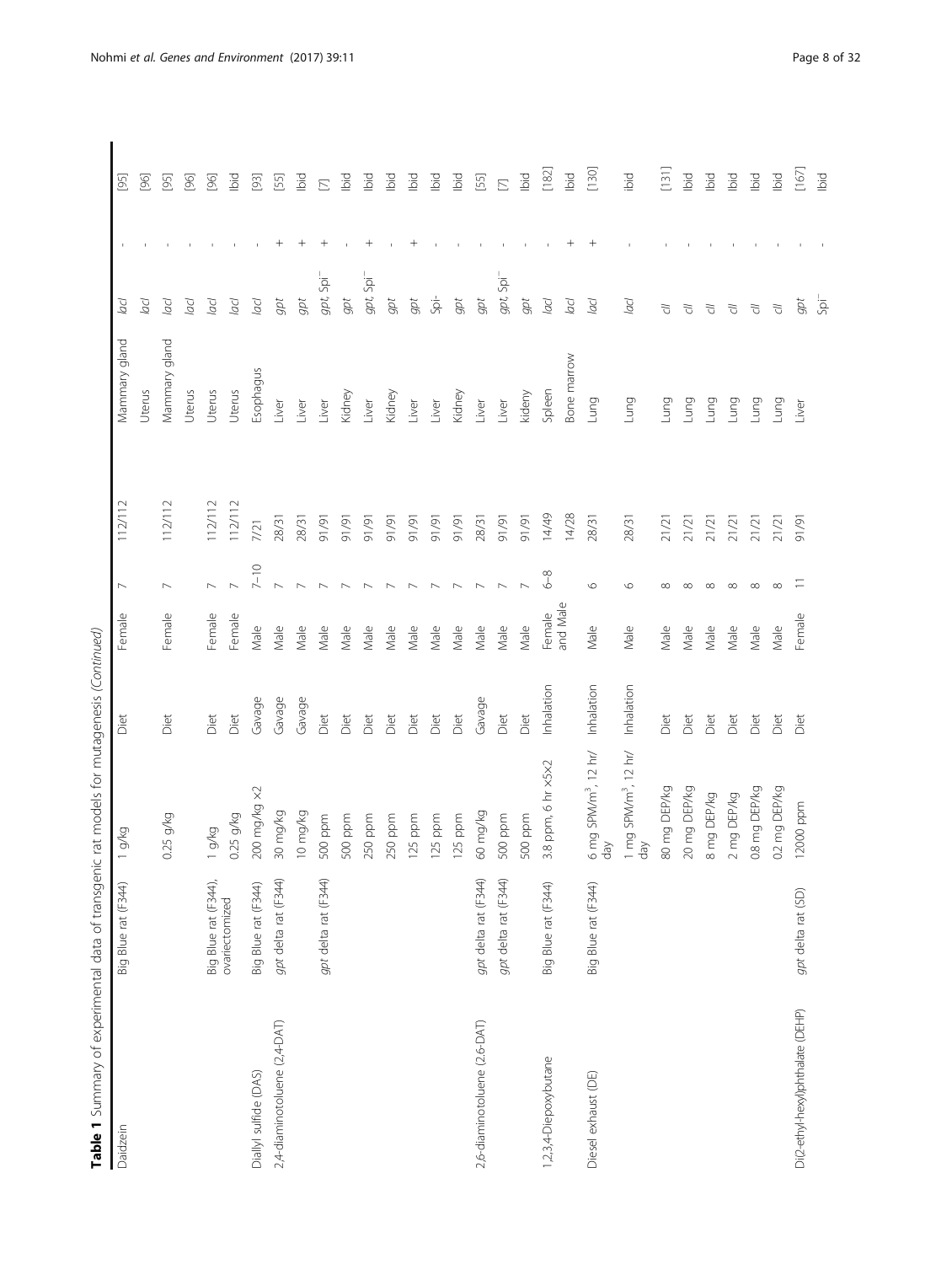| Table 1 Summary of experimental data of transgenic rat models for mutagenesis (Continued) |                      |                              |                 |        |                          |        |                       |                       |                   |                                       |
|-------------------------------------------------------------------------------------------|----------------------|------------------------------|-----------------|--------|--------------------------|--------|-----------------------|-----------------------|-------------------|---------------------------------------|
| Diethylnitrosamine                                                                        | gpt delta rat (F344) | P<br>20 mg/kg (once<br>week) | Intraperitoneal | Male   |                          | 1/91   | Liver                 | gpt, Spi <sup>-</sup> | $^{+}$            | $\Xi$                                 |
|                                                                                           |                      |                              |                 | Male   |                          | 16/16  | kidney                | $gpt$                 | $^{+}$            | ibid                                  |
| 5-p-                                                                                      | Big Blue rat (F344)  | 10 mg/kg ×10                 | Gavage          | Male   | $\simeq$                 | 10/20  | Liver                 | lacl                  | $\! + \!\!\!\!$   | $\begin{array}{c} 1 \\ 0 \end{array}$ |
| Dimethylaminophenylazobenzthiazole<br>(SBT)                                               |                      | 0.03 %                       | Diet            | Male   | $\supseteq$              | 10/20  | Liver                 | lacl                  | $^{+}$            | ibid                                  |
| 49                                                                                        | Big Blue rat (F344)  | 10 mg/kg ×10                 | Gavage          | Male   | $\supseteq$              | 10/20  | Liver                 | Jacl                  | $^{+}$            | [61, 183]                             |
| Dimethylaminophenylazobenzthiazole<br>(BI)                                                |                      | 0.03 %                       | Diet            | Male   | $\approx$                | 10/20  | Liver                 | lacl                  | $+$               | ibid                                  |
| 7,12-Dimethylbenzanthracene<br>(DMBA)                                                     | Big Blue rat (F344)  | 130 mg/kg                    | Gavage          | Female | $\sim$                   | 1/14   | lymphocyte<br>Splenic | Jacl                  | $\! +$            | $[27]$                                |
|                                                                                           |                      |                              |                 |        |                          | $1/14$ | Mammary gland         | lacl                  |                   | $[184]$                               |
|                                                                                           |                      |                              |                 |        |                          | 1/14   | Bone marrow           | lacl                  | $\! + \!\!\!\!$   | $[26] \label{eq:26}$                  |
|                                                                                           |                      |                              |                 |        |                          | 1/42   | lymphocyte<br>Splenic | lacl                  | $+$               | $[27]$                                |
|                                                                                           |                      |                              |                 |        |                          | 1/42   | Mammary gland         | Jool                  | $^{+}$            | $[184]$                               |
|                                                                                           |                      |                              |                 |        |                          | 1/42   | Bone marrow           | lacl                  |                   | $[26]$                                |
|                                                                                           |                      |                              |                 |        |                          | 1/70   | lymphocyte<br>Splenic | lacl                  | $^{+}$            | $[27]$                                |
|                                                                                           |                      |                              |                 |        |                          | 1/70   | Mammary gland         | lacl                  | $^{+}$            | $\boxed{18}$                          |
|                                                                                           |                      |                              |                 |        |                          | 1/70   | Bone marrow           | lacl                  | $^{+}$            | $[26]$                                |
|                                                                                           |                      |                              |                 |        |                          | 1/98   | lymphocyte<br>Splenic | lacl                  | $\qquad \qquad +$ | $[27]$                                |
|                                                                                           |                      |                              |                 |        |                          | 1/98   | Mammary gland         | acl                   | $\! + \!\!\!\!$   | $[184]$                               |
|                                                                                           |                      |                              |                 |        |                          | 1/98   | Bone marrow           | lacl                  | $^{+}$            | $[26]$                                |
|                                                                                           |                      | 80 mg/kg                     | Gavage          | Female | $\overline{\phantom{0}}$ | 1/112  | Liver                 | $\tilde{\sigma}$      | $^{+}$            | $[3]$                                 |
|                                                                                           |                      |                              |                 |        |                          |        | Uterus                | Jacl                  | $^{+}$            | $[96]$                                |
|                                                                                           |                      | 75 mg/kg                     | Gavage          | Female | $\overline{\phantom{a}}$ | 1/14   | lymphocyte<br>Splenic | lacl                  |                   | $[27]$                                |
|                                                                                           |                      |                              |                 |        |                          | 1/42   | lymphocyte<br>Splenic | lacl                  | $^{+}$            | lbid                                  |
|                                                                                           |                      |                              |                 |        |                          | 1/70   | lymphocyte<br>Splenic | $\overline{a}$        | $^{+}$            | lbid                                  |
|                                                                                           |                      |                              |                 |        |                          | 1/98   | lymphocyte<br>Splenic | lacl                  | $^{+}$            | Ibid                                  |
|                                                                                           |                      |                              |                 |        |                          | 1/126  | lymphocyte<br>Splenic | lacl                  |                   | lbid                                  |
|                                                                                           |                      | 20 mg/kg                     | Gavage          | Female | $\overline{ }$           | 1/14   | Splenic<br>lymphocyte | acl                   |                   | $[27]$                                |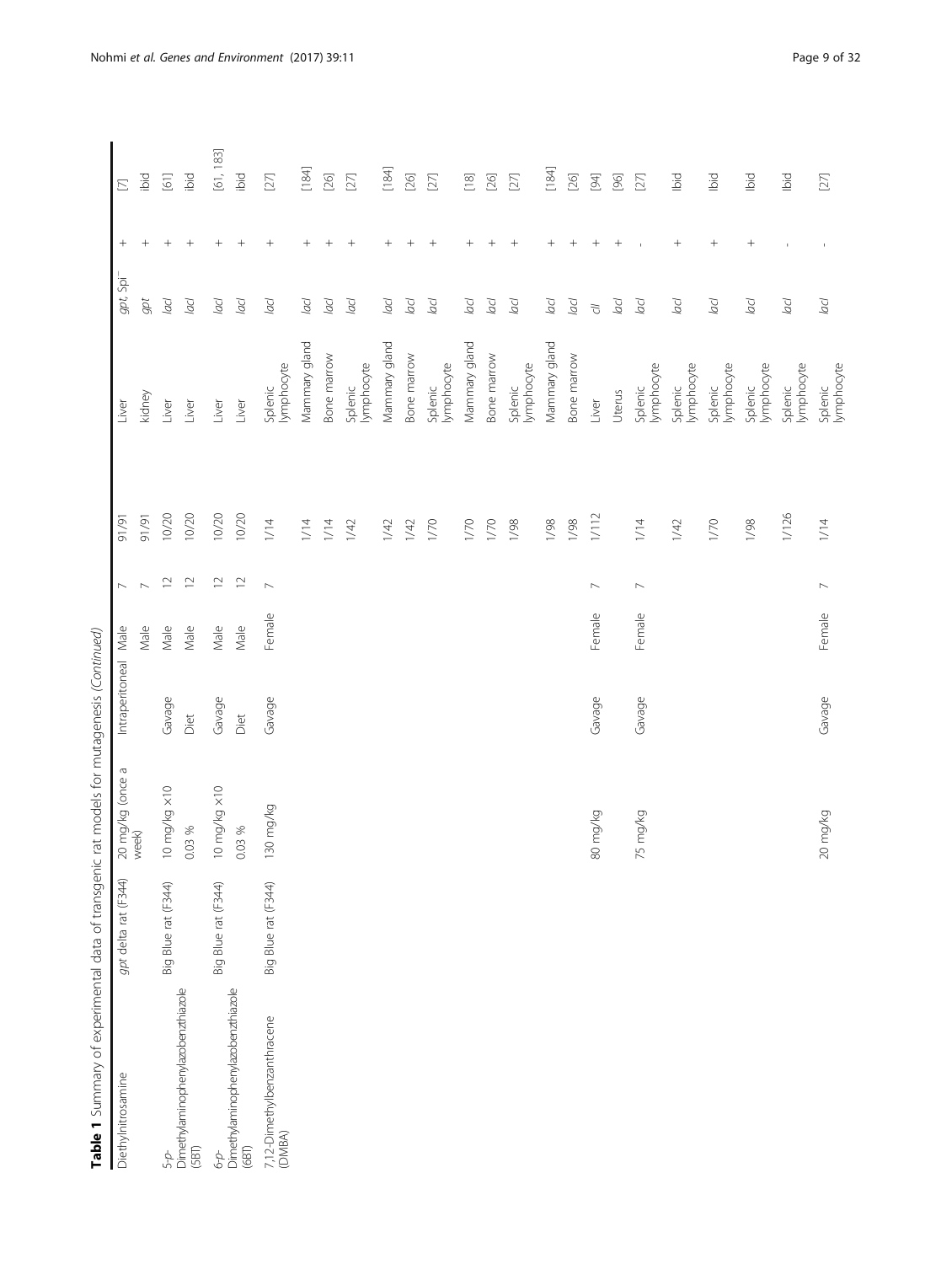|   | Ì                                                                         |   |
|---|---------------------------------------------------------------------------|---|
|   |                                                                           |   |
|   |                                                                           |   |
|   |                                                                           |   |
|   |                                                                           |   |
|   |                                                                           |   |
|   |                                                                           |   |
| ι | ì                                                                         |   |
|   |                                                                           |   |
|   | ١                                                                         |   |
|   |                                                                           |   |
|   |                                                                           |   |
|   |                                                                           |   |
|   |                                                                           |   |
|   | ¢                                                                         |   |
|   |                                                                           | j |
|   | í                                                                         |   |
|   |                                                                           |   |
|   |                                                                           |   |
|   |                                                                           |   |
|   |                                                                           |   |
|   | :<br>}                                                                    |   |
|   | I                                                                         |   |
|   | $\overline{\phantom{a}}$                                                  |   |
|   |                                                                           |   |
|   | ;                                                                         |   |
|   |                                                                           |   |
|   | ï                                                                         |   |
|   | $\frac{1}{2}$                                                             |   |
|   |                                                                           |   |
|   |                                                                           |   |
|   | $5 - 4 - 4$                                                               |   |
|   |                                                                           |   |
|   | ĺ<br>١                                                                    |   |
|   |                                                                           |   |
|   | l<br>$\overline{a}$                                                       |   |
|   |                                                                           |   |
|   | l                                                                         |   |
|   | I                                                                         |   |
|   | j                                                                         | j |
|   | ì                                                                         |   |
|   |                                                                           |   |
|   |                                                                           |   |
|   | ï                                                                         |   |
|   | $+ - - -$                                                                 |   |
|   |                                                                           |   |
|   | J                                                                         |   |
|   |                                                                           |   |
|   | ļ                                                                         |   |
|   | $\frac{1}{1}$<br>i                                                        |   |
|   | ֖֖֖֖֖֖֖֖֧ׅ֧֪֧֧֪֪֪֪֧֧ׅ֧֚֚֚֚֚֚֚֚֚֚֚֚֚֚֚֚֚֚֚֬֝֓֬֓֡֬֓֞֓֡֓֬֓֡֬֓֬֓֬֓֬֓֓֬֓֩֓֓֞֝֬ |   |
|   |                                                                           |   |
|   | ï                                                                         |   |
|   | j                                                                         |   |
|   |                                                                           |   |
|   | i<br>j                                                                    |   |
|   |                                                                           |   |
|   |                                                                           |   |
|   |                                                                           |   |
|   | i                                                                         |   |
|   |                                                                           |   |
|   | $\ddot{\phantom{a}}$                                                      |   |
|   |                                                                           |   |
|   |                                                                           |   |
|   |                                                                           |   |
|   |                                                                           |   |
|   |                                                                           |   |
|   |                                                                           |   |
|   |                                                                           |   |
|   |                                                                           |   |
|   |                                                                           |   |
|   |                                                                           |   |
|   |                                                                           |   |
|   |                                                                           |   |
|   |                                                                           |   |
| ť |                                                                           |   |
|   | ).                                                                        |   |
|   | - 1.1100,000<br>l<br>ŗ                                                    |   |
|   |                                                                           |   |
|   | 1                                                                         |   |
|   | Ξ                                                                         |   |
|   |                                                                           |   |
|   |                                                                           |   |
| ֦ | :<br>ׇ֚֡֬                                                                 |   |

| Table 1 Summary of experimental data of transgenic rat models for mutagenesis (Continued) |                      |                        |                |        |                 |        |                       |                  |                                  |         |
|-------------------------------------------------------------------------------------------|----------------------|------------------------|----------------|--------|-----------------|--------|-----------------------|------------------|----------------------------------|---------|
|                                                                                           |                      |                        |                |        |                 | 1/14   | Mammary gland         | Jacl             | ٠                                | [184]   |
|                                                                                           |                      |                        |                |        |                 | 1/14   | Bone marrow           | Jocl             | $^{+}$                           | $[26]$  |
|                                                                                           |                      |                        |                |        |                 | 1/42   | lymphocyte<br>Splenic | lacl             | $+$                              | $[27]$  |
|                                                                                           |                      |                        |                |        |                 | 1/42   | Mammary gland         | Jacl             | $\mathbf{1}$                     | [184]   |
|                                                                                           |                      |                        |                |        |                 | 1/42   | Bone marrow           | lacl             | $^{+}$                           | $[26]$  |
|                                                                                           |                      |                        |                |        |                 | 1/70   | lymphocyte<br>Splenic | lacl             | $\mathbf{I}$                     | $[27]$  |
|                                                                                           |                      |                        |                |        |                 | 1/70   | Mammary gland         | Jacl             | $\mathbf{I}$                     | $[184]$ |
|                                                                                           |                      |                        |                |        |                 | 1/70   | Bone marrow           | lacl             | $^{+}$                           | $[26]$  |
|                                                                                           |                      |                        |                |        |                 | 1/98   | lymphocyte<br>Splenic | Jacl             | $\mathbf{I}$                     | $[27]$  |
|                                                                                           |                      |                        |                |        |                 | 1/98   | Mammary gland         | Jacl             |                                  | [18]    |
|                                                                                           |                      |                        |                |        |                 | 1/98   | Bone marrow           | lacl             | $^{+}$                           | $[26]$  |
|                                                                                           |                      |                        |                |        |                 | 1/126  | lymphocyte<br>Splenic | Jacl             |                                  | $[27]$  |
|                                                                                           |                      |                        |                |        |                 | 1/126  | Mammary gland         | Jocl             | $\mathbf{I}$                     | $[184]$ |
|                                                                                           | Big Blue rat (F344), | 80 mg/kg               | Gavage         | Female | $\sim$          | $1/12$ | Heart                 | lacl             | $\! + \!\!\!\!$                  | [185]   |
|                                                                                           | ovariectomized       |                        |                |        |                 |        | Liver                 | $\tilde{\sigma}$ | $\begin{array}{c} + \end{array}$ | $[94]$  |
|                                                                                           |                      |                        |                |        |                 |        | Uterus                | lacl             | $^{+}$                           | $[96]$  |
| Dimethylnitrosamine (DMN)                                                                 | Big Blue rat (F344)  | 6.0 mg/kg ×9           | Gavage         | Male   | $\approx$       | 11/12  | Liver                 | lacl             |                                  | $[20]$  |
|                                                                                           |                      |                        |                |        |                 |        |                       | $\tilde{\sigma}$ | $^{+}$                           | bid     |
|                                                                                           |                      | 2.0 mg/kg x9           | Gavage         | Male   | $\supseteq$     | 11/12  | Liver                 | lacl             | $\qquad \qquad +$                | pig     |
|                                                                                           |                      |                        |                |        |                 |        |                       | $\tilde{C}$      | $\begin{array}{c} + \end{array}$ | bid     |
|                                                                                           |                      | 0.6 mg/kg x9           | Gavage         | Male   | $\mathop\simeq$ | 11/12  | Liver                 | lacl             | $\mathbf{I}$                     | Ibid    |
|                                                                                           |                      |                        |                |        |                 |        |                       | $\tilde{\sigma}$ |                                  | lbid    |
|                                                                                           |                      | $0.2$ mg/kg $\times$ 9 | Gavage         | Male   | $\supseteq$     | 11/12  | Liver                 | Jacl             |                                  | ibid    |
|                                                                                           |                      |                        |                |        |                 |        |                       | $\vec{C}$        |                                  | Ibid    |
|                                                                                           | Big Blue rat (F344)  | 25 ppm                 | Drinking water |        |                 | 14/14  | Liver                 | $\tilde{\sigma}$ |                                  | [186]   |
|                                                                                           |                      | 10 ppm                 | Drinking water |        |                 | 14/14  | Liver                 | $\tilde{C}$      |                                  | Ibid    |
|                                                                                           |                      | 5 ppm                  | Drinking water |        |                 | 14/14  | Liver                 | $\tilde{C}$      |                                  | Ibid    |
|                                                                                           |                      | ppm                    | Drinking water |        |                 | 14/14  | Liver                 | $\overline{C}$   |                                  | Ibid    |
|                                                                                           |                      | $0.1$ ppm              | Drinking water |        |                 | 14/14  | Liver                 | $\sqrt{2}$       |                                  | Ibid    |
| Ellagic acid                                                                              | Big Blue rat (F344)  | 4 g/kg                 | Diet           | Male   | $7 - 10$        | 42/42  | Esophagus             | Jacl             |                                  | [93]    |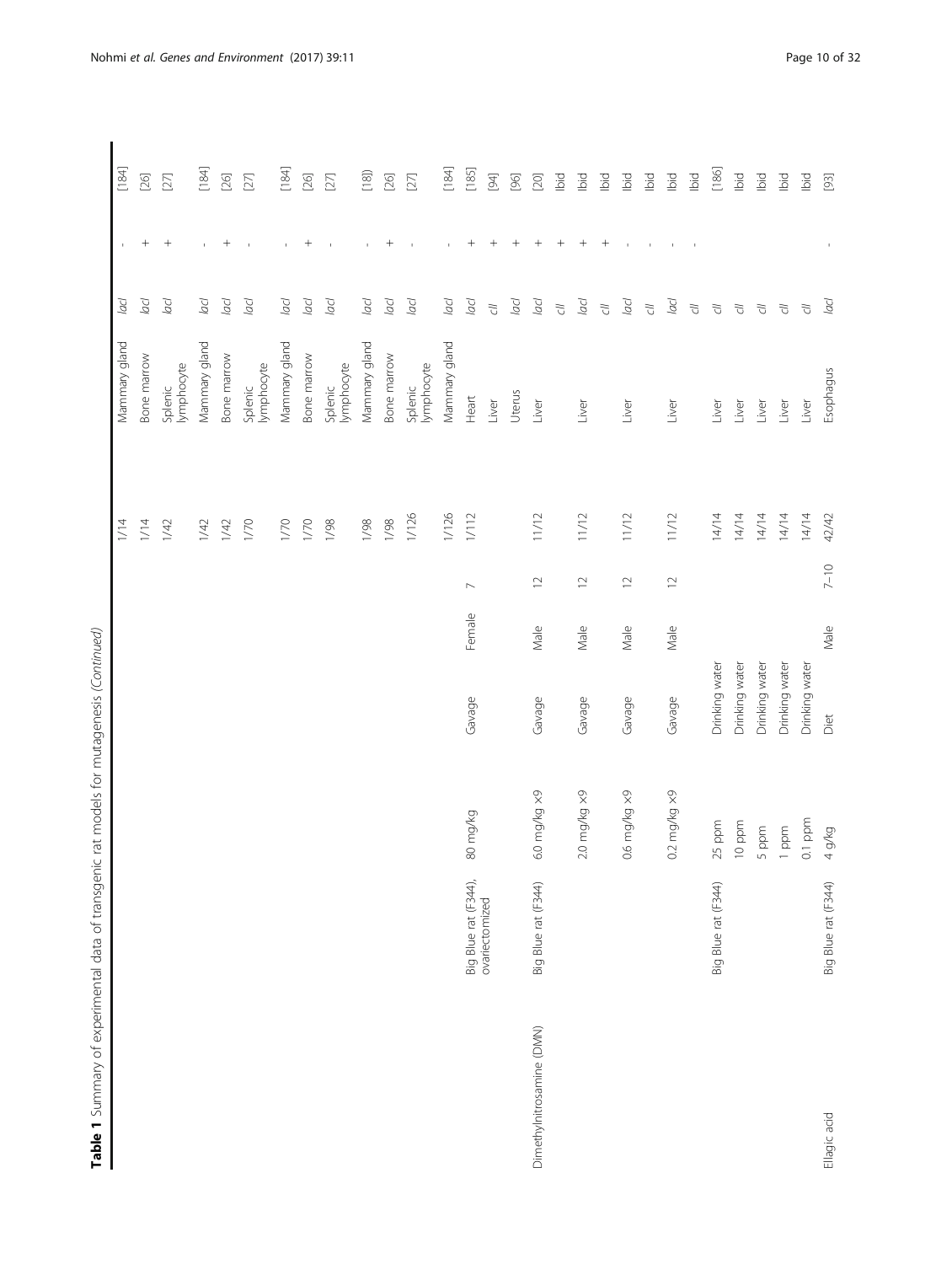| 5<br>J                   |
|--------------------------|
|                          |
|                          |
| )<br>I                   |
|                          |
|                          |
| ֚֬֓֡֡֡֡֡<br>1            |
| ׇ֚֬                      |
| r 2011                   |
| i                        |
| )<br>J                   |
|                          |
|                          |
|                          |
|                          |
| $\mathbf{r}$             |
|                          |
| J<br>ï                   |
| $-1 - 1 + 1 - 1$<br>J    |
| )<br>)<br>)              |
|                          |
| $\overline{\phantom{a}}$ |
| .<br>Samuel design       |
|                          |
|                          |
|                          |
|                          |
|                          |
| ł                        |
| $\ddot{\phantom{a}}$     |
| ţ<br>)                   |
|                          |
| able                     |
| ì<br>ľ                   |
|                          |

| 1,2-Epoxy-3-butene          | Big Blue rat (F344)  | 29.9 ppm, 6 hr x5x2              | Inhalation      | Female          | $6 - 8$          | 14/49                        | Spleen        | Jacl              |                      | $[182]$                                                             |
|-----------------------------|----------------------|----------------------------------|-----------------|-----------------|------------------|------------------------------|---------------|-------------------|----------------------|---------------------------------------------------------------------|
|                             |                      |                                  |                 |                 |                  | 14/28                        | Bone marrow   | $\overline{a}$    |                      | lbid                                                                |
| Estragole                   | gpt delta rat (F344) | 600 mg/kg                        | Gavage          | Male            | $\Box$           | 5 days per week<br>x 4 weeks | Liver         | gpt               |                      | survived rats showed<br>(72) toxic but 2 of 5<br>positive responses |
|                             |                      | 200 mg/kg                        | Gavage          | Male            | $\overline{5}$   | 5 days per week<br>x 4 weeks | Liver         | $gpt$             | $\qquad \qquad +$    | bid                                                                 |
|                             |                      | 66 mg/kg                         | Gavage          | Male            | $\sqrt{ }$       | 5 days per week<br>x 4 weeks | Liver         | gpt               |                      | Ibid                                                                |
|                             |                      | $22$ mg/kg                       | Gavage          | Male            | $\mathsf{L}\cap$ | 5 days per week<br>x 4 weeks | Liver         | gpt               |                      | Ibid                                                                |
| N-ethyl-N-nitrosourea (ENU) | Big Blue rat (F344)  | 100 mg/kg                        | Intraperitoneal | $\mathsf{Male}$ | $8 + 22$         | 1/14                         | Liver         | $\overline{a}$ cl | $^{+}$               | $[102]$                                                             |
|                             |                      |                                  |                 | Female          | $8 + 22$         | 1/14                         | Liver         | $\overline{a}$    | $^{+}$               | Ibid                                                                |
|                             | gpt delta rat (SD)   | 100 mg/kg                        | Intraperitoneal | Male            | $\sqrt{2}$       | $\sum$                       | Liver         | gpt               | $^{+}$               | $[17]$                                                              |
|                             |                      |                                  |                 |                 |                  |                              |               | -ia               |                      | lbid                                                                |
|                             |                      | 50 mg/kg x5                      | Intraperitoneal | Male            | $\supseteq$      | 5/7                          | Liver         | gpt               | $^{+}$               | lbid                                                                |
|                             |                      |                                  |                 |                 |                  | 5/21                         | Liver         | gpt               | $^{+}$               | lbid                                                                |
|                             |                      |                                  |                 |                 |                  | 5/35                         | Liver         | gpt               | $^{+}$               | lbid                                                                |
|                             |                      |                                  |                 |                 |                  | 5/70                         | Liver         | gpt               | $^+$                 | lbid                                                                |
| 17beta-estradiol            | Big Blue rat (F344)  | $0.005$ g/kg                     | Diet            | Female          | $\overline{ }$   | 112/112                      | Mammary gland | lacl              |                      | $[95]$                                                              |
|                             |                      |                                  |                 |                 |                  |                              | Uterus        | lacl              |                      | $[96]$                                                              |
|                             | Big Blue rat (F344), | $0.005$ g/kg                     | Diet            | Female          | $\overline{a}$   | 112/112                      | Heart         | lacl              |                      | $[95]$                                                              |
|                             | ovariectomized       |                                  |                 |                 |                  |                              | Uterus        | Jacl              |                      | $[96]$                                                              |
| Ethanol                     | Big Blue rat (F344)  | $\%$<br>S                        | Drinking water  | Male            | $7 - 10$         | 21/21                        | Esophagus     | $\overline{a}$    |                      | $[93]$                                                              |
| Fructose                    | Big Blue rat (F344)  | 30 %                             | Diet            | Male            | $9 - 12$         | 35/35                        | Liver         | $\overline{C}$    |                      | [101]                                                               |
|                             |                      |                                  |                 |                 |                  |                              | Colon         | $\tilde{\omega}$  | $\frac{1}{\sqrt{2}}$ | Ibid                                                                |
| Furan                       | Big Blue rat (F344)  | 30 mg/kg                         | Gavage          | Male            | $\overline{ }$   | 56/56                        | Liver         | $\tilde{\omega}$  |                      | $[187]$                                                             |
|                             |                      | 6 mg/kg                          | Gavage          | Male            | $\sim$           | 56/56                        | Liver         | $\sqrt{2}$        |                      | Ibid                                                                |
|                             |                      | mg/kg<br>$\infty$                | Gavage          | Male            | $\overline{ }$   | 56/56                        | Liver         | $\tilde{\omega}$  |                      | Ibid                                                                |
|                             |                      | mg/kg<br>$\sim$                  | Gavage          | Male            | $\sim$           | 56/56                        | Liver         | $\overline{C}$    |                      | bid                                                                 |
| Genistein                   | Big Blue rat (F344)  | g/kg<br>$\overline{\phantom{m}}$ | Diet            | Female          | $\overline{ }$   | 112/112                      | Mammary gland | acl               |                      | $[95]$                                                              |
|                             |                      |                                  |                 |                 | $\overline{ }$   | 112/112                      | Liver         | $\tilde{\omega}$  |                      | $[94]$                                                              |
|                             |                      |                                  |                 |                 |                  |                              | Uterus        | lacl              |                      | [96]                                                                |
|                             |                      | $0.25$ g/kg                      | Diet            | Female          | $\overline{ }$   | 112/112                      | Mammary gland | $\overline{a}$    |                      | $[95]$                                                              |
|                             |                      |                                  |                 |                 |                  |                              | Uterus        | lacl              |                      | [96]                                                                |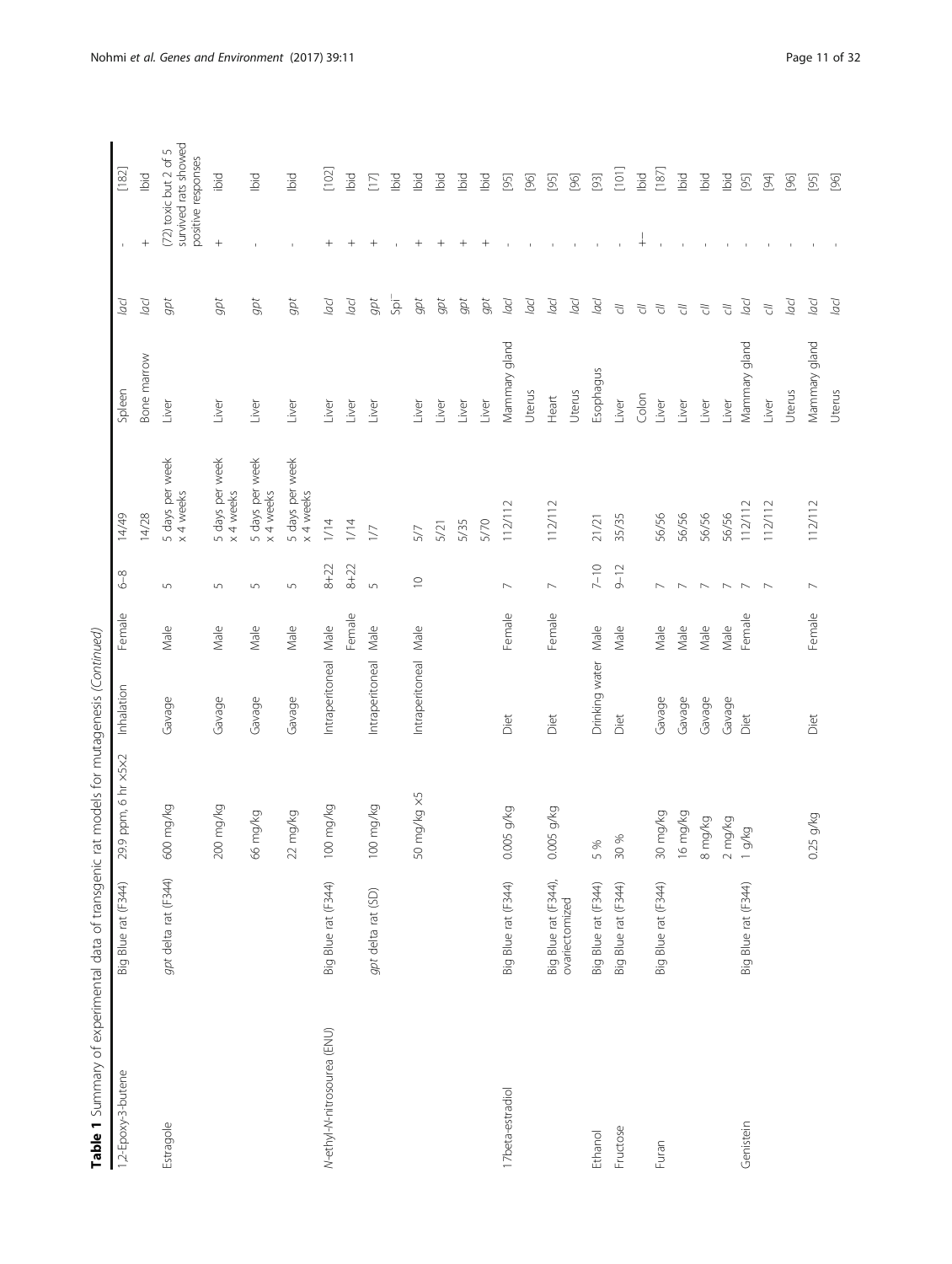| Table 1 Summary of experimental data of transgenic               |                     | rat models for mutagenesis (Continued) |                      |        |                          |         |                                  |                  |             |            |
|------------------------------------------------------------------|---------------------|----------------------------------------|----------------------|--------|--------------------------|---------|----------------------------------|------------------|-------------|------------|
|                                                                  | Big Blue rat (F344) | g/kg                                   | Diet                 | Female | $\overline{\phantom{0}}$ | 112/112 | Heart                            | Jacl             |             | [185]      |
|                                                                  | ovariectomized      |                                        |                      |        |                          |         | Uterus                           | lacl             |             | $[96]$     |
|                                                                  |                     |                                        |                      |        |                          |         | Liver                            | $\vec{C}$        |             | $[94]$     |
|                                                                  |                     | 1.25 g/kg<br>$\circ$                   | Diet                 | Female | $\overline{\phantom{0}}$ | 112/112 | Heart                            | Jacl             |             | [185]      |
|                                                                  |                     |                                        |                      |        |                          |         | Uterus                           | Jacl             |             | $[96]$     |
| Glass wool fibres                                                | Big Blue rat (F344) | mg/rat<br>$\sim$                       | Intratracheal        | Male   | $\equiv$                 | 1/28    | Lung                             | Jool             |             | [127, 188] |
|                                                                  |                     |                                        |                      |        |                          | $1/12$  | Lung                             | lacl             |             | Ъid        |
|                                                                  |                     | mg/rat x4<br>$\sim$                    | Intratracheal        | Male   | $\equiv$                 | 28/56   | Lung                             | Jocl             |             | Ibid       |
|                                                                  |                     |                                        |                      |        |                          | 28/133  | Lung                             | Jacl             |             | bid        |
|                                                                  |                     | mg/rat<br>$\overline{\phantom{0}}$     | Intratracheal        | Male   | $\equiv$                 | 1/28    | Lung                             | Jop              |             | bid        |
|                                                                  |                     |                                        |                      |        |                          | $1/12$  | Lung                             | lacl             |             | Ibid       |
| Glucose                                                          | Big Blue rat (F344) | 30 %                                   | Diet                 | Male   | $9 - 12$                 | 35/35   | Liver                            | $\tilde{\omega}$ |             | $[101]$    |
|                                                                  |                     |                                        |                      |        |                          |         | Colon                            | $\tilde{C}$      | $\ddotplus$ | Ibid       |
| Glycidamide                                                      | Big Blue rat (F344) | $1.4 \text{ mM}$                       | Drinking water       | Male   | $\mathord{\sim}$         | 60/60   | Liver                            | $\tilde{C}$      |             | [168]      |
|                                                                  |                     |                                        |                      |        |                          |         | Bone marrow                      | $\sqrt{2}$       | $^{+}$      | bid        |
|                                                                  |                     |                                        |                      |        |                          |         | Thyroid                          | $\tilde{C}$      |             | lbid       |
|                                                                  |                     |                                        |                      |        |                          |         | Testis                           | $\tilde{\sigma}$ |             | Ibid       |
|                                                                  |                     |                                        |                      | Female | $\sim$                   | 60/60   | Liver                            | $\tilde{\sigma}$ |             | lbid       |
|                                                                  |                     |                                        |                      |        |                          |         | Bone marrow                      | F)               | $^{+}$      | Ibid       |
|                                                                  |                     |                                        |                      |        |                          |         | Thyroid                          | F)               | $^{+}$      | Ibid       |
|                                                                  |                     |                                        |                      |        |                          |         | Mammary gland                    | F)               |             | Ibid       |
|                                                                  |                     | 0.7 mM                                 | Drinking water       | Male   | $\sim$                   | 60/60   | Liver                            | F)               |             | bid        |
|                                                                  |                     |                                        |                      | Female | $\sim$                   | 60/60   | Liver                            | $\tilde{C}$      |             | Ibid       |
| Hexavalent chromium [Cr(VI)] (as<br>sodium dichromate dihydrate) | Big Blue rat (F344) | 180 ppm (as Cr(VI))                    | Drinking water       | Male   | $\supseteq$              | 28/31   | (gingival/bubbal)<br>Oral cavity | F)               |             | [189]      |
|                                                                  |                     |                                        |                      |        |                          |         | (gingival/palate)<br>Oral cavity | $\tilde{\sigma}$ |             | Ibid       |
| N-hydroxy-2-acetylaminofluorene                                  | Big Blue rat (F344) | 25 mg/kg ×1                            | Intraperitoneal      | Male   | $\circ$                  | 1/42    | Liver                            | acl              | $^{+}$      | [28, 190]  |
|                                                                  |                     | 25 mg/kg x2                            | Intraperitoneal      | Male   | $\circ$                  | 5/42    | Liver                            | lacl             | $^{+}$      | lbid       |
|                                                                  |                     | 25 mg/kg x4                            | Intraperitoneal      | Male   | $\circ$                  | 13/42   | Liver                            | lacl             | $^{+}$      | Ibid       |
|                                                                  |                     |                                        |                      |        |                          |         | lymphocytes<br>Spleen            | lacl             |             | Ibid       |
| 4-Hydroxy-PCB3 (4-OH-PCB3)                                       | Big Blue rat (F344) | 82 mg/kg x4                            | Intraperitoneal Male |        | $\circ$                  | 22/38   | Liver                            | lacl             | $^{+}$      | $[133]$    |
|                                                                  |                     |                                        |                      |        |                          |         | Lung                             | lacl             |             | [135]      |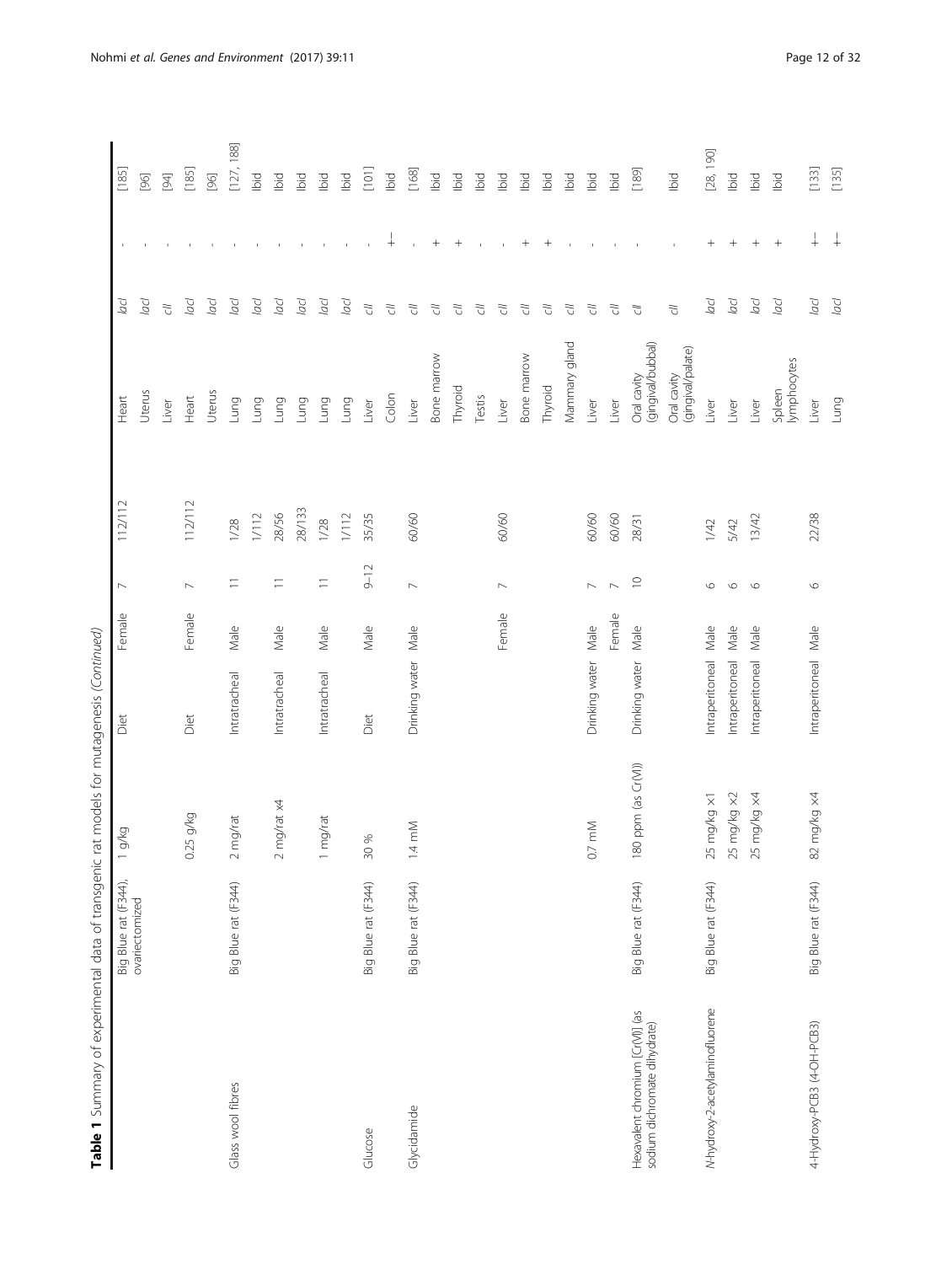| Table 1 Summary of experimental data of transgenic   |                                              | rat models for mutagenesis (Continued)                        |                 |                    |                |                  |                   |                          |                                  |          |
|------------------------------------------------------|----------------------------------------------|---------------------------------------------------------------|-----------------|--------------------|----------------|------------------|-------------------|--------------------------|----------------------------------|----------|
| alpha-Hydroxytamoxifen                               | Big Blue rat (F344)                          | 54 µmol/kg ×2                                                 | Intraperitoneal | Female             | $\infty$       | 21/51            | Liver             | đ                        | $^{+}$                           | $[22]$   |
|                                                      |                                              |                                                               |                 |                    |                |                  | Liver             | lacl                     | $^{+}$                           | [161]    |
|                                                      |                                              |                                                               |                 |                    |                |                  | Uterus            | Jop                      |                                  | bid      |
|                                                      |                                              | $0.103$ mmol/kg $\times 10$                                   | Gavage          | Female             | $6-8$          | 10/56            | Liver             | Jocl                     | $^{+}$                           | [192]    |
| Puel                                                 | Big Blue rat (F344)                          | 30 %                                                          | Diet            | Male               | $\infty$       | 21/21            | Liver             | $\vec{C}$                |                                  | $[193]$  |
|                                                      |                                              |                                                               |                 |                    |                |                  | Colon             | $\vec{C}$                |                                  | bid      |
|                                                      |                                              | 10 %                                                          | Diet            | Male               | $\infty$       | 21/21            | Liver             | $\tilde{\omega}$         |                                  | bid      |
|                                                      |                                              |                                                               |                 |                    |                |                  | Colon             | $\tilde{C}$              |                                  | Ъd       |
|                                                      |                                              | 3%                                                            | Diet            | Male               | $\infty$       | 21/21            | Liver             | $\tilde{C}$              |                                  | bid      |
|                                                      |                                              |                                                               |                 |                    |                |                  | Colon             | $\tilde{C}$              |                                  | Ibid     |
| Leucomalachite green                                 | Big Blue rat (F344)                          | 543 ppm                                                       | Diet            | Female             | $\circ$        | 28/28            | Liver             | Jop                      |                                  | $[79]$   |
|                                                      |                                              |                                                               |                 |                    |                | 112/112          | Liver             | Jocl                     |                                  | [79, 81] |
|                                                      |                                              |                                                               |                 |                    |                | 224/224          | Liver             | lacl                     |                                  | $[79]$   |
|                                                      |                                              | $272$ ppm                                                     | Diet            | Female             | $\circ$        | 28/28            | Liver             | Jacl                     |                                  | Ibid     |
|                                                      |                                              |                                                               |                 |                    |                | 112/112          | Liver             | lacl                     |                                  | lbid     |
|                                                      |                                              |                                                               |                 |                    |                | 224/224          | Liver             | lacl                     |                                  | Ъd       |
|                                                      |                                              | 91 ppm                                                        | Diet            | Female             | $\circ$        | 112/112          | Liver             | lacl                     |                                  | Ibid     |
| N-Methyl-amyl-nitrosamine                            | Big Blue rat (Sprague<br>Dawley/Big Blue F1) | $25 \text{ mg/kg} \times 10$                                  | Intraperitoneal |                    | $\supseteq$    | 64/70            | Esophagus         | Jool                     | $\! + \!\!\!\!$                  | [194]    |
| 3-Methylcholanthrene                                 | Big Blue rat (F344)                          | so mg/kg x4                                                   | Intraperitoneal | Male               | $\circ$        | 22/38            | Liver             | lacl                     | $\! + \!\!\!\!$                  | [133]    |
|                                                      |                                              |                                                               |                 |                    |                |                  | Lung              | Jacl                     | $\begin{array}{c} + \end{array}$ | [135]    |
| 4-Monochlorobiphenyl (PCB3)                          | Big Blue rat (F344)                          | 113 mg/kg x4                                                  | Intraperitoneal | Male               | $\circ$        | 22/38            | Liver             | Jop                      | $+$                              | [133]    |
|                                                      |                                              |                                                               |                 |                    |                |                  | Lung              | lad                      |                                  | [135]    |
| Madder color and lucidin-3-O-<br>primeveroside (LuP) | gpt delta rat (F344)                         | $\%$<br>Madder color 5.0<br>$\frac{1}{2}$                     | Diet            | Male               | $\overline{5}$ | 56/56            | Kidney            | gpt, Spi <sup>-</sup>    | $^{+}$                           | $[73]$   |
|                                                      |                                              | LuP 0.3 % w/w                                                 | Diet            | Male               | 5              | 56/56            | Kidney            | gpt, Spi <sup>-</sup>    | $^{+}$                           | lbid     |
| 3-MCPD                                               | gpt delta rat (F344)                         | 40 mg/kg                                                      | Gavege          | Male               | $\circ$        | 5 times per week | Kidney and testis | gpt, Spi <sup>-</sup>    |                                  | [66]     |
|                                                      |                                              | the equimolar esters                                          | Gavege          | Male               | $\circ$        | x 4 weeks/1      | Kidney and testis | gpt, Spi <sup>-</sup>    |                                  | lbid     |
| Methyleugenol                                        | gpt delta rat (F344)                         | 100 mg/kg                                                     | Gavage          | Male and<br>female | $\sqrt{2}$     | 91/91            | Liver             | gpt, Spi <sup>-</sup>    | $^{+}$                           | [74]     |
|                                                      |                                              | 30 mg/kg                                                      | Gavage          | Male and<br>female | 5              | 91/91            | Liver             | $gpt$ , Spi <sup>-</sup> |                                  | lbid     |
|                                                      |                                              | 10 mg/kg                                                      | Gavage          | Male and<br>female | $\overline{5}$ | 16/16            | Liver             | gpt, Spi                 |                                  | Ibid     |
| Nickel subsulfide (Ni <sub>3</sub> S <sub>2</sub> )  | Big Blue rat (F344)                          | $6 \text{ mg/kg}$ (130 mg/m <sup>3</sup> ), Inhalation<br>2 h |                 | Male               | Q              | 1/14             | Lung              | $\overline{a}$ cl        |                                  | [123]    |
|                                                      |                                              |                                                               |                 |                    |                |                  | Nasal mucosa      | lacl                     |                                  | bid      |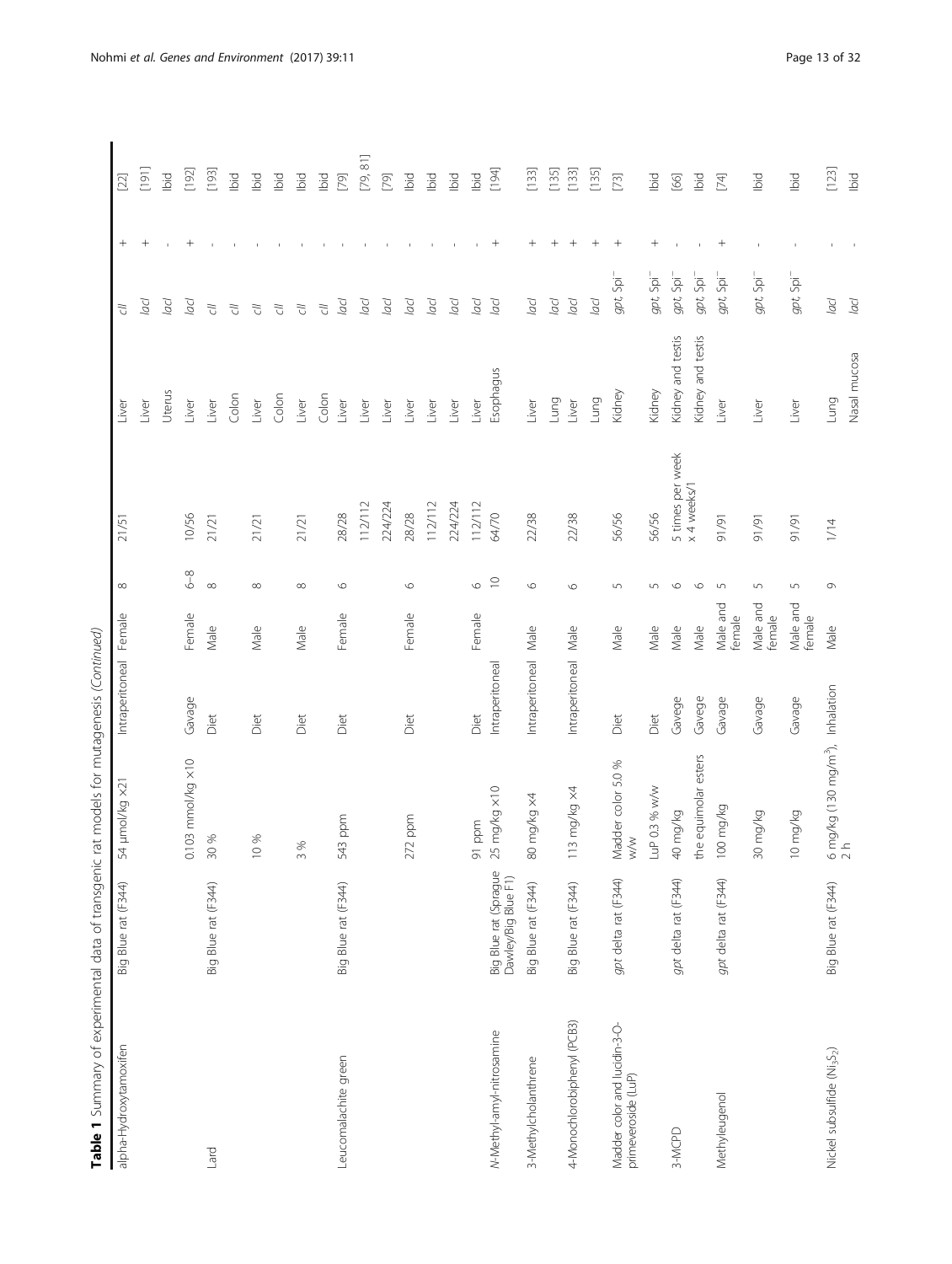| 5<br>J<br>j<br>ļ                                                                                                                                                              |
|-------------------------------------------------------------------------------------------------------------------------------------------------------------------------------|
| $\overline{\phantom{a}}$                                                                                                                                                      |
| d<br>$\overline{ }$                                                                                                                                                           |
| i<br>$\frac{1}{2}$                                                                                                                                                            |
| ١<br>J,<br>Ĭ                                                                                                                                                                  |
|                                                                                                                                                                               |
| .<br>2002 - 201 - 201 - 201 - 201 - 201 - 201 - 201 - 201 - 201 - 201 - 201 - 201 - 201 - 201 - 201 - 201 - 201 - 2<br>$\frac{1}{2}$<br>5<br>$\overline{)}$<br>$-2$<br>j<br>j |
| ś<br>i                                                                                                                                                                        |
| J<br>Ī<br>ï<br>۱<br>İ<br>j<br>l<br>$\ddot{\phantom{a}}$                                                                                                                       |
| $+$                                                                                                                                                                           |
| ć<br>Ş<br>י<br>יינו לאוני<br>5<br>$\mathbf$                                                                                                                                   |
| able 1                                                                                                                                                                        |

| Table 1 Summary of experimental data of transgenic |                               | rat models for mutagenesis (Continued) |                                 |                    |                            |         |                                  |                                       |                                  |         |
|----------------------------------------------------|-------------------------------|----------------------------------------|---------------------------------|--------------------|----------------------------|---------|----------------------------------|---------------------------------------|----------------------------------|---------|
|                                                    | gpt delta rat (F344)          | mg/animal                              | Intratracheally<br>instillation | Male               | $\supseteq$                | 28/28   | Lung                             | gpt, Spi                              |                                  | $[124]$ |
|                                                    |                               | 5 mg/anima<br>$\circ$                  | Intratracheally<br>instillation | Male               | $\supseteq$                | 28/28   | Lung                             | $gpt$ , Spi <sup><math>-</math></sup> |                                  | Ibid    |
|                                                    |                               | mg/animal                              | Intratracheally<br>instillation | Male               | $\supseteq$                | 90/90   | Lung                             | $gpt$ , Spi <sup>-</sup>              |                                  | ibid    |
|                                                    |                               | 0.5 mg/animal                          | Intratracheally<br>instillation | Male               | $\supseteq$                | 90/90   | Lung                             | $gpt$ , Spi <sup>-</sup>              |                                  | lbid    |
| N-nitrosomethylbenzylamine                         | Big Blue rat (F344)           | $2$ mg/kg $\times 2$                   | Subcutaneous                    | Male               | $7 - 10$                   | 7/21    | Esophagus                        | $\overline{a}$                        | $^{+}$                           | $[93]$  |
| 6-Nitrochrysene                                    | Big Blue rat (F344<br>× SD)F1 | 100 µmole/rat x 8                      | Oral                            | Female             | $\sqrt{2}$                 | 50/274  | Mammary gland                    | $\tilde{C}$                           | $^{+}$                           | [195]   |
|                                                    |                               | 50 µmole/rat x 8                       | Oral                            | Female             | $\sqrt{2}$                 | 50/274  | Mammary gland                    | $\tilde{C}$                           | $\hspace{0.1mm} +\hspace{0.1mm}$ | lbid    |
| N-nitrosopyrrolidine                               | gpt delta rat (SD)            | $200$ ppm                              | Drinking water                  | Female             | $\equiv$                   | 91/91   | Liver                            | gpt                                   |                                  | $[167]$ |
| 4-nitroquinoline-1-oxide                           | Big Blue rat (F344)           | $10$ ppm                               | Drinking water                  | Male               | $10 - 11$                  | 28/31   | (gingival/bubbal)<br>Oral cavity | $\sqrt{2}$                            | $\hspace{0.1mm} +$               | [196]   |
|                                                    |                               |                                        |                                 |                    |                            |         | (gingival/palate)<br>Oral cavity | $\sqrt{2}$                            | $^{+}$                           | Ibid    |
|                                                    |                               |                                        |                                 |                    |                            |         | Liver                            | F)                                    |                                  | Ibid    |
|                                                    |                               |                                        |                                 |                    |                            |         | Bone marrow                      | $\sqrt{2}$                            |                                  | Ibid    |
|                                                    | Big Blue rat (F344)           | $10~\mathrm{ppm}$                      | Drinking water                  | Male               | $\subseteq$                | 28/31   | (gingival/bubbal)<br>Oral cavity | $\sqrt{2}$                            | $\overline{+}$                   | $[189]$ |
|                                                    |                               |                                        |                                 |                    |                            |         | (gingival/palate)<br>Oral cavity | 了<br>C                                | $^{+}$                           | Ibid    |
| Ochratoxin A                                       | gpt delta rat (F344)          | ppm<br>S                               | Diet                            | Male and<br>female | $\overline{5}$             | 28/28   | outer medulla of<br>kidney       | gpt                                   |                                  | $[50]$  |
|                                                    |                               |                                        |                                 | Male and<br>female | $\overline{5}$             | 28/28   | outer medulla of<br>kidney       | ją                                    | $^{+}$                           | Ibid    |
|                                                    |                               |                                        |                                 | Male and<br>female | $\mathsf{L}\cap\mathsf{L}$ | 91/91   | whole kidney                     | $gpt$ , Spi <sup>-</sup>              | $\mathbf{r}$                     | ibid    |
|                                                    |                               | ppm<br>S                               | Diet                            | Male               | $\sqrt{ }$                 | 28/28   | outer medulla of<br>kidney       | $Spi^-$                               | $\! + \!\!\!\!$                  | [65]    |
| Phenacetin                                         | gpt delta rat (SD)            | .50 %<br>$\circ$                       | Diet                            | Male and<br>female | $\overline{\phantom{a}}$   | 182/182 | Kidney                           | $gpt$ , Spi <sup>-</sup>              |                                  | $[52]$  |
|                                                    |                               |                                        |                                 | Male and<br>female | $\overline{\phantom{a}}$   | 182/182 | Liver                            | gpt                                   | $^{+}$                           | Ibid    |
|                                                    |                               |                                        |                                 | Male and<br>female | $\overline{ }$             | 182/182 | Liver                            | ją                                    |                                  | ibid    |
|                                                    |                               |                                        |                                 | Male               | $\overline{\phantom{0}}$   | 364/364 | Kidney                           | $gpt$                                 | $^{+}$                           | lbid    |
|                                                    |                               |                                        |                                 | Male               | $\sim$                     | 364/364 | Kideney                          | $Spi^-$                               |                                  | lbid    |
|                                                    |                               |                                        |                                 | Female             | $\overline{ }$             | 364/364 | Kideney                          | $gpt$ , Spi <sup>-</sup>              |                                  | lbid    |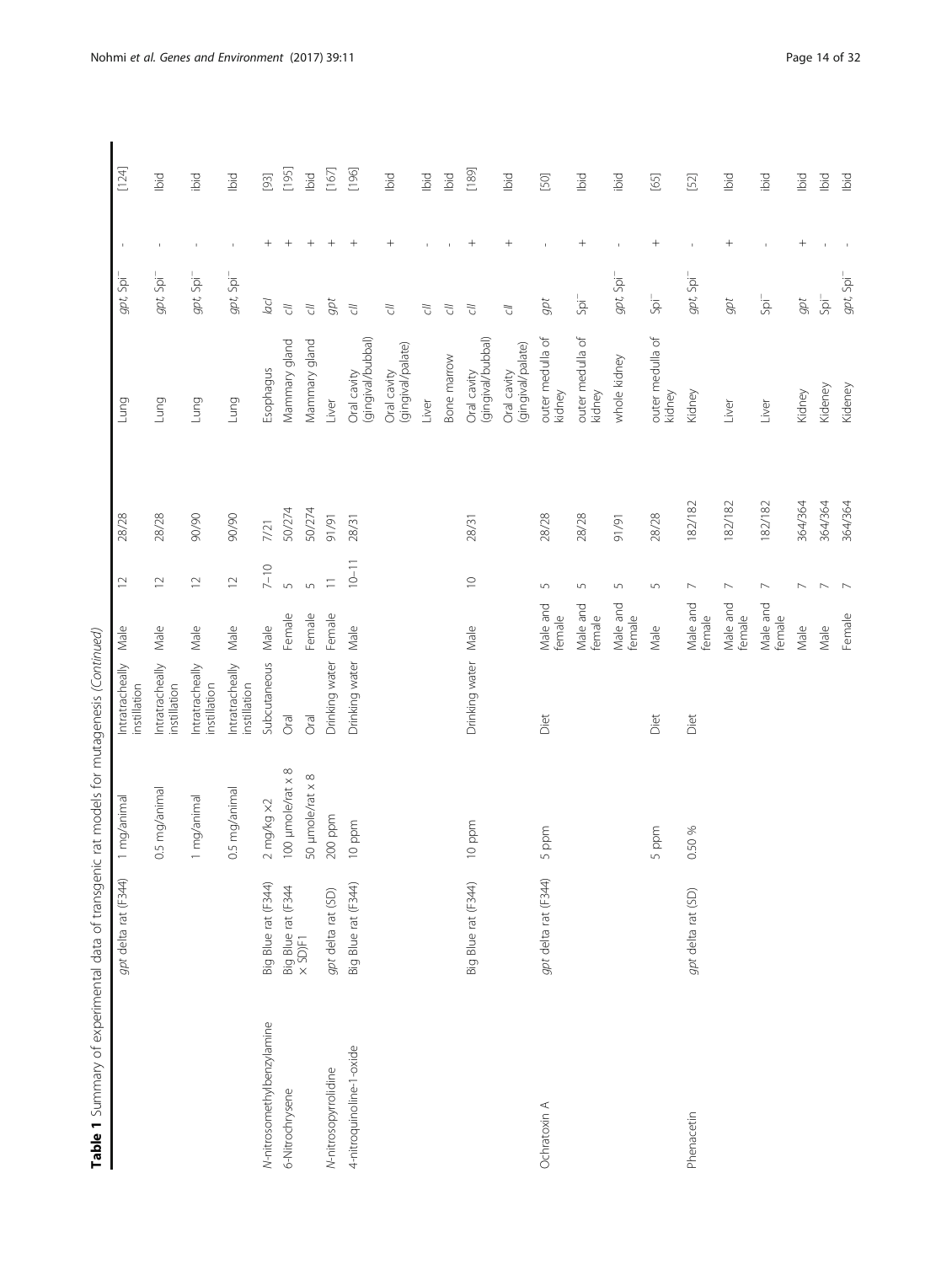|                                        |                      | rat models for mutagenesis (Continued) |                | Male   | $\overline{ }$   | 364/364     | Liver                      | gpt, Spi                | $^{+}$          | lbid    |
|----------------------------------------|----------------------|----------------------------------------|----------------|--------|------------------|-------------|----------------------------|-------------------------|-----------------|---------|
|                                        |                      |                                        |                | Female |                  | 364/364     | Liver                      | gpt, Spi <sup>-</sup>   | $^{+}$          | lbid    |
| Potassium Bromate (KBrO <sub>3</sub> ) | Big Blue rat (F344)  | 500 ppm                                | Drinking water | Male   | $\circ$          | 112/112     | Kidney                     | lacl                    | $^{+}$          | $[87]$  |
|                                        |                      | 125 ppm                                | Drinking water | Male   | $\circ$          | 112/112     | Kidney                     | Jop                     |                 | id      |
|                                        |                      | 30 ppm                                 | Drinking water | Male   | $\circ$          | 112/112     | Kidney                     | Jacl                    |                 | bid     |
|                                        |                      | 8 ppm                                  | Drinking water | Male   | $\circ$          | 112/112     | Kidney                     | Jocl                    |                 | Ъd      |
|                                        |                      | $2$ ppm                                | Drinking water | Male   | $\circ$          | 112/112     | Kidney                     | Jacl                    |                 | Ъid     |
|                                        |                      | $0.2$ ppm                              | Drinking water | Male   | $\circ$          | 112/112     | Kidney                     | Jocl                    |                 | Ъd      |
|                                        |                      | 0.02 ppm                               | Drinking water | Male   | $\circ$          | 112/112     | Kidney                     | Jool                    |                 | pig     |
|                                        |                      | 0.002 ppm                              | Drinking water | Male   | $\circ$          | 112/112     | Kidney                     | Jop                     |                 | bid     |
|                                        | gpt delta rat (SD)   | 500 ppm                                | Drinking water | Male   | $\Box$           | 777         | Kidney                     | $gpt$                   |                 | [011]   |
|                                        |                      |                                        |                |        |                  |             |                            | $5\overline{a}$         |                 | Ibid    |
|                                        |                      |                                        |                |        |                  | 35/35       | Kidney                     | $gpt$                   |                 | lbid    |
|                                        |                      |                                        |                |        |                  |             |                            | ją                      |                 | lbid    |
|                                        |                      |                                        |                |        |                  | 63/63       | Kidney                     | gpt                     |                 | ibid    |
|                                        |                      |                                        |                |        |                  |             |                            | ją                      | $^+$            | lbid    |
|                                        |                      |                                        |                |        |                  | 91/91       | Kidney                     | gpt                     |                 | lbid    |
|                                        |                      |                                        |                |        |                  |             |                            | jq                      | $^+$            | lbid    |
|                                        |                      | 250 ppm                                | Drinking water | Male   | $\overline{5}$   | 1/91        | Kidney                     | $gpt$                   |                 | lbid    |
|                                        |                      |                                        |                |        |                  |             |                            | $\overline{\mathsf{S}}$ |                 | lbid    |
|                                        |                      | 125 ppm                                | Drinking water | Male   | $\cup$           | 6/16        | Kidney                     | $gpt$                   |                 | lbid    |
|                                        |                      |                                        |                |        |                  |             |                            | -ig                     |                 | lbid    |
|                                        |                      | 60 ppm                                 | Drinking water | Male   | $\overline{5}$   | <b>1/91</b> | Kidney                     | $gpt$                   |                 | lbid    |
|                                        |                      |                                        |                |        |                  |             |                            | 5p                      |                 | lbid    |
|                                        | gpt delta rat (F344) | 500 ppm                                | Drinking water | Male   | $\mathsf{L}\cap$ | 63/63       | Kidney                     | $gpt$                   |                 | $[120]$ |
|                                        |                      |                                        |                |        |                  |             |                            | ją                      |                 | Ibid    |
|                                        |                      |                                        |                | Female | $\sqrt{2}$       | 63/63       | Kidney                     | $gpt$                   | $^+$            | Ibid    |
|                                        |                      |                                        |                |        |                  |             |                            | $\overline{\mathsf{B}}$ | $\mathbf{1}$    | lbid    |
| Riddelliine                            | Big Blue rat (F344)  | 1.0 mg/kg ×5 ×12                       | Gavage         | Female | O                | 82/83       | Liver                      | $\tilde{C}$             | $\! + \!\!\!\!$ | $[115]$ |
|                                        |                      | 0.3 mg/kg $\times$ 5 $\times$ 12       | Gavage         | Female | $\circ$          | 82/83       | Liver                      | $\sqrt{2}$              | $^{+}$          | ibid    |
|                                        |                      |                                        |                |        | $\circ$          | 82/83       | Liver parenchymal<br>cells | F)                      | $\mathbf I$     | [116]   |
|                                        |                      |                                        |                |        | $\circ$          | 82/83       | Liver endothelial cells    | $\sqrt{2}$              |                 | bid     |
|                                        |                      | $0.1$ ma/ka $\times$ 5 $\times$ 12     | Gavage         | Female | $\circ$          | 82/83       | Liver                      | đ                       |                 | [115]   |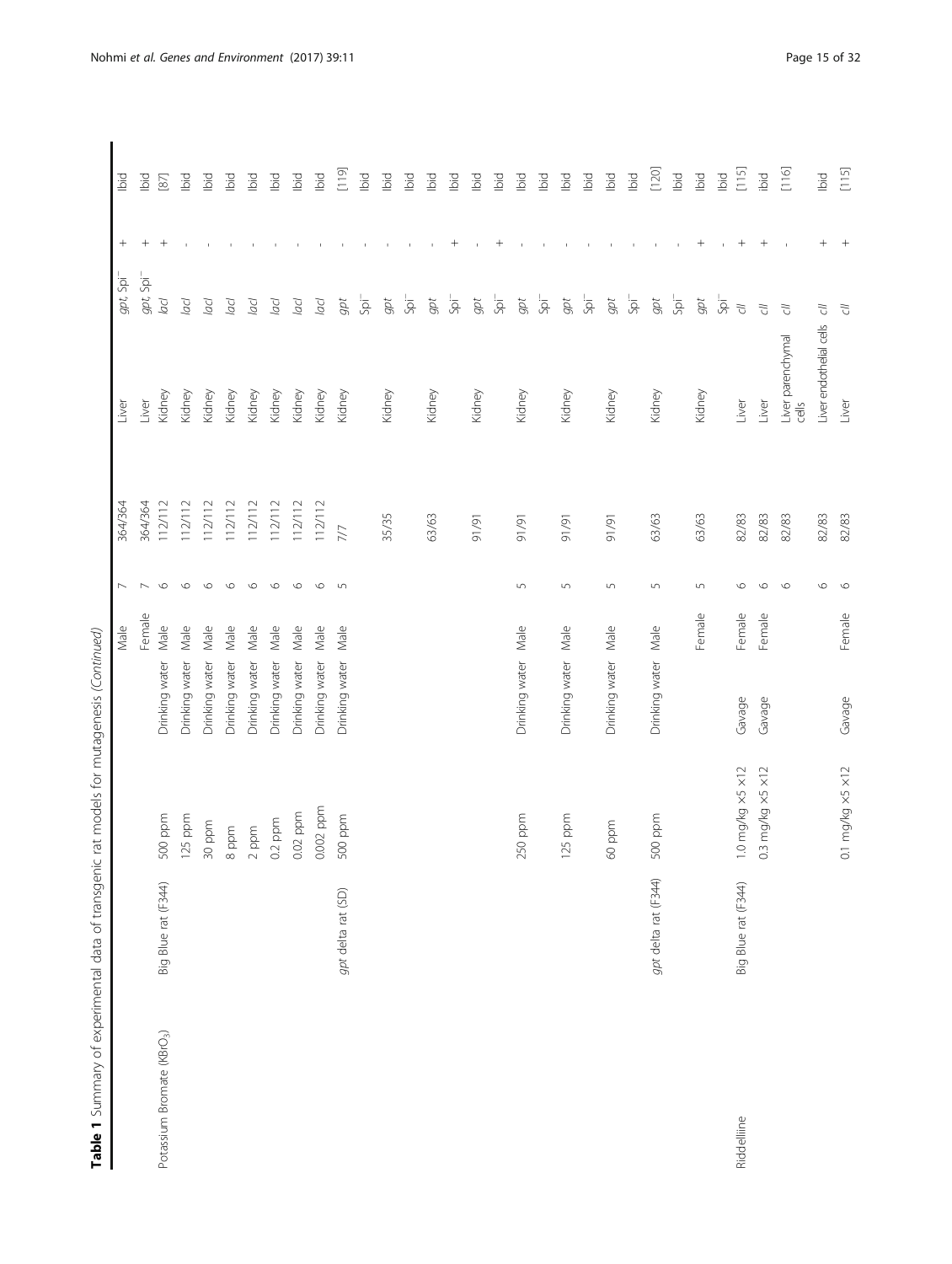| Table 1 Summary of experimental data of transgenic |                     | rat models for mutagenesis (Continued) |                 |        |           |                                                                                                 |        |                  |                                   |            |
|----------------------------------------------------|---------------------|----------------------------------------|-----------------|--------|-----------|-------------------------------------------------------------------------------------------------|--------|------------------|-----------------------------------|------------|
| Rock wool fibers                                   | Big Blue rat (F344) | $2$ mg/rat                             | Intratracheal   | Male   | Ξ         | 1/28                                                                                            | Lung   | Jacl             | $\mathbf{1}$                      | [127, 188] |
|                                                    |                     |                                        |                 |        |           | $1/12$                                                                                          | Lung   | lacl             | $^{+}$                            | lbid       |
|                                                    |                     | 2 mg/rat $\times$ 4                    | Intratracheal   | Male   | $\equiv$  | 28/56                                                                                           | Lung   | Jool             | $\mathbf{I}$                      | lbid       |
|                                                    |                     |                                        |                 |        |           | 28/133                                                                                          | Lung   | Jool             | $\qquad \qquad +$                 | ibid       |
|                                                    |                     | mg/rat<br>$\overline{\phantom{0}}$     | Intratracheal   | Male   | $\equiv$  | 1/28                                                                                            | Lung   | lacl             | $\mathbf{I}$                      | lbid       |
|                                                    |                     |                                        |                 |        |           | 1/112                                                                                           | Lung   | Jool             | $\! + \!\!\!\!$                   | Ibid       |
| Selenium (as sodium selenite) with                 | Big Blue rat (F344) | 2 µg Se/g diet with<br>DMH injection   | Diet            |        |           | 63-84/63-84 (DMH                                                                                | Liver  | $\tilde{\sigma}$ | $^{+}$                            | [197]      |
| dimethylhydrazine (DMH) injection                  |                     |                                        |                 |        |           | after 3 weeks of the<br>twice) was injected<br>weight, i.p., weekly,<br>(25 mg/kg body<br>diet. | Colon  | $\tilde{C}$      | $+$                               | lbid       |
|                                                    |                     | 0.2 µg Se/g diet with                  | Diet            |        |           | 63-84/63-84 (DMH                                                                                | Liver  | 5                | $\! + \!\!\!\!$                   | lbid       |
|                                                    |                     | DMH injection                          |                 |        |           | weight, i.p., weekly,<br>(25 mg/kg body                                                         | Colon  | F)               | $\boldsymbol{+}$                  | lbid       |
|                                                    |                     |                                        |                 |        |           | twice) was injected<br>after 3 weeks of<br>the diet.                                            |        |                  | effect of<br>$\sum_{*}$<br>ن<br>پ |            |
| Sucrose                                            | Big Blue rat (F344) | 30 %                                   | Diet            | Male   | $9 - 12$  | 35/35                                                                                           | Liver  | ₹                | $\bar{\Gamma}$                    | [101]      |
|                                                    |                     |                                        |                 |        |           |                                                                                                 | Colon  | 了<br>C           | $\ddag$                           | lbid       |
|                                                    |                     | 34.50 %                                | Diet            | Male   | $8 - 12$  | 21/21                                                                                           | Liver  | F)               |                                   | $[136]$    |
|                                                    |                     |                                        |                 |        |           |                                                                                                 | Colon  | 5                | $^{+}$                            | ibid       |
|                                                    |                     | 13.80 %                                | Diet            | Male   | $8 - 12$  | 21/21                                                                                           | Liver  | 了<br>            |                                   | Ъd         |
|                                                    |                     |                                        |                 |        |           |                                                                                                 | Colon  | $\tilde{\omega}$ | $^{+}$                            | bid        |
|                                                    |                     | 6.90 %                                 | Diet            | Male   | $8 - 12$  | 21/21                                                                                           | Liver  | 5                |                                   | Ibid       |
|                                                    |                     |                                        |                 |        |           |                                                                                                 | Colon  | F)               |                                   | Ъd         |
|                                                    |                     | 13.40 %                                | Diet            | Male   | $9 - 12$  | 21/21                                                                                           | Liver  | 5                |                                   | $[100]$    |
|                                                    |                     |                                        |                 |        |           |                                                                                                 | Colon  | 5                | $^+$                              | Ibid       |
|                                                    |                     | 3.45 %                                 | Diet            | Male   | $9 - 12$  | 21/21                                                                                           | Liver  | $\overline{C}$   |                                   | iд         |
|                                                    |                     |                                        |                 |        |           |                                                                                                 | Colon  | $\tilde{C}$      | $\qquad \qquad +$                 | lbid       |
| 2,3,7,8-tetrachlorodibenzo-p-dioxin<br>(TCDD)      | Big Blue rat (F344) | 2 µig/kg ×12                           | Gavage          | Male   | $\infty$  | 42/56                                                                                           | Liver  | lacl             | $\mathbf{I}$                      | [128]      |
|                                                    |                     |                                        |                 | Female | $\infty$  | 42/56                                                                                           | Liver  | lacl             | $\mathbf{I}$                      | Ibid       |
| Tamoxifen                                          | Big Blue rat (F344) | 54 µmol/kg ×21                         | Intraperitoneal | Female | $\infty$  | 21/51                                                                                           | Liver  | $\vec{C}$        | $\qquad \qquad +$                 | $[22]$     |
|                                                    |                     |                                        |                 |        |           |                                                                                                 | Liver  | lacl             |                                   | [191]      |
|                                                    |                     |                                        |                 |        |           |                                                                                                 | Uterus | Jool             | $\mathbf{I}$                      | iд         |
|                                                    |                     | 20 mg/kg x42                           | Gavage          | Female | $6-8$     | 42/56                                                                                           | Liver  | pp               | $\! + \!\!\!\!$                   | $[170]$    |
|                                                    |                     |                                        |                 |        | $16 - 18$ |                                                                                                 |        | $\tilde{\sigma}$ | $\qquad \qquad +$                 | [109]      |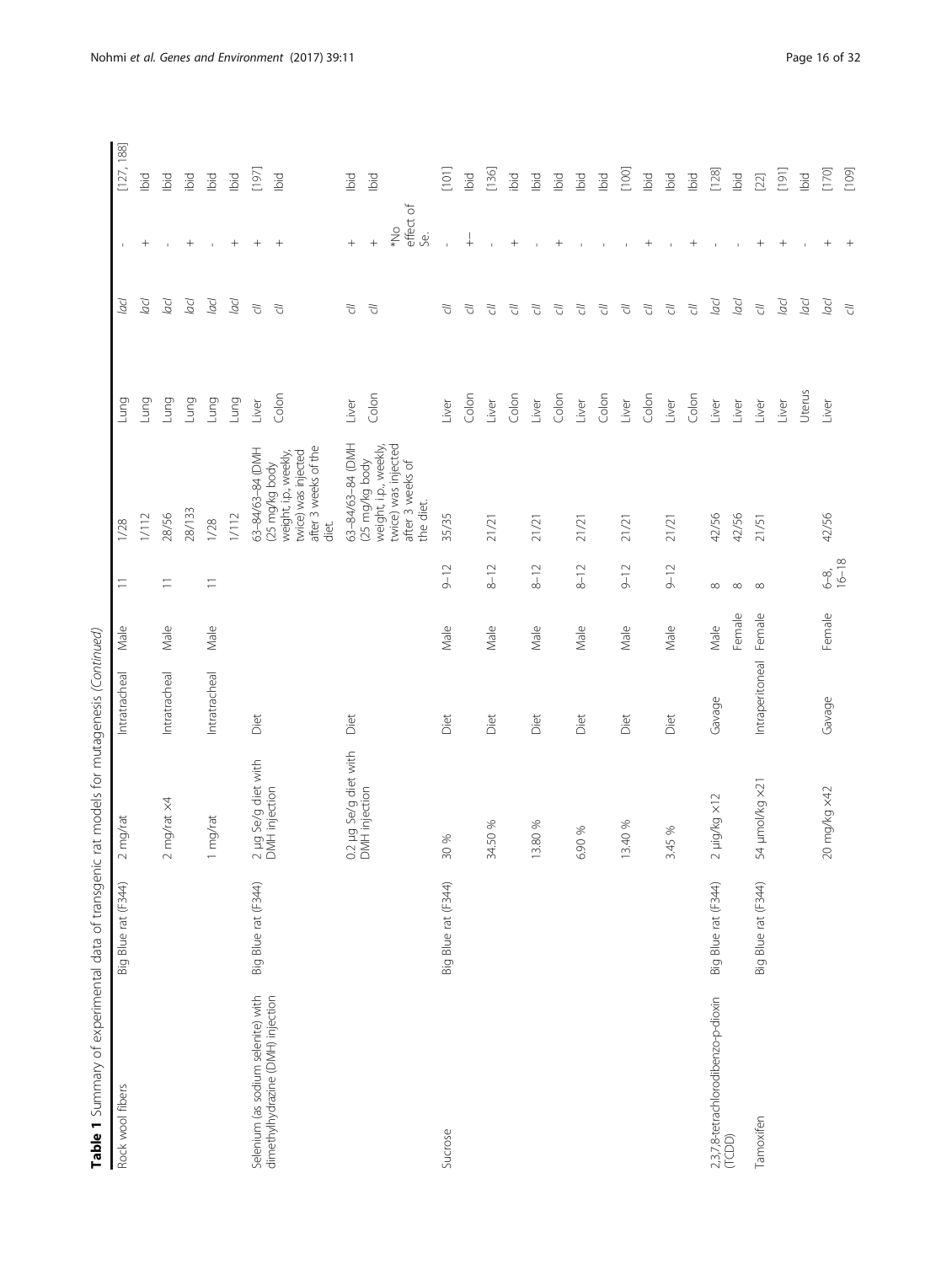|                                            |                      |                         |                 |        | $6 - 8$        | 42/42   | Liver                     | Jacl                                  | $^{+}$                           | $[110]$ |
|--------------------------------------------|----------------------|-------------------------|-----------------|--------|----------------|---------|---------------------------|---------------------------------------|----------------------------------|---------|
|                                            |                      |                         |                 |        |                | 42/56   | Liver                     | lacl                                  |                                  | Ibid    |
|                                            |                      |                         |                 |        |                | 42/126  | Liver                     | Jool                                  | $^{+}$                           | lbid    |
|                                            |                      |                         |                 |        |                | 42/210  | Liver                     | Jacl                                  | $^{+}$                           | Ibid    |
|                                            |                      | 0 mg/kg x42             | Gavage          | Female | $6 - 8$        | 42/56   | Liver                     | Jocl                                  | $^{+}$                           | $[170]$ |
|                                            |                      |                         |                 |        |                |         |                           | $\tilde{\sigma}$                      | $\frac{1}{\pm}$                  | [109]   |
|                                            | gpt delta rat (F344) | 40 mg/kg                | Gavege          | Female |                | 21/21   | Liver                     | $gpt$ , Spi <sup>-</sup>              | $^{+}$                           | $[58]$  |
|                                            |                      |                         | Gavege          | Female |                | 21/21   | Kidney                    | gpt, Spi <sup>-</sup>                 |                                  | lbid    |
|                                            |                      | 20 mg/kg                | Gavege          | Female |                | 21/21   | Liver                     | gpt, Spi <sup>-</sup>                 | $\! + \!\!\!\!$                  | lbid    |
|                                            |                      |                         | Gavege          | Female |                | 21/21   | Kidney                    | $gpt$ , Spi <sup>-</sup>              |                                  | lbid    |
|                                            |                      | 500 ppm                 | Diet            | Female |                | 91/91   | Liver                     | $gpt$ , Spi <sup>-</sup>              | $^{+}$                           | lbid    |
|                                            |                      |                         | Diet            | Female |                | 91/91   | Kidney                    | $gpt$ , Spi <sup>-</sup>              |                                  | lbid    |
|                                            |                      | 250 ppm                 | Diet            | Female |                | 16/16   | Liver                     | $gpt$ , Spi <sup>-</sup>              | $\hspace{0.1mm} +\hspace{0.1mm}$ | lbid    |
|                                            |                      |                         | Diet            | Female |                | 91/91   | Kidney                    | $gpt$ , Spi <sup>-</sup>              |                                  | lbid    |
| Thiotepa Toremifene                        | Big Blue rat (F344)  | $1.4$ mg/kg $\times 12$ | Intraperitoneal | Male   | $\overline{ }$ | 28/35   | Spleen<br>lymphocytes     | lacl                                  | $^{+}$                           | [29]    |
|                                            | Big Blue rat (F344)  | 20 mg/kg x42            | Gavage          | Female | $6-8$          | 42/56   | Liver                     | lacl                                  |                                  | $[170]$ |
|                                            | gpt delta rat (F344) | 40 mg/kg                | Gavege          | Female |                | 21/21   | Liver                     | gpt, Spi <sup>-</sup>                 |                                  | $[58]$  |
|                                            |                      |                         | Gavege          | Female |                | 21/21   | Kidney                    | $gpt$ , Spi <sup><math>-</math></sup> |                                  | lbid    |
| Tris(2,3-dibromopropyl)phosphate<br>(TDBP) | Big Blue rat (F344)  | 2000 ppm                | Diet            | Male   | $6 - 8$        | 45/45   | Kidney (outer<br>medulla) | lacl                                  |                                  | 互       |
|                                            |                      |                         |                 |        |                |         | Kidney (inner<br>medulla) | lacl                                  | $^{+}$                           | lbid    |
|                                            |                      |                         |                 |        |                |         | Kidney (cortex)           | lacl                                  |                                  | bid     |
|                                            |                      | 100 ppm                 | Diet            | Male   | $6 - 8$        | 45/45   | Kidney (outer<br>medulla) | lacl                                  | $^+$                             | Ibid    |
|                                            |                      |                         |                 |        |                |         | Kidney (inner<br>medulla) | lacl                                  | $^{+}$                           | Ibid    |
|                                            |                      |                         |                 |        |                |         | Kidney (cortex)           | $\overline{a}$ cl                     | $^{+}$                           | Ъid     |
| Uracil                                     | Big Blue rat (F344)  | $\%$<br>$\sim$          | Diet            | Male   | $\circ$        | 14/14   | Bladder                   | lacl                                  |                                  | $[25]$  |
|                                            |                      |                         |                 |        |                | 70/70   | Bladder                   | Jocl                                  |                                  | bid     |
|                                            |                      |                         |                 |        |                | 140/140 | Bladder                   | OO                                    | $^+$                             | Ibid    |
|                                            |                      |                         |                 |        |                | 357/357 | Bladder                   | lacl                                  | $^+$                             | bid     |
|                                            |                      |                         |                 |        |                |         |                           |                                       |                                  |         |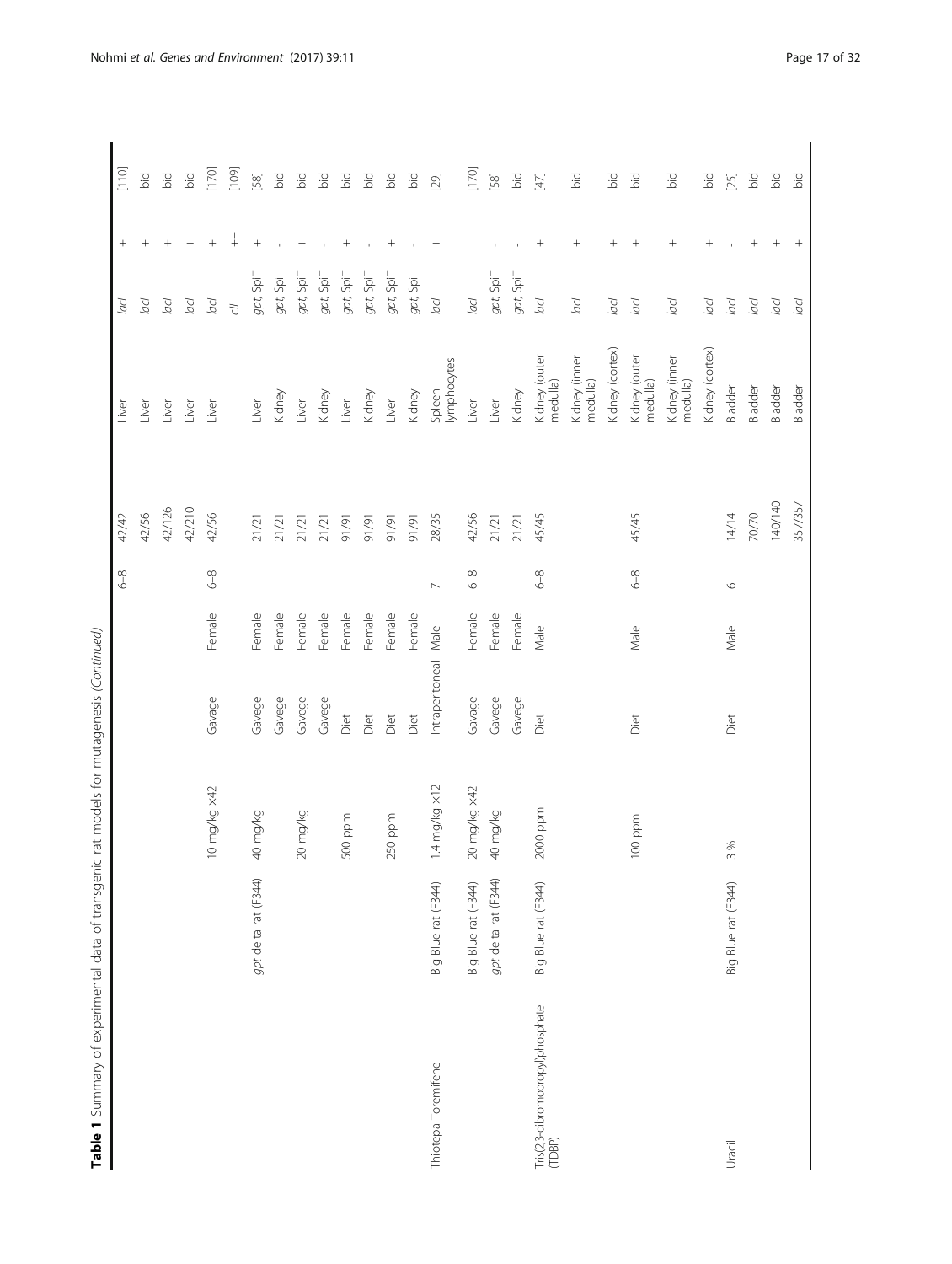<span id="page-17-0"></span>

| Appellation                    | Transgene                                                                                                    | Feature                                                                                                                                                                               | Target organ | Usage                                                                                                       | Reference |
|--------------------------------|--------------------------------------------------------------------------------------------------------------|---------------------------------------------------------------------------------------------------------------------------------------------------------------------------------------|--------------|-------------------------------------------------------------------------------------------------------------|-----------|
| Hras128                        | proto-oncogene, including its own promoter<br>carrying three copies of the human c-Ha-ras<br>region          | Highly susceptible to chemical-induced carcinogenesis                                                                                                                                 |              | mammary gland, carcinogenesis mechanisms, screening [138]<br>esophagus, bladder for chemo preventive agents |           |
| TRAP                           | the simian virus 40 (SV40) large T antigen under<br>probasin promoter control                                | Males demonstrate atypical epithelial cell proliferation<br>prostate carcinomas at 100 % incidence before they<br>in the prostate from 4 weeks of age and develop<br>are 15 weeks old | prostate     | carcinogenesis mechanisms, screening [145]<br>for chemo preventive agents                                   |           |
| $Cx32\Delta$ Tq                | a dominant negative mutant of the connexin<br>32 gene under albumin promoter control                         | were disrupted in the liver and highly susceptible to<br>The gap junctional intercellular communications<br>chemical-induced hepatocarcinogenesis.                                    | iiver        | carcinogenesis mechanisms                                                                                   | [150]     |
| Transgenic Rat<br>alb-SV40 Tag | promoter-enhancer sequences of the mouse<br>albumine gene linked 5' to the simian<br>virus-40 T antigen gene | All animal exhibit focal lesions and nodules in liver at<br>4 months of age. These lesions were GST-P negative.                                                                       | liver        | hepatocarcinogenesis in this transgenic<br>mechanism study of spontaneous<br>rats                           | [198]     |
| Hras250                        | human Ha-ras <sup>G12V</sup> oncogene regulated by<br>the Cre/lox system                                     | in rat pancreas induce pancreatic ductal adenocarcinomas<br>targeted activation of a human oncogenic-ras transgene                                                                    | Pancreas     | carcinogenesis mechanisms                                                                                   | [153]     |
| Kras327                        | human K-ras <sup>G12V</sup> oncogene regulated by<br>the Cre/lox system                                      | targeted activation of a human oncogenic-ras transgene<br>in rat pancreas induce pancreatic ductal adenocarcinomas                                                                    | Pancreas     | carcinogenesis mechanisms                                                                                   | [152]     |
|                                |                                                                                                              |                                                                                                                                                                                       |              |                                                                                                             |           |

| ì<br>١<br>ç<br>١<br>$+24$<br>J<br>j<br>١                |  |
|---------------------------------------------------------|--|
| $-5$<br>J                                               |  |
| こくしょう キントルキー<br>J<br>١<br>)<br>$\overline{\phantom{a}}$ |  |
| i<br>j<br>ļ                                             |  |
| ֚֘֝֬                                                    |  |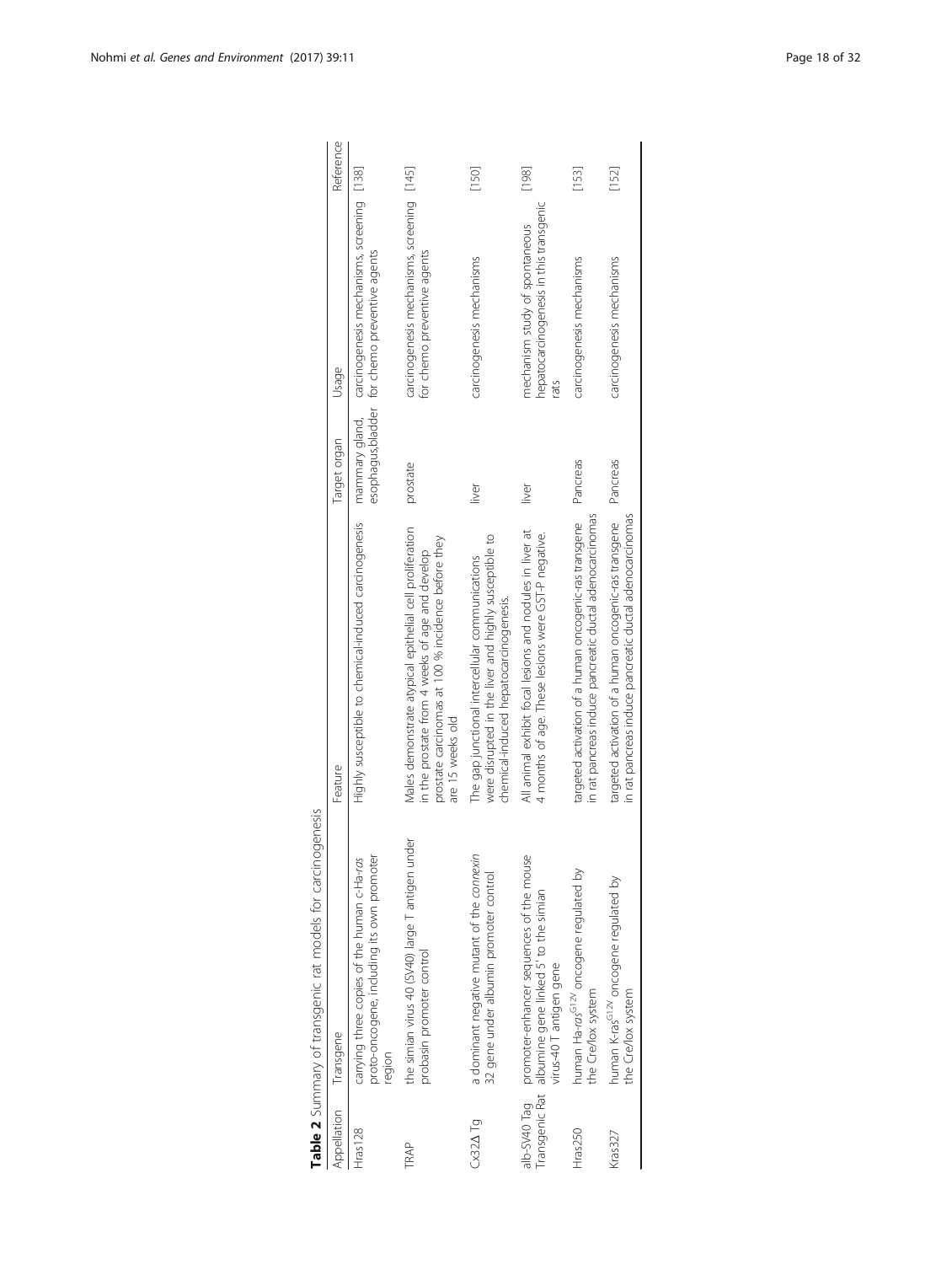<span id="page-18-0"></span>the CII protein induces the expression of the cI and the int genes that are required for a phage lysogeny [\[21](#page-27-0)]. In the hfl<sup>−</sup> E. coli, phages with active cII gene can't enter a lytic cycle and form no plaques because of the deficient in Hfl protease. This protease degrades CII protein and lets the phage enter a lytic cycle. The only phages with inactive cII mutants can make plaques with the E. coli  $hfl^-$  cells. Thus, this is a positive selection, and much more convenient and less expensive than the original lacI assay. The coding size of lacI is 1080 bp while that of cII is 294 bp, which makes cII more attractive for determination of mutation spectrum.

Because cII was introduced several years after the original lacI color selection has been established, the level of spontaneous mutations and sensitivity to chemicallyinduced mutagenesis were compared between the reporter genes. Chen et al. [[22\]](#page-27-0) report that spontaneous mutation frequency of cII in liver is markedly higher than that of *lacI* (80 × 10<sup>-6</sup> vs 10 × 10<sup>-6</sup>). Stuart et al. [[23\]](#page-27-0) also report that the mutation frequency of *cII* in colon mucosa is higher than that of *lacI* (78  $\times$  10<sup>-6</sup> vs  $23 \times 10^{-6}$ ). The *cII* gene has six G:C base pairs between nucleotide number 179 and 185, which is one of the hot spots of spontaneous mutagenesis. The high background makes smaller fold increases in mutation frequency after chemical treatments with alpha-hydroxytamoxifen and tamoxifen [\[22\]](#page-27-0). However, Gollapudi et al. [[20](#page-27-0)] report that there is no significant difference in spontaneous and dimethyl nitrosamine (DMN)-induced mutation frequencies in liver between *cII* and *lacI* of Big Blue rats (99  $\times$  10<sup>-6</sup> vs 85 ×  $10^{-6}$  for spontaneous and 415 ×  $10^{-6}$  vs 400 ×  $10^{-6}$ for DMN.)

In both *lacI* and *cII*, deamination of 5-methylcytosine (5-MeC), which results in G:C to A:T transitions, is a major source of spontaneous mutations. Full methylation of *cII* and *lacI* in Big Blue rats is reported in bone marrow, bladder, liver, spleen and breast [\[24\]](#page-27-0). Spontaneous lacI mutation frequencies are lower in bone marrow and bladder compared to liver, which can't be explained by the status of methylation of 5-MeC [[25](#page-27-0), [26\]](#page-27-0). Monroe et al. [\[24](#page-27-0)] suggest, therefore, that other mechanisms besides deamination of 5-MeC contribute to spontaneous mutagenesis in Big Blue system.

Because *lacI* is not an endogenous gene but a bacterial gene, the sensitivity of lacI and an endogenous gene, i.e., Hprt, in spleen was compared in Big Blue rats. Both genes were responded to 7, 12-dimethylbenz $[a]$ anthracene (DMBA) [[26](#page-27-0), [27\]](#page-27-0), N-hydroxyacetylaminofluorene [\[28\]](#page-27-0) and thiotepa, an anticancer drug [[29](#page-27-0)], and the mutation frequencies were increased. However, spontaneous mutation frequencies of Hprt were about 10 times lower than those of lacI [\[27\]](#page-27-0). Thus, the fold increases were larger in Hprt than in *lacI*. For example, the mutation frequency of *Hprt* was increased more than 10 fold by thiotepa treatments



Fig. 1 Mutant selections for Big Blue rats. a lacl selection. When Lacl, the repressor protein of the lac operon, is active, it represses the expression of beta-galactosidase, which leads to colorless plaques. When the *lacl* gene is inactivated by mutations, beta-galactosidase is expressed, which leads to blue plaques. **b** cll selection. The cll protein is the critical switch in the lytic/lysogenic cycles of lambda phage. It activates the expression of the lambda cl (repressor) and int (integrase) genes, which are required for the establishment of lysogeny. The cII protein is negatively regulated by host E. coli Hfl protease, which digests the cII protein. In the hfl<sup>-</sup> background, the cII level is high, and therefore the lambda becomes lysogen. Only cII mutants can enter a lytic cycle and make plaques at 24 °C. The  $c<sup>r</sup>$  mutants can't enter the lytic cycle at this temperature. Therefore, the cII selection for Big Blue rats is conducted at 24 °C

(3.5 × 10<sup>-6</sup> vs 41.1 × 10<sup>-6</sup>) while that of *lacI* was increased about four fold by the same treatment (34.8  $\times$  10<sup>-6</sup> vs 140.9  $\times$  10<sup>-6</sup>) [[29](#page-27-0)]. In addition, the mutation spectra were different where Hprt recovered a fraction of large deletions not found among *lacI* mutants [\[29\]](#page-27-0).

In summary, *lacI* and *cII* can be regarded as effective surrogate genes for in vivo mutations while spontaneous mutation frequency of cII may be higher than that of lacI. Caution should be payed that deletion mutations may be missed by the surrogate genes.

#### gpt delta rats

gpt delta rats were generated by microinjection of lambda EG10 DNA into fertilized eggs of Sprague-Dawley (SD) rats [[17\]](#page-27-0). The SD *gpt* delta rats were later crossed with F344 rats for 15 generations, thereby establishing F344 gpt delta rats [\[7](#page-27-0)]. Two distinct selection systems are available for *gpt* delta mice and rats (Fig. [2a](#page-19-0)). One is *gpt* selection for detection of point mutations and the other is Spi-selection for deletions  $[15, 30]$  $[15, 30]$  $[15, 30]$  $[15, 30]$ . The gpt gene is a bacterial counterpart of Hprt and encodes guanine phosphoribosyl transferase. When the *gpt* gene is inactivated by mutations, the E. coli host cells possessing plasmid carrying mutated *gpt* gene can survive on plates containing 6-thioguanine (6-TG) while those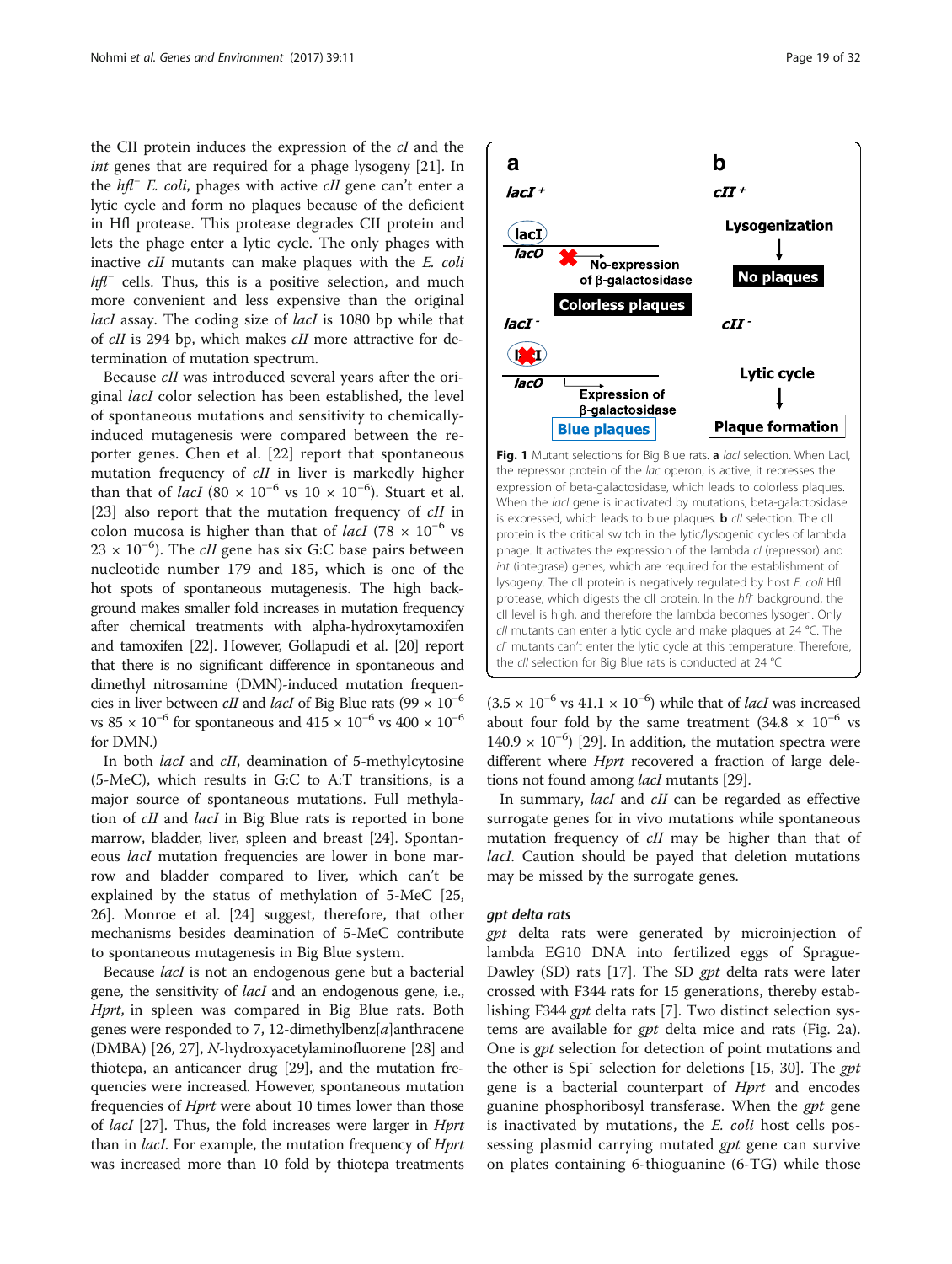<span id="page-19-0"></span>

Fig. 2 Mutant selection for gpt delta rats. a gpt selection. The E. coli gpt gene encodes guanine phosphoribosyl transferase, which attaches a phosphoribose to 6-TG. The phosphoribosylated 6-TG is further phosphorylated and finally incorporated into DNA. Incorporation of 6-TG is toxic to E. coli and cell death is induced. Therefore, only when the gpt gene is inactivated by mutations, E. coli can make colonies on a plate containing 6-TG. **b** Spi<sup>-</sup> selection. The wild-type lambda phages lyse E. coli, thereby making phage plaques. However, if the E. coli chromosome harbors P2 phage DNA, which is called P2 lysogen, the wild-type lambda phage can't lyse P2 lysogen. Only the defective lambda phage whose red and gam genes are inactivated can lyse P2 lysogen. The resulting plaques are called P2 plaques. Because the red and gam genes are localized in lambda genome side by side, the inactivation of two genes are most likely induced by deletions in the region

harboring plasmid carrying the wild-type gpt gene die because they phosphoribosylate 6-TG and incorporate 6-TGMP into DNA. Therefore, the gpt selection is a positive selection.

Spi<sup>-</sup> stands for sensitive to P2 interference [[31](#page-27-0)] (Fig. 2b). This selection allows selective detection of deletion mutants of lambda phage. In wild-type E. coli, the wild-type lambda phage lyses the E. coli, thereby forming phage plaques. However, if E. coli chromosome possesses P2 phage DNA, that is called P2 lysogen, the wild-type lambda phage can't form plaques. This phenomenon is called "P2 interference". However, when two genes of lambda phage, i.e., the red and gam genes, are simultaneously inactivated, the defective phage can make plaques in P2 lysogen. The plaques are called Spi<sup>-</sup> plaques. Since the red and gam genes are located side by side in the lambda DNA, the simultaneous inactivation of two genes are most likely induced by deletion of the region containing the two genes. The unique feature of Spi- selection is specific detection of deletion mutations including frameshift mutations.

The transgene lambda EG10 having the *gpt* gene and the red/gam genes is located in the chromosome four of *gpt* delta rats. The exact location of the integration site in the rat genome was determined by next generation

DNA sequencer (NGS) [[32\]](#page-27-0). About 72 kb genomic sequence was deleted during integration of the transgene and smaller genetic rearrangements were also induced by the integration. Unlike *gpt* delta mice, which have lambda EG10 in both chromosome 17, gpt delta rats are heterozygous where lambda EG10 is integrated in only one allele of chromosome 4. This is because homozygous gpt delta rats are defective in tooth development and can't survive after weaning. Specific PCR primers that can be used to amplify the DNA sequence between rat chromosome and the integrated lambda EG10 are available. They can be used to distinguish between wildtype rats and gpt delta rats. The average spontaneous gpt and Spi<sup>-</sup> mutant frequencies in liver are  $4.5 \times 10^{-6}$  and 2.7 × 10<sup>-6</sup>, respectively [[33\]](#page-27-0). The frequencies are significantly lower than those of the lacI and cII genes. The low spontaneous mutant frequencies of *gpt* and Spi<sup>-</sup> are similar to those of *gpt* delta mice.

# Issues that have been examined by transgenic rat assays Organ/tissue specificity

An important feature of chemical carcinogens is the organ specificity. They induce cancer in specific organs, which are called target organs for carcinogenesis. Aflatoxin  $B_1$ , aristolochic acid and  $o$ -toluidine are all potent human carcinogens but they induce cancer in different organs, i.e., liver by aflatoxin  $B_1$ , kidney by aristolochic acid and bladder by o-toluidine [[34](#page-27-0)–[36](#page-27-0)]. Thus, an interesting question for transgenic rat assays for mutagenesis is whether mutations can be identified in the target organs for carcinogenesis.

2-Amino-1-methyl-6-phenylimidazo[4,5-b]pyridine (PhIP) is a heterocyclic amine in cooked food and administration of PhIP in diet causes cancer in the prostate in male rats and in the mammary glands in females [[37](#page-28-0), [38\]](#page-28-0). It was examined, therefore, whether PhIP induces mutations in the target organs in a sex specific manner. PhIP-induced mutations were identified in mammary glands of female rats [[39, 40](#page-28-0)] and prostate in males [[41](#page-28-0), [42](#page-28-0)]. These results suggest the causal link between mutagenesis and carcinogenesis induced by PhIP in mammary glands and prostates. However, mutations in prostate were identified not only in ventral prostate where cancer is induced but also in dorsolateral and anterior lobe where cancer is sparingly induced [\[41\]](#page-28-0). This raised a question as to what factors define the lobe specificity of PhIPinduced carcinogenesis. Interestingly, PhIP acts as a promoter and induces cell proliferation only in the ventral prostate [[41](#page-28-0)]. Thus, PhIP may be an organand lobe-specific promoter while it acts as an initiator in all three lobes

PhIP induces colon cancer much more frequently in male rats than in females [[43](#page-28-0)]. Therefore, colon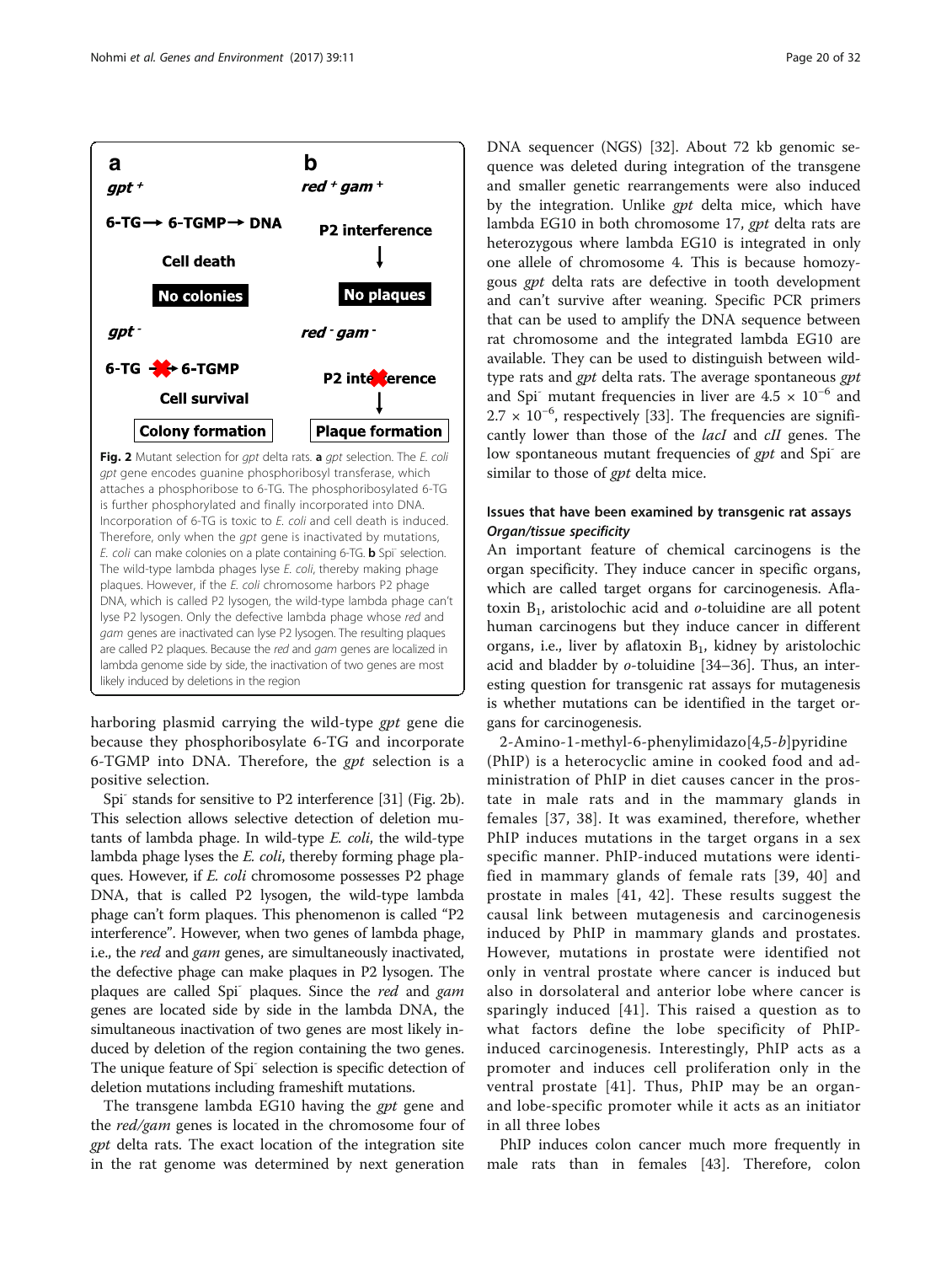<span id="page-20-0"></span>mutations were examined in male and female Big Blue rats. It was revealed that mutations were almost equally induced in both sexes [\[44, 45](#page-28-0)]. The mutation spectra induced by PhIP were also similar in both sexes, i.e., one base deletions including the guanine deletion at 5′- GGGA-3′ [\[44](#page-28-0)]. These results suggest that factors other than mutagenesis strongly contribute to PhIP-induced carcinogenesis and also that the factors may determine the sex-specific induction of colon cancer by PhIP.

The relationship between mutagenesis and carcinogenesis has been examined even at the sub-organ level as in the case of PhIP in the prostate. Tris(2,3-dibromopropyl)phosphate (TDBP) induces tumors specifically in outer medulla in the kidney of rats [[46](#page-28-0)]. Mutations were examined in the inner medulla, outer medulla and cortex of kidney, and the mutation frequency was in the order of cortex followed by outer medulla (the target site) and inner medulla [[47](#page-28-0)]. The highest mutation induction does not coincide with the localization of tumors. However, cell proliferation is increased specifically in the outer medulla after TDBP treatment [[46, 48](#page-28-0)]. Thus, it was concluded that combined effects of cell proliferation and induction of mutations are responsible for sub-organ-specific tumor formation by TDBP.

Ochratoxin A, a mycotoxin, also induces renal tumors in rats specific in S3 segment of the proximal tubules [[49\]](#page-28-0). Unlike TDBP, mutations are induced only in the outer medulla, which is primarily occupied by the S3 segment of the proximal tubules [\[50\]](#page-28-0). No mutations were detected in the cortex. Thus in this case, specific induction of mutations in outer medulla might account for the sub-organ-specific induction of tumors in rats (See more in Genotoxic versus non-genotoxic carcinogens section).

Phenacetin, an analgesic drug, induces tumors in kidney but not in liver [\[51](#page-28-0)]. The in vivo mutagenesis in kidney and liver was examined with SD gpt delta rats fed with diet containing phenacetin for 26 and 52 weeks [[52\]](#page-28-0). Mutations were detected in both kidney and liver and the mutation frequency was much higher in liver (non-target organ) than in kidney (target organ). The results suggest the intensity of mutagenicity does not necessarily correlate with the induction of tumor formation.

### Carcinogens versus structurally-related non-carcinogens

Chemical carcinogens excert the adverse effects depneding on the chemical structures. Even the structures are similar, their carcinogenicity is sometimes completely different. Transgenic rats for mutagenesis were examined for their ability to distinguish mutagenicity of structural isomers, i.e., one is a carcinogen and the other is a non-carcinogen. 2,4-Diaminotoluene (2,4-DAT) is an intermediate in chemical industry but induces hepatic tumors in male and female rats and mammary and subcutaneous tumors in female rats [[53\]](#page-28-0). The isomer 2,6- DAT is an intermediate of dyes and rubber chemicals and is not carcinogenic in rats and mice despite the structural similarity to 2,4-DAT [[54\]](#page-28-0). Interestingly, both DATs are mutagenic in Ames Salmonella strains [\[7](#page-27-0)], suggesing the potential mutagenicity of both chemicals. The in vivo mutagenicity of 2,4-DAT and 2,6-DAT was examined in liver and kidney of male *gpt* delta rats [\[7](#page-27-0)]. The rats were fed 2,4-DAT or 2,6-DAT in diet for 13 weeks and the mutations were examined. Only 2,4- DAT induced  $gpt$  and Spi<sup>-</sup> mutations in liver but not in kidney. 2,6-DAT was negative in  $gpt$  and Spi<sup>-</sup> assays in liver and kideny. The results suggest that in vitro mutagenicity should be carefully examined by in vivo mutagenicty assay. The mutagenicity of 2,4-DAT but not 2,6-DAT in liver of gpt delta rats was also reported by 4 weeks administration of gavage [\[55](#page-28-0)].

Tamoxifen is a nonsteroid antiestrogen that is used as adjuvant therapy for breast cancer. However, tamoxifen is carcinogenic in liver in rats [\[56](#page-28-0)]. The structural analogue toremifen is not carcinogenic [\[57](#page-28-0)]. To examine whether transgenic rats distinguish two compounds in terms of mutagenesis, female F344 gpt delta rats were treated with either tamoxifen or toremifen [[58\]](#page-28-0). Tamoxifen significantly enhanced  $gpt$  and Spi<sup>-</sup> mutation frequencies in the liver. The treatment did not increase the mutation frequencies in the kidney, a non-target organ for carcinogenesis. Toremifen did not increase gpt and Spi<sup>-</sup> mutation frequencies in liver and kidney. The results clearly indicate that tamoxifen is mutagenic in the target organ for carcinogenesis but the strustural analogue toremifen is not.

6-p-Dimethylaminophenylazobenzthiazole (6BT) is a potent liver carcinogen in rats [[59](#page-28-0)]. It induces malignant liver tumors after 2-to-3 months of dietary administration in a riboflavin-deficient diet. In contrast, the analogue 5 p-dimethylaminophenylazobenzthiazole (5BT) gives no tumors after 6 month administration. Both chemicals are potent mutagens in Ames Salmonella strains [[60\]](#page-28-0). The mutagenicity of 6BT and 5BT was examined with Big Blue rats and unexpectedly both were mutagenic in liver [[61](#page-28-0)]. Thus, mutagenicity did not account for the marked difference of the carcinogenicity of two closely-related compounds. It is speculated that differential cell proliferation effects on oval cells in liver may explain the difference. 6BT induces the proliferation of ovall cells by either gavage or in diet while 5BT is inactive in this respect. Oval cells may be progenitor cells for hepatocellular carcinoma [\[62\]](#page-28-0).

#### Genotoxic versus non-genotoxic carcinogens

A key question for evaluation and regulation of chemical carcinogens is whether mutations are involved in the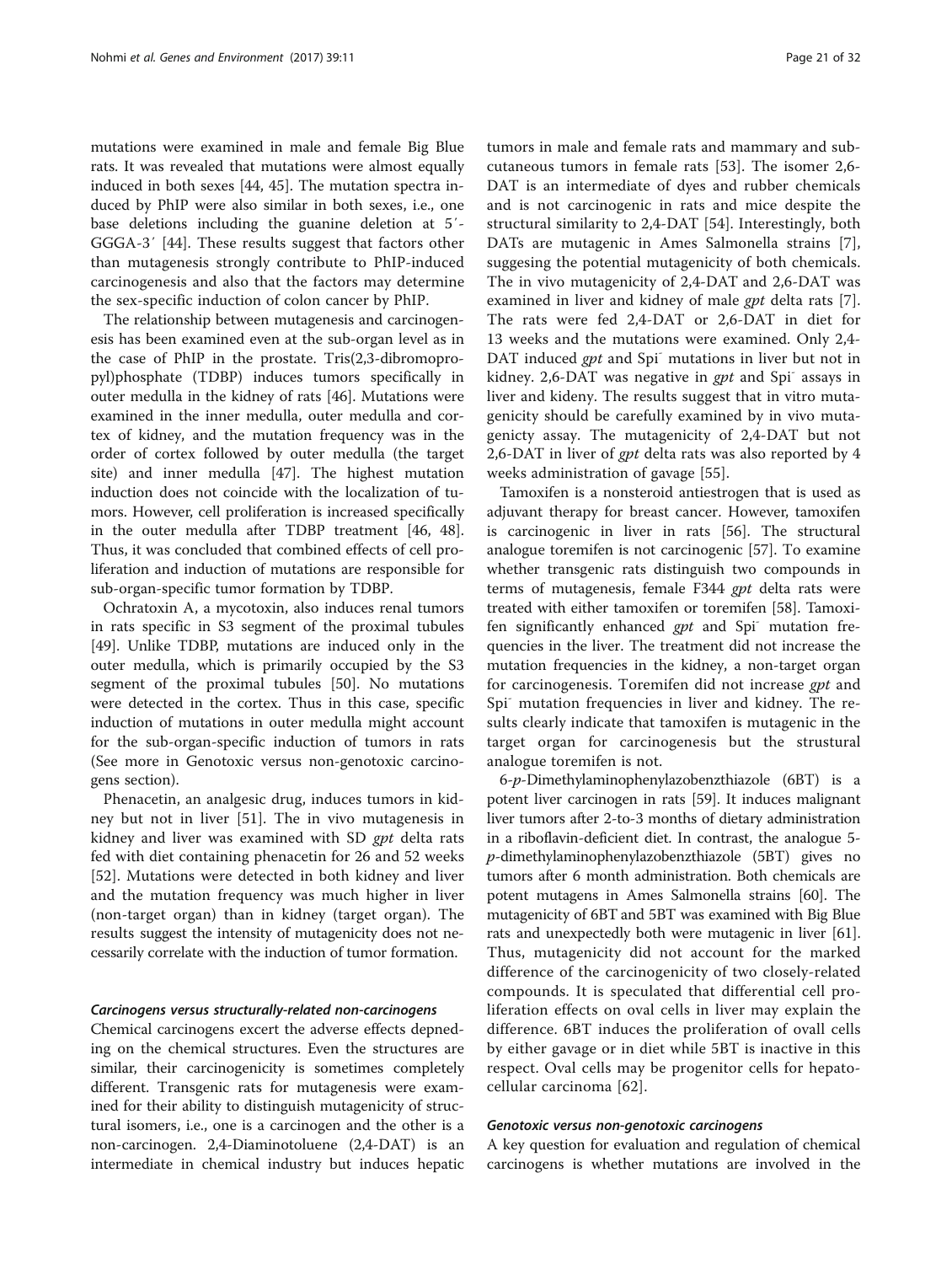<span id="page-21-0"></span>mechanisms of carcinogenesis. If the chemical induces mutations in the target organ, thereby causing carcinogenesis, the chemical is classified as "a genotoxic carcinogen", which has no threshold or safety dose for the action [[4\]](#page-27-0). In contrast, when the chemical dose not induce mutations in the target organ despite the carcinogenicity, the chemical is classified as "a nongenotoxic carcinogen", which has threshold or safety dose and can be used in the society below the safety dose. If the chemical is judged as a genotoxic carcinogen, the chemical is not be considered acceptable for use as food additives, pesticides or veterinary drugs [\[63, 64\]](#page-28-0).

Several carcinogenic compounds in food were examined for the mutagenicity in the target organs for carcinogenesis with gpt delta rats [[63](#page-28-0)]. It was revealed that citrinin and 3-monochloropropane-1,2-diol (3-MCPD) were negative, and hence they were classified as nongenotoxic carcinogens [\[65](#page-28-0), [66](#page-28-0)]. Citrinin is a foodcontaminated mycotoxin and induces renal tumors in rats [\[67\]](#page-28-0). It may induce tumors via cell cycle progression but not genotoxicity [[65\]](#page-28-0). 3-MCPD is regarded as a rat renal and testicular carcinogen [\[68](#page-28-0)] and is mutagenic in Salmonella and E. coli strains for mutagenicity assays [[69\]](#page-28-0). The fatty acid esters of 3-MCPD are generated during food processing and exert renal toxicity [\[70](#page-28-0)]. The esters are metabolized to 3-MCPD in vivo [[71](#page-28-0)]. Because of the negative mutagenicity in vivo, 3-MCPD and the fatty acid esters are judged as non-genotoxic carcinogens [[66\]](#page-28-0). On the other side, estragole [\[72](#page-28-0)], madder color [[73](#page-28-0)] and methyleugenol [\[74\]](#page-28-0) were positive in the transgenic assay and thus mutagenicity may participate in the carcinogenesis. Estragole is a natural organic compound and frequently used as a flavoring food additive, but is carcinogenic in liver of mice [\[75](#page-28-0)]. Despite the in vivo mutagenicity, estragole is not mutagenic in Salmonella and E. coli strains for mutagenicity assays [[76](#page-28-0)]. Madder color is a dye and a potent carcinogen in kidney and liver in rats [\[77](#page-28-0)], and thus its use as a food additive has been banned in Japan in 2004. Methyleugenol is a fragrance and flavoring agent but is a hepatocarcinogen in F344 rats [[78\]](#page-28-0).

Malachite green is a dye that has been widely used as an antifungal agent in fish industry, and leucomalachite green is a reduction product and a major metabolite of malachite green [\[79](#page-28-0)]. Malachite green induces adenoma and/or carcinoma in thyroid gland, liver and mammary gland of female F344 rats and leucomalachite green induces adenoma in the testis of male rats [[80\]](#page-28-0). Female Big Blue rats were fed leucomalachite green for 4, 16 or 32 weeks and mutations were analyzed in *Hprt* in spleen, micronucleus formation in bone marrow and *lacI* mutation in liver [\[81](#page-28-0)]. No increases were observed in Hprt mutation frequency and micronucleus formation. About three fold increases in *lacI* mutant frequency were

observed in rats treated for 16 weeks [[79\]](#page-28-0). DNA adduct levels increased in liver of rats. However, the following mutation spectrum analysis indicated that the apparent increase in mutation frequency was due to expansion of spontaneous mutations [\[81](#page-28-0)]. It is still enigmatic how malachite green and leucomalachite green induce tumors in rats.

Ochratoxin A [\[49](#page-28-0)], a mycotoxin, is an interesting agent because it induces Spi<sup>-</sup> mutations but not gpt [[50](#page-28-0), [82](#page-29-0)]. It induces Spi<sup>-</sup> mutations in the target site of carcinogenesis, i.e., the outer medulla of kidney, when male gpt delta rats were treated with ochratoxin A. Large deletions with the size of more than 1 kb are induced by the treatment. Experiments with p53 deficient gpt delta mice suggest that Spi<sup>-</sup> mutant frequency, but not gpt, was increased by ochratoxin A treatment [[83](#page-29-0), [84](#page-29-0)]. No mutagenicity was observed in p53 proficient mice. It appears that double-strand breaks in DNA are induced in the target site of kidney of rats, which leads to large deletions. It is puzzling, however, why gpt mutations are not induced. When DNA is damaged, gpt mutations are usually more frequently induced compared to Spi- mutations. If ochratoxin A induces DNA adducts, it should induce gpt mutations as well as Spi- mutations. It is tempting to speculate, therefore, that ochratoxin A may interact with proteins involved in DNA replication, repair or chromosome segregation, thereby inducing doublestrand breaks in DNA. If so, ochratoxin A may not be a genotoxic carcinogen although it induces mutations in the target organ of carcinogenesis.

### Threshold or low dose effects

Although it is supposed that genotoxic carcinogens have no thresholds or safety level, the following experiments exhibit no effective dose levels for in vivo mutations of genotoxic carcinogens. Male Big Blue rats were fed a diet containing 0.001, 0.01, 0.1, 1, 10 or 100 ppm of 2 amino-3,8-dimethylimidazo[4,5-f]quinoxaline (MeIQx) for 16 weeks and the *lacI* mutation frequency and glutathione S-transferase placental form (GST-P) positive foci in the liver were examined [[85](#page-29-0)]. MeIQx is a heterocyclic amine formed during cooking and induces liver tumors in rats [\[86](#page-29-0)]. The mutation frequencies significantly increased at doses of 10 and 100 ppm, and GST-P positive foci significantly increased at a dose of 100 ppm. No statistical increases in both frequencies were observed, however, at lower doses, indicating the existence of no effective doses for mutagenesis and carcinogenesis.

Similarly, male Big Blue rats were administered with potassium bromate  $(KBrO<sub>3</sub>)$  in drinking water at concentrations of 0, 0.02, 0.2, 2, 8, 30, 125 and 500 ppm for 16 weeks [\[87](#page-29-0)]. The *lacI* mutation in the kidney was induced only at a concentration of 500 ppm. No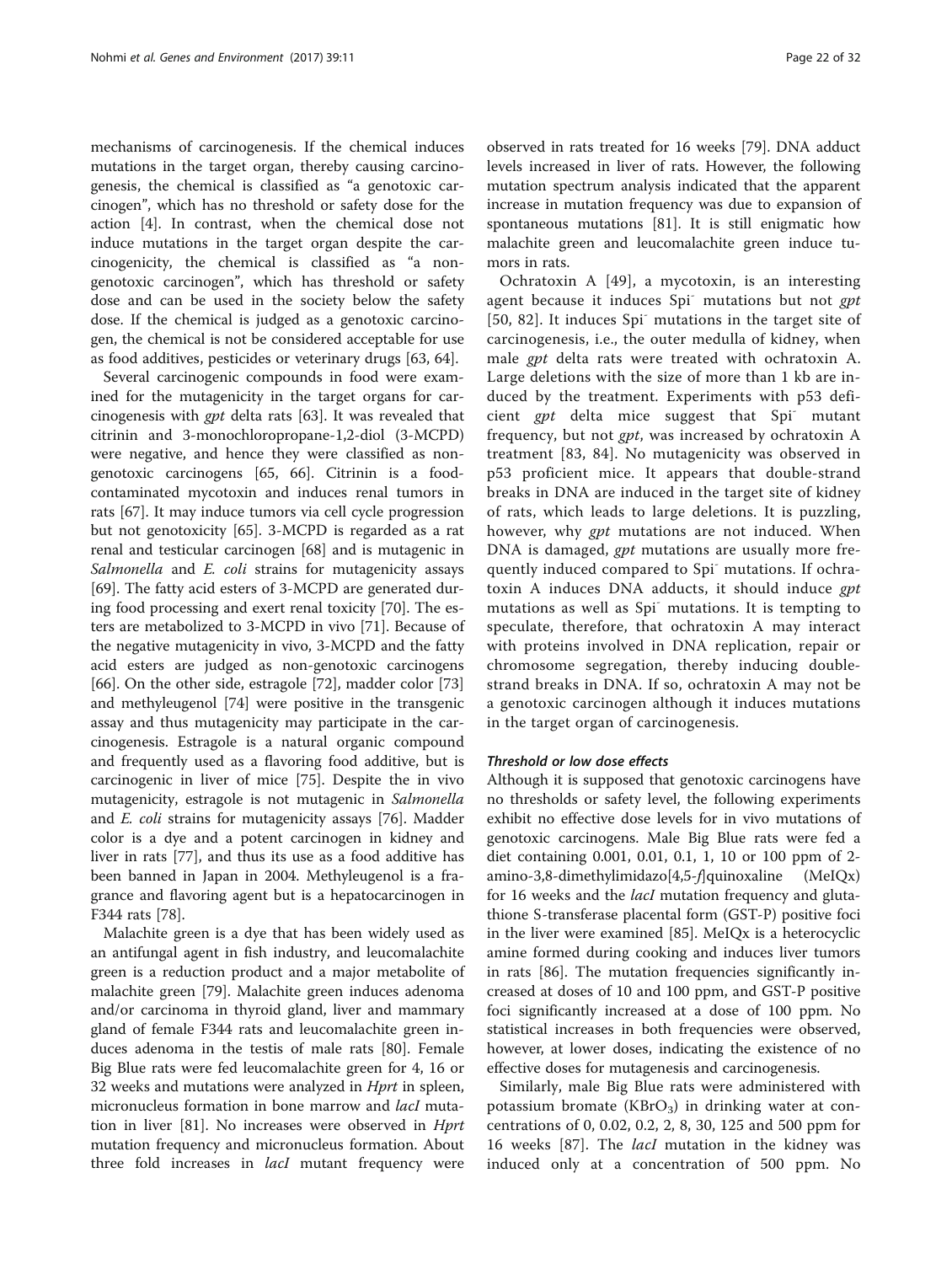mutagenicity was detected at 125 ppm or lower doses. Histopathological changes in renal tubular cells were observed at doses of 125 and 500 ppm but not at 30 ppm or lower doses. 8-oxoguanine in DNA was formed only at a dose of 500 ppm.  $KBrO<sub>3</sub>$  is an oxidizing agent and used as a maturing agent for flour and as a dough conditioner [[68\]](#page-28-0). However, it induces renal cell tumors in male and female rats after oral administration for 2 years in the drinking water [[88\]](#page-29-0). The results suggest that there may be safety dose for the genotoxic carcinogen.

Cyproterone acetate (CPA) is an antiandrogenic drug that is used for women in long term treatments of excel androgen levels. However, it induces liver tumors in rats [[89\]](#page-29-0). Female Big Blue rats were treated with CPA at a single dose of 0, 5, 10, 20, 40, 80 and 100 mg/kg and the lacI mutation frequency was determined in the liver 2 weeks after the last treatment. Significant increase in mutation frequency was observed at a dose of 10 mg/kg or higher, and no mutations were induced at a dose of 5 mg/kg [\[90](#page-29-0)]. Because high amounts of DNA adducts were formed at the non-effective dose of 5 mg/kg, it was assumed that the mitotic activity required for conversion of DNA adducts to mutation was not sufficiently strong at the dose.

Collectively, these results suggest the existence of noeffective dose for mutagenesis in the target organs for carcinogenesis even for mutagenic carcinogens. It remains uncertain, however, the sensitivity to detect the mutations is high enough to analyze the subtle increase in mutation frequencies. It is suggested that no-effective levels for mutagenesis vary depending on the in vivo models and also that the lower no-effective levels are detected with lower spontaneous mutation frequencies [[91\]](#page-29-0). To detect the no-effective levels, mathematical models such as Points of Departure (PoD) have been proposed [[92](#page-29-0)].

#### Multiple exposure or chemoprevention

Genotoxic effects of chemicals are sometimes enhanced or attenuated by dietary supplements. In addition, people are exposed to multiple chemicals in real life. Therefore, they may exert additive or synergistic effects on the genotoxic effects. Transgenic rats for mutagenesis have been utilized to examine the combined genotoxic effects of more than one chemical in vivo.

Ellagic acid, green tea and diallyl sulfide (DAS) were examined for the chemo preventive effects against Nnitrosomethylbenzylamine (NMBA)–induced mutations in the esophagus of Big Blue rats [\[93\]](#page-29-0). Addition of ellagic acid in diet, replacing drinking water with green tea or gavage of DAS significantly reduced the mutagenicity of NMBA. In contrast, 5 % ethanol to the drinking water enhanced the mutagenicity.

Endogenous estrogen status and addition of genistein, a phytoestrogen, were examined for the modulating effects on DMBA-induced mutation in liver of Big Blue rats [\[94\]](#page-29-0). Ovariectomized female rats exhibited higher mutation frequencies than the intact rats, suggesting the endogenous ovarian hormones may have an inhibitory effect on liver mutagenesis by DMBA. Dietary supplement of genistein in the ovariectomized and the intact rats did not alter the spontaneous and induced mutations in liver. Ovariectomized female Big Blue rats were also used to examine the modulating effects of daidzein, genistein and 17-beta-estradiol on DMBA-induced mutagenesis in the mammary glands [[95](#page-29-0)] and uterus [[96](#page-29-0)]. Daidzein and genistein are major constituents of isoflavones and interact with the alpha and beta estrogen receptors in the mammary glands. Daidzein, genistein and 17-betaestradiol each did not significantly change DMBA-induced mutagenesis in the mammary glands and uterus.

Conjugated linoleic acid is a mixture of heat-derivatives of linoleic acid, and is shown to be protective against heterocyclic amine-induced carcinogenesis [\[97](#page-29-0)]. Antimutagenic effects of conjugated linoleic acid was examined in kidney of male and female Big Blue rats treated with PhIP [[98](#page-29-0)]. Conjugated linoleic acid reduced PhIP-induced mutations of female rats but not those of male rats. Therefore, the protective effects are sex-dependent.

High intake of sucrose is associated with increased risk of colon cancer [[99](#page-29-0)]. Co-mutagenic effects of sucrose were examined in colon of 2-amino-3-methylimi-dazo[4,5-f]quinoline (IQ)-treated Big Blue rats [\[100](#page-29-0)]. Sucrose and IQ increased the mutation frequencies and the combined treatment with sucrose and IQ was additive, indicating that sucrose and IQ induce mutations independently. It is worth noticing that sucrose is mutagenic in vivo [[101\]](#page-29-0), which will be discussed more detail below [\(Sweet diet](#page-24-0) section). On the other hand, dietary restriction may delay aging and age-related diseases. The effects of dietary restriction on PhIPinduced mutation in the distal colon were examined [[102](#page-29-0)]. However, the restriction did not alter the mutation frequency in male and female Big Blue rats. To examine the interactions between tobacco smoking and asbestos exposure, Big Blue rats were exposed to benzo $[a]$ pyrene (BP) and amosite intratracheally and mutations were analyzed in the lung of Big Blue rats. Combined instillation of amosite and BP exhibited a highly significant synergistic effect [[103](#page-29-0)]. The mutation frequency of BP was enhanced more than two times when combined with amosite, which was not mutagenic in lung.

The compound 2,3,7,8-tetrachlorodibenzo-p-dioxin (TCDD) is an environmental contaminant and a potent carcinogen in laboratory rodents [\[104\]](#page-29-0). Modulating effects of TCDD on mutagenesis was examined with male and female Big Blue rats [[105](#page-29-0)]. The rats were pre-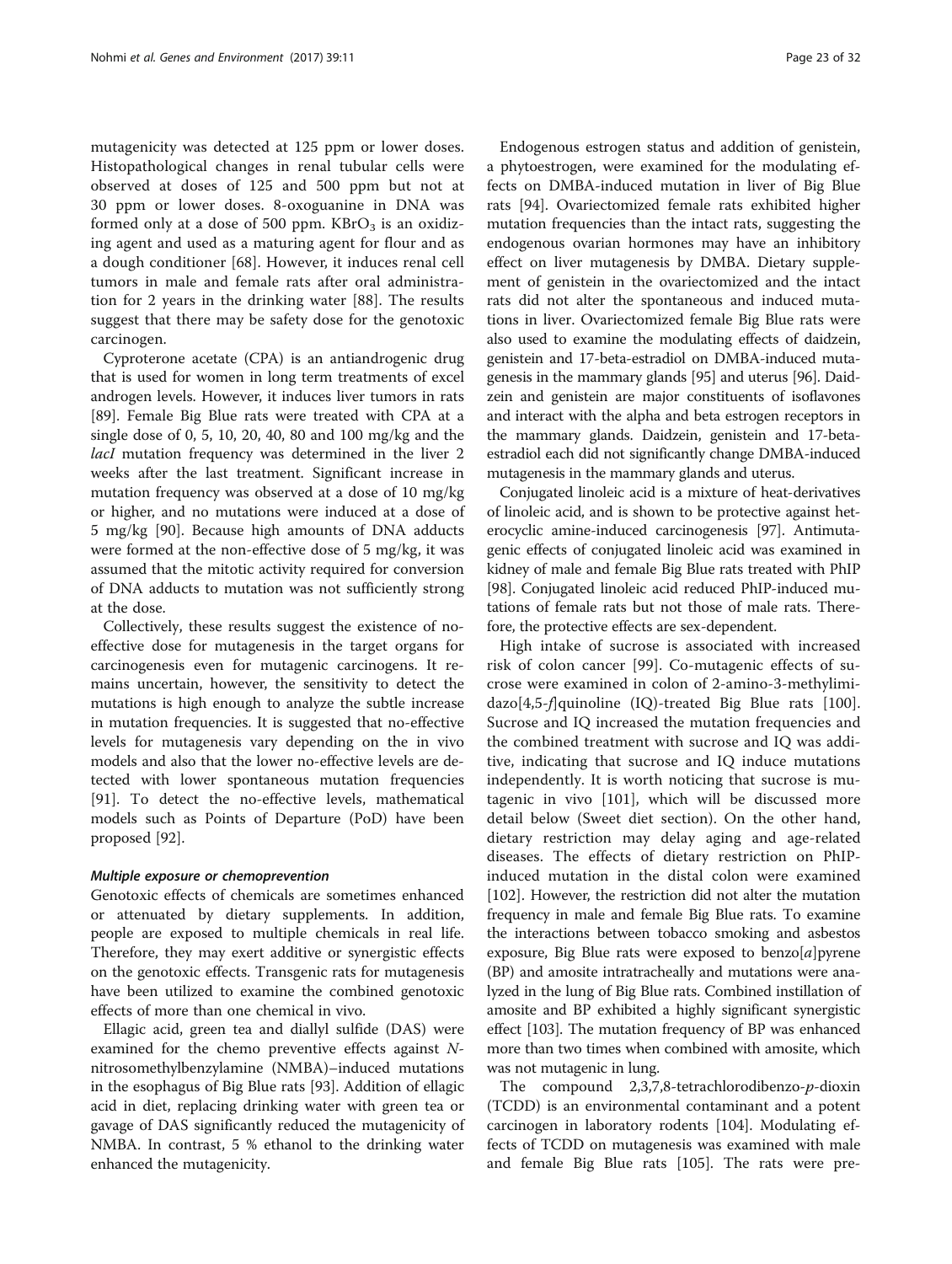exposed to TCDD for 6 weeks (2 μg twice per week) and then they were given aflatoxin  $B_1$  at a dose of 0.5 mg/kg by gavage. After 2 weeks, the *lacI* mutation frequency was measured. TCDD pre-treatments did not significantly modulate the mutation frequency in male. However, the female mutation frequency was reduced to the control level. DNA sequence analysis confirmed the absence of aflatoxin  $B_1$ -induced transversion mutations in female rats. It is speculated that sex-specific factors such as estrogens or estrogen receptors may play a role in the sex-dependent chemopreventive effects of TCDD against aflatoxin  $B_1$ -induced mutagenesis.

#### **Tamoxifen**

As described in [Carcinogens versus structurally-related](#page-20-0) [non-carcinogens](#page-20-0), tamoxifen is widely used for adjuvant therapy in the breast cancer patient for many years. However, tamoxifen induces endometrial cancer in women, and liver and endometrial tumors in rats [\[106](#page-29-0)]. There is no evidence, however, that tamoxifen induces liver tumors in humans. Tamoxifen is metabolically activated to alpha-hydroxytamoxifen, which is further acitvated by sulfotransferase and finally induces DNA adducts. Rat sulfotransferase activates alpha-hydroxytamoxifen but human enzyme does not [[107](#page-29-0)]. This may be the reason for the species difference between human and rat for liver tumorigenesis by tamoxifen. Because tamoxifen is inactive in a battery of short-term tests for mutagenesis [\[108](#page-29-0)], the in vivo mutagenicity was examined with Big Blue rats and gpt delta rats. Tamoxifen induced lacI, cII, gpt and Spi-mutations in the liver, mainly G:C to T:A transversions and −1 frameshift [[58,](#page-28-0) [108](#page-29-0)–[110\]](#page-29-0). Alpha-hydroxytamoxifen also induces mutations in the liver with the spectrum of mutation of G:C to T:A [\[22\]](#page-27-0). Thus, it appears that tamoxifen induces liver tumors in rats via alpha-hydroxytamoxifeninduced mutagenesis.

#### Naturally occurring carcinogens

Several plant constituents often used for herbal treatments were examined for the mutagenicity in vivo because of the carcinogenicity in experimental animals and in humans. Aristolochic acid is a nephrotoxin and carcinogenic in kidney and forestomach in rodents [\[111\]](#page-29-0). It has been associated with the development of urothelial cancer in humans. Male Big Blue rats were gavaged with aristolochic acid for 3 months, and the DNA adduct levels and mutations were examined in liver (a non-target organ) and kidney (a target organ) [\[112, 113\]](#page-29-0). Kidney exhibited at least two fold higher levels of DNA adducts and mutations than liver. A:T to T:A transversions were the predominant mutation in both organs. In this case, higher DNA damage and mutation frequencies were observed in the target organ than in the non-target organ.

Riddelliine is a naturally occurring pyrrolizidine alkaloid that induces liver hemangiosarcomas in rats and mice [[114\]](#page-29-0). Female Big Blue rats were gavaged with riddelliine for 12 weeks and the mutations were analyzed in liver [[115](#page-29-0)]. Mutations were induced in a dose-dependent manner and the major mutation was G:C to T:A. Later, liver was dissected into parenchymal and endothelial cells and riddelliine-induced mutations were analyzed in the cells [[116\]](#page-29-0). Mutation was specifically induced in the endothelial cells but not in the parenchymal cells. Because hemangiosarcomas are derived from endothelial cells, the results indicate a good correlation between mutagenesis and carcinogenesis at a cell-type level.

### Oxidative damage

Oxidative stress is an important factor for in vivo mutagenesis and carcinogenesis. Although  $KBrO<sub>3</sub>$  induces 8-oxoguanine in DNA, which leads to G:C to T:A mutations, in vitro genotoxicity assays suggest that  $KBrO<sub>3</sub>$ induces deletions rather than G:C to T:A transversions [[117](#page-29-0), [118\]](#page-29-0). Male SD gpt delta rats were given  $KBrO<sub>3</sub>$  in drinking water for 13 weeks and the level of 8 oxoguanine in DNA and mutations were analyzed in the kidney [[119\]](#page-29-0). Increases of 8-oxoguanine in DNA occurred after 1 week treatment at 500 ppm. Spi- mutations were increased after 9 weeks administration at 500 ppm but no significant increases in mutation frequency were observed at 500 ppm earlier than 9 weeks. No gpt mutations were observed even at week 13. The results suggest that deletions but not G:C to T:A are induced by  $KBrO<sub>3</sub>$  in kideny of rats and also that 9 weeks may be necessary to convert the induced 8 oxoguanine in DNA to mutations. It is worth noticing, however, that male Big Blue rats (F344) exhibited mainly G:C to T:A transversions in kideny when they were treated with  $KBrO<sub>3</sub>$  in drinking water at 500 ppm for 16 weeks [[87](#page-29-0)] (see [Threshold or low dose effects](#page-21-0)). Different genetic background of rats (SD versus F344) might affect the spectrum of mutations. When female F344 gpt delta rats were given  $KBrO<sub>3</sub>$  in drinking water at 500 ppm for 9 weeks, gpt mutation frequency was significantly increased along with slight increase of Spimutations [\[120](#page-29-0)]. However, the spectrum of induced gpt mutations was not predominated by G:C to T:A but various types of mutations including −1 frameshift were observed. Thus, it remains to be clarified what types of mutations are induced by  $KBrO<sub>3</sub>$  in vivo.

DNA non-reactive carcinogens (metals, asbestos and TCDD)

Several nickel compounds are carcinogenic in humans and animals [\[121\]](#page-29-0). Nickel subsulfide  $(Ni_3S_2)$  is one of them and induces lung tumors in F344 rats following inhalation exposure [[122](#page-29-0)]. Although  $Ni<sub>3</sub>S<sub>2</sub>$  increased *lacI* mutation frequency in in vitro Rat2 cells, it did not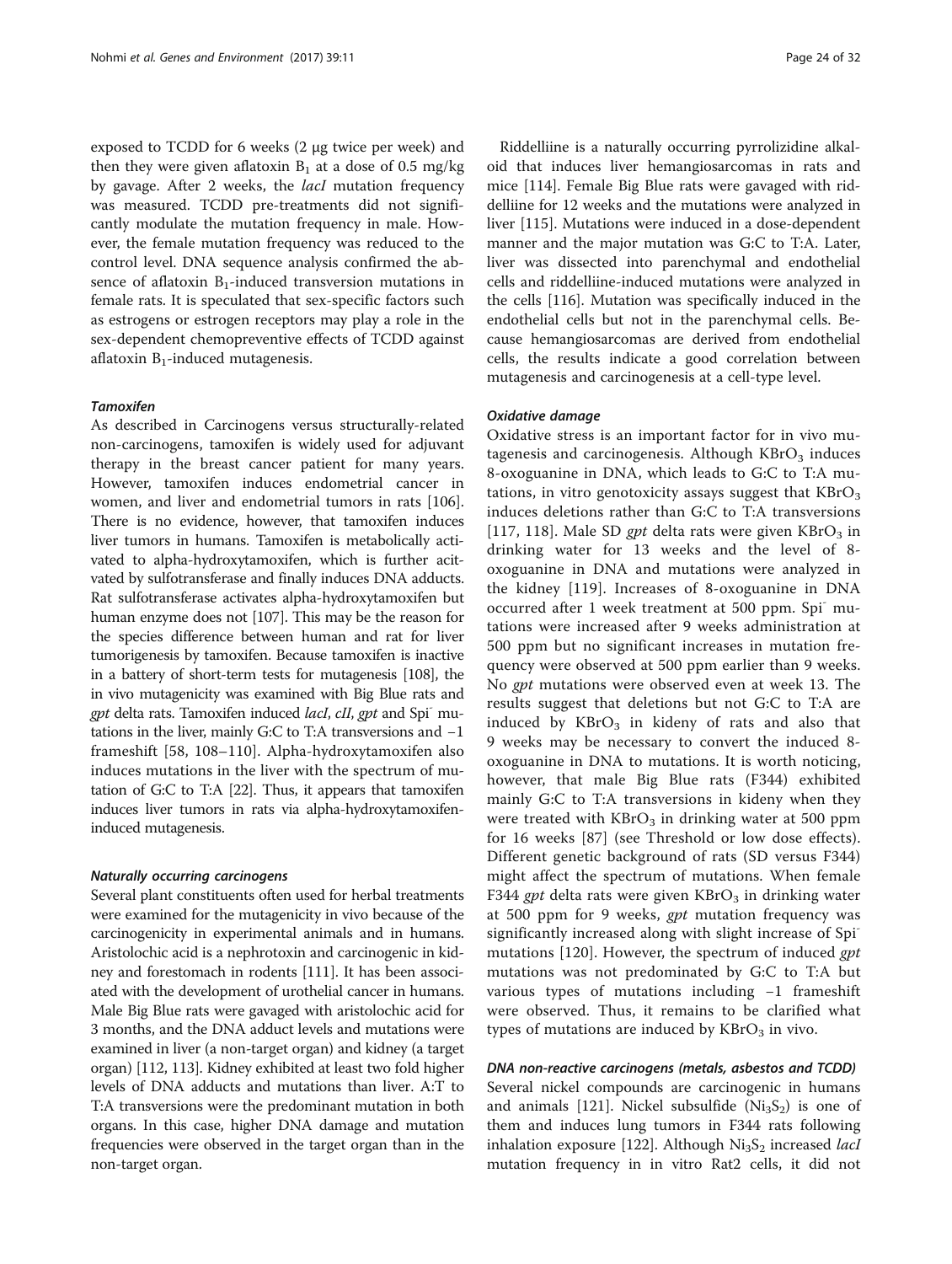<span id="page-24-0"></span>enhance lacI mutation in the lung and nasal mucosa of male Big Blue rats when the rats were treated by inhalation through the nose [[123](#page-29-0)]. Male F344 gpt delta rats were also treated with  $Ni<sub>3</sub>S<sub>2</sub>$  by intratracheal instillation, but no increases in gpt and Spi<sup>-</sup> mutant frequencies were observed in the lung [\[124\]](#page-29-0).

Asbestos is a well-known human carcinogen that induces mesothelioma and lung cancer in exposed persons [[125\]](#page-29-0). Male Big Blue rats were given amosite asbestos by intratracheal instillation with single doses of 1 or 2 mg/ animal, or 4 weekly doses of 2 mg [[126\]](#page-29-0). The in vivo mutations were analyzed at 4 weeks or 16 weeks after the last treatment. The average length of amosite was more than 20 μm and the average thickness of the fiber was 0.7 micron, leading to persistent presence in the lung. About two fold induction of lacI mutations was observed in the lung after 16 weeks exposure possibly because of the persistent inflammation induced by the treatment. Similarly, two asbestos substituent mineral fibers, i.e., rock (stone) wool RW1 and glass wool MMVF10, were examined for the in vivo mutagenicity with male Big Blue rats [\[127](#page-29-0)]. The man-made fibers were given to the rats by intratracheal instillation with single doses of 1 or 2 mg/animal, or 4 weekly doses of 2 mg. Exposure of RW1 for 16 weeks increased lacI mutant frequency about two-fold in the lung but MMVF10 did not. Because RW1 induces mild inflammation in the lung, the mutagenicity may be due to DNA damage induced by the inflammation.

TCDD induces various tumors in rats [\[104\]](#page-29-0). Male and female Big Blue rats were exposed to 2 μg TCDD/kg by gavage for 6 weeks but no increase in lacI mutation frequency was observed in the liver of both sexes [[128\]](#page-30-0).

Mechanical irritation by uracil-induced urolithiasis was examined for the in vivo mutagenicity with male Big Blue rats [\[25\]](#page-27-0). The rats were fed 3 % uracil in the diet for 50 weeks and the *lacI* mutation frequency was determined in the bladder. About three to five fold increases in the mutation frequency were observed at weeks 10, 20 and 51. The mutation spectra were similar to those of the spontaneous mutations, i.e., G:C to A:T transitions at CpG sites. Therefore, it is suggested that the elevation of spontaneous mutations may be due to cell proliferations induced by the uracil treatment.

# Polluted air

Diesel exhaust (DE) is a factor of air pollution and a suspected cause of lung cancer and other respiratory diseases [[129](#page-30-0)]. Male Big Blue rats were exposed to 1 or 6 mg/m<sup>3</sup> of DE for 4 weeks [[130](#page-30-0)]. The mutant frequency in lung was increased about five times over the control level by exposure to six DE  $mg/m<sup>3</sup>$  but no increases were observed with 1 mg  $DE/m<sup>3</sup>$ . The results clearly indicate that DE is mutagenic in rat lung. When male Big

Blue rats were treated with a diet containing DE from 0 to 80 mg/kg for 3 weeks, no mutation induction was observed in the lung although DNA adducts and DNA strand breaks were observed [[131\]](#page-30-0). The results suggest that inhalation exposure, but not dietary exposure, is needed to evaluate the mutagenic potential of DE in lung. Road paving workers are exposed to bitumen fumes, a complex mixture of various polycyclic aromatic amines. Big Blue rats were exposed to bitumen fumes through nose, and DNA adduct levels and mutation frequencies were examined in the lung [\[132](#page-30-0)]. Although DNA adducts were increased by the exposure, the mutation frequencies were not enhanced. Perhaps, cell proliferation is not fully induced by the treatment.

4-Monochlorobiphenyl (PCB3) is found in indoor and outdoor air and in food [[133](#page-30-0)]. Unlike polychlorinated biphenyls, PCB3 is more readily metabolized to monohydroxy-PCBs by CYP drug metabolizing enzymes and further dihydroxy-metabolites, which can be oxidized to quinones [[134\]](#page-30-0). The mutagenicity of PCB3 and the metabolite, i.e., 4-hydroxy-PCB3, were examined with male Big Blue rats [[133](#page-30-0), [135](#page-30-0)]. The rats were given PCB3 or 4-hydroxy-PCB3 by intraperitoneal injection once per week for 4 weeks. In liver and lung, the mutant frequency in PCB-3-treated rats was significantly elevated and 4-hydroxy-PCB3 induced a nonsignificant increase in the mutant frequency.

#### Sweet diet

Cancer incidence in colon and other organs is strongly affected by diet and life style. Intake of sucrose-rich diet was examined for the in vivo mutagenicity with Big Blue rats [\[136](#page-30-0)]. Male Big Blue rats were fed diet with sucrose of 3.4 % (control), 6.9, 13.8 and 34.5 % for 3 weeks without affecting the overall energy and carbohydrate intake. The *cII* mutation frequency was increased about two fold in a dose-dependent manner in the colonic mucosa but no increases in the liver. No oxidative DNA damage was increased. Later, male Big Blue rats were fed diet containing 30 % sucrose or the composed sugar, i.e., either 30 % glucose or 30 % fructose for 35 days [[101](#page-29-0)]. In these experiments, however, any sugar did not significantly increase the cII mutations in the colon and the liver, although DNA adduct levels were increased by the diet in both organs. It is suggested that indirect effects such as alterations of chemical environment in colon may account for the apparent genotoxicity.

#### Transgenic rats for carcinogenesis

In carcinogenesis study field, transgenic rats provide good models too. Rats rather than mice are more frequently used in chemical carcinogenesis studies for various reasons. For example, in the liver, GST-P has been utilized as a reliable marker for early detection of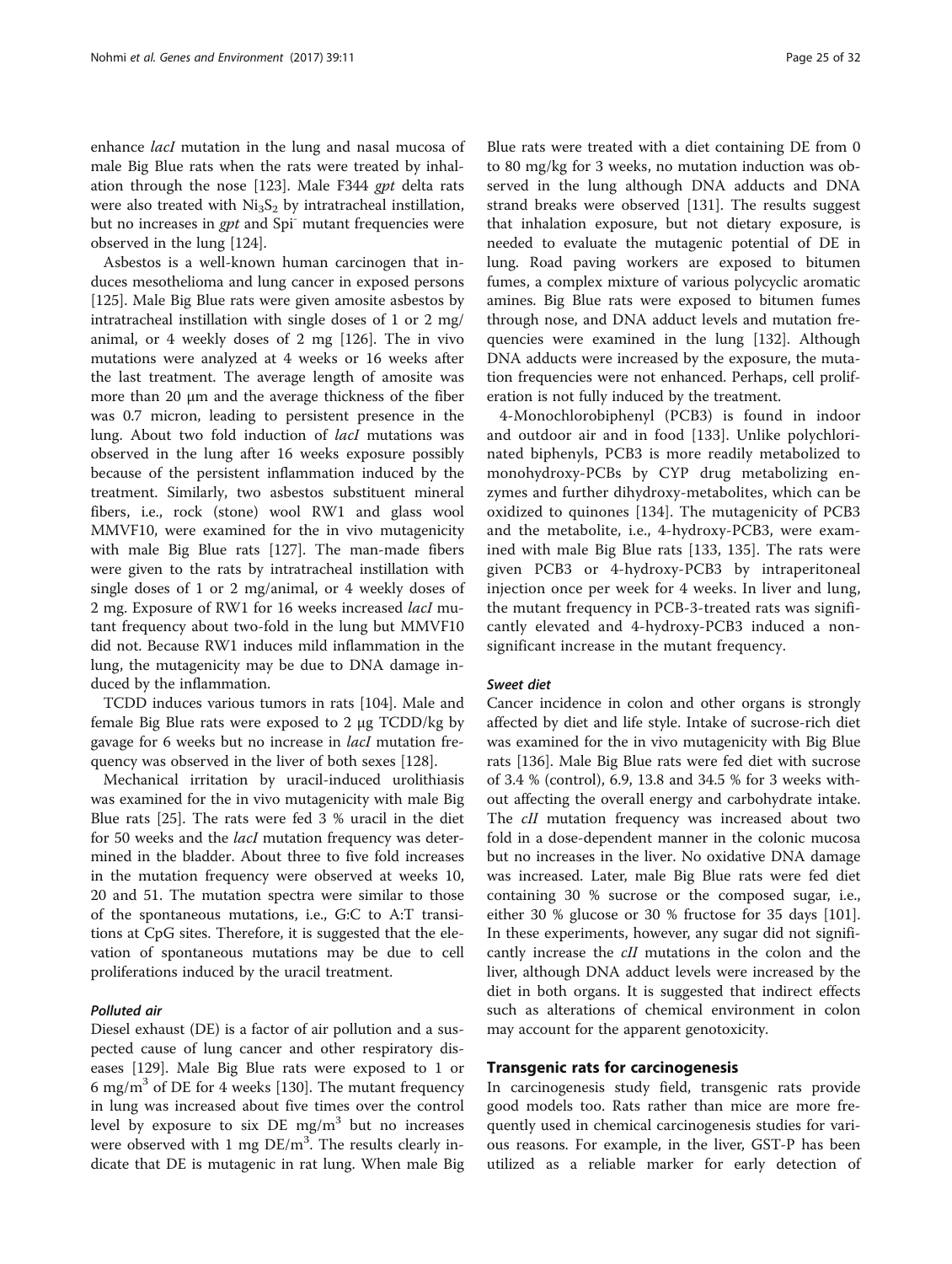preneoplastic lesions [[137\]](#page-30-0). So far, more than 30 different transgenic rats have been reported and utilized in neurosciences, endocrinology and carcinogenesis fields. Transgenic rats that are highly susceptible to carcinogens or exhibit high incidence of spontaneous neoplasm are good models for screening of chemopreventive agents and mechanism studies of carcinogenesis process.

# Human c-Ha-ras proto-oncogene transgenic rats (Hras128)

Hras128 carries a human c-Ha-ras proto-oncogene including its own promoter region. Female Hras128 is highly susceptible to breast carcinogens such as N-methyl-N-nitrosourea (MNU) and PhIP [[138](#page-30-0), [139](#page-30-0)]. These chemicals induced estrogen-independent breast tumors because they did not respond to ovariectomy [[140](#page-30-0)]. Esophagus and bladder tumors were highly inducible in carcinogen–treated male Hras128 [[141](#page-30-0), [142\]](#page-30-0). This Hras128 is deposited to National BioResource Project (NBRP Rat No.0376), and available from it [[143\]](#page-30-0). In addition, cell lines (RMC-1, RMC-2, RMC-3, RMC-6, RMC-11, RMC-17) derived from Hras128 mammary adenocarcinoma are also available from RIKEN cell bank [\[144\]](#page-30-0).

#### Probasin-SV40 T antigen transgenic rats (TRAP)

TRAP expresses the simian virus 40 (SV40) large T antigen under probasin promoter control. This animal was established to obtain sufficient size of samples of prostate cancer. In the male TRAP, prostate carcinomas are developed at 100 % incidence in all lobes (ventral, dorsolateral and anterior) before 15 weeks of age [\[145](#page-30-0)]. Since these tumors are androgen dependent, it is expected to utilize TRAP as a model for understanding the mechanisms of relapsing of tumors that are androgen independent. Chemopreventive studies and mechanism studies utilizing TRAP have been also reported [[146](#page-30-0)–[148\]](#page-30-0).

# Connexin 32 dominant-negative transgenic rats (Cx32Δ Tg)

Employment of the dominant negative mutants is one of the alternatives to gene targeting in rat.  $Cx32\Delta$  Tg expresses a dominant negative mutant of connexin 32 (Cx32). Cx32 is a major gap junction protein in the liver. They formed transmembrane channels between adjacent cells. In the liver of this animal, localization of normal connexins is disrupted and gap junction capacities are markedly decreased [\[149\]](#page-30-0). Chemical-induced carcinogenesis studies using Cx32Δtransgenic revealed that disruption of gap junctional intercellular communications in vivo resulted in hepatocarcinogenesis and its progression [\[150, 151](#page-30-0)]. In addition, this transgenic rat can be

utilized to mechanism studies of the onset of toxicity which are related to cell-cell communications [[149\]](#page-30-0).

# Transgenic rats carrying a mutated H- or K-ras gene controlled by Cre/loxP activation (Hras250 and Kras327)

These transgenic rats express a human activated RAS oncogene regulated by the Cre/lox system. Targeted pancreatic activation of the transgene was accomplished by injection of adenovirus carrying Cre into the pancreatic ducts and acini [[152](#page-30-0), [153](#page-30-0)]. Tumors in the model exhibit similarities to the human pancreatic ductal adenocarcinoma. Hras250 is deposited to National BioResource Project (NBRP Rat No.0568), and available [\[143\]](#page-30-0).

Transgenic rats as carcinogenic models promise our understanding of the behavior of cancer in vivo, and will be useful to explore new therapeutic approaches. For carcinogenicity studies, rasH2 mice and  $p53^{+/−}$  mice are utilized because of their high susceptibility for carcinogens [[154](#page-30-0)]. Several transgenic rats in Table [2](#page-17-0) exhibit high sensitivity to carcinogens and oncogenic events are easily initiated. However, their background data are still not enough and amassed research evidence may be needed for applying them to short-term carcinogenicity tests. In this decade, gene-targeting technology using rats might be about to enter a new period. Genetargeting technology using zinc-finger nucleases (ZFNs) allowed generation of the first knock-out rat in 2009 [[155, 156\]](#page-30-0). And, generation of knock-out rats was achieved using rat ES cell-based technology in 2010 [[157](#page-30-0)]. More recently, transcription activator-like effector nucleases (TALEN) and CRISPR/Cas9 systems were introduced to generate knock-out and knock-in rats [[158\]](#page-30-0). The study utilizing gene-modified animals might be stepped up by advent of knock-out rats. p53 knock out rats are expected to be highly susceptible to chemical carcinogens. They will be applied to shortterm carcinogenicity assays even though the p53 knock out rats and p53 knock out mice reveal differing phenotypes [\[159](#page-30-0)]. Recently, the data with transgenic rats for evaluation of carcinogenic potency of chemicals have been remarkably accumulated. Transgenic rats for mutagenesis and carcinogenesis will be principal models in future carcinogenesis studies and drug developments.

# Perspective

Development of transgenic rats for mutagenesis opened a possibility to use them in repeat dose toxicity assays, thereby enabling general toxicity and genotoxicity assays in same rats [[7](#page-27-0), [160\]](#page-30-0). This approach is consistent with the principle of 3Rs (Replacement, Refinement and Reduction) of animal use in laboratory experiments. For this purpose, SD and F344 gpt delta rats were compared with non-transgenic SD and F344 rats for their toxic and genotoxic responses to diethylnitrosamine (DEN) and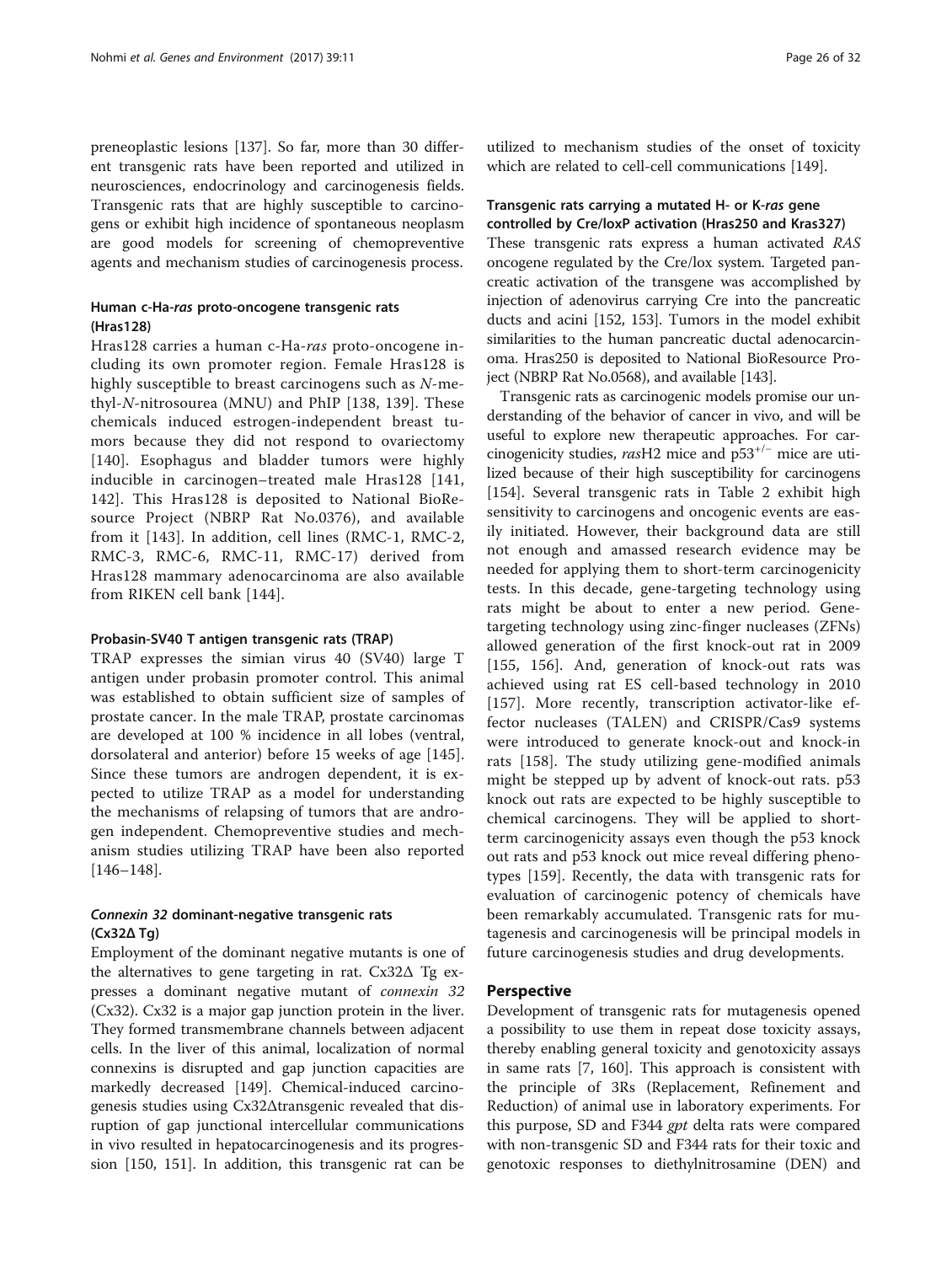di(2-ethylhexyl)phthalate (DEHP) [[161\]](#page-30-0). DEN induced similar levels of GST-P foci in the liver of both transgenic and non-transgenic rats. DEN but not DEHP increased gpt and Spi<sup>−</sup> mutation frequency in the liver of transgenic rats. It was concluded that SD and F344 gpt delta rats exhibited comparable toxic and genotoxic responses to DEHP and DEN to those with nontransgenic SD and F344 rats. Therefore, introduction of transgenic rats to repeat dose toxicity assays seems a promising future of toxicology and genotoxicology studies. However, standardization of assay procedures still needs more experimental results and discussion. For example, 4 weeks treatment of chemicals is recommended for gene mutation assays with transgenic rats by OECD TG488. However,  $KBrO<sub>3</sub>$  at 500 ppm in drinking water needs 9 weeks to detect Spi<sup>−</sup> mutations in the kidney of rats although 8-oxoguanien in DNA is formed by 1 week treatment [\[119\]](#page-29-0). Amosite at 2 mg by intratracheal instillation induced *lacI* mutations in the lung after treatment period of 16 weeks but not after 1 week administration [[126\]](#page-29-0). Administration periods longer than 4 weeks may be required to detect mutations induced by weak mutagens or oxidative stress such as inflammation.

Epigenetic influence of environmental chemicals is an important research area in a field of chemical carcinogenesis. It is well documented that methylation of cytosine and demethylation of 5-MC in DNA, and methylation, acetylation and phosphorylation of histone strongly affect the expression of genes and the phenotypes [[162, 163](#page-30-0)]. Perhaps epigenetic changes may underlie the mechanisms of some of non-genotoxic carcinogens. In fact, one of the mechanisms of nickelinduced carcinogenesis is epigenetic alterations [[164](#page-30-0)]. Although there is no literature where Big Blue rats or gpt delta rats are used for epigenetic studies as far as we searched, one paper reported mechanical irritation increased mutation frequency in bladder without alteration of mutation spectrum [[25\]](#page-27-0). It may be interesting to investigate the epigenetic alterations associated with chemical treatments when the mutation frequency increases without changing the mutation spectrum. Perhaps methylation status of cytosine in DNA may be altered by the treatments.

Recent advance in genome editing technology such as CRISPR/Cas9 has an impact on biomedical research including mutagenesis and carcinogenesis. In the near future, knock-out and knock-in rats will be generated more extensively. Aflatoxin  $B_1$  and tamoxifen induce tumors in rats more frequently compared with mice [[18,](#page-27-0) [58\]](#page-28-0). Thus, genetic factors that affect the carcinogenesis may be investigated with knock-out or knock-in rats. In addition to the genome editing technology, DNA sequence analysis with NGS is greatly evolved recent years. NGS has been employed to characterize lacZ mutations in transgenic mice for mutagenesis [[165\]](#page-30-0) and for exome analysis of ENU-induced germ line mutation in gpt delta mice [[166](#page-30-0)]. DNA adducts and mutation signature in human cancer may reflect the history of exposure of the patients to environmental chemicals. Since sensitivity of mass spectrometer has been increased substantially, relationships among DNA adducts, mutations and human cancer will be more extensively studied.

# Conclusions

Although mutation is an underlying mechanism of carcinogenesis, the literature reviewed here exhibits complex relationships between in vivo mutagenesis and carcinogenesis even for genotoxic carcinogens. The simplest relationship between mutagenesis and carcinogenesis is that mutations are induced only in the target organs or sub-organs for carcinogenesis. However, mutations are induced by PhIP not only in target lobe of prostate but also in non-target lobes [[41\]](#page-28-0). PhIP induces mutations in the colon of male and female rats while it induces tumors predominantly in male rats. Phenacetin induced mutations in the liver (a non-target organ) much more strongly than in the kidney (the target organ) [\[52](#page-28-0)]. Similarly, TDBP induces mutations in the cortex of kidney (a non-target site) more extensively than outer medulla of kidney (the target site) [\[47](#page-28-0)]. These results suggest that the highest mutation induction does not coincide with the localization of tumors. The relationship between DNA adduct and mutation is not simple too. Leucomalachite green induces DNA adducts in the liver of rats but no mutations are induced [\[79](#page-28-0)]. Bitumen fumes induces DNA adducts in the lung without induction of detectable mutations [[132\]](#page-30-0). Obviously, factors other than mutation such as cell proliferation strongly affect the carcinogenesis. Nevertheless, transgenic rat models for mutagenesis and carcinogenesis are useful tools for various purposes such as regulation of chemicals, chemoprevention studies and mechanistic investigations. Mutation spectra induced by chemical exposure with transgenic rats may be useful to interpret the mutation signatures of human cancer. Advanced sequencing technology coupled with transgenic rat models may contribute significantly to further development of research on chemical mutagenesis and carcinogenesis.

#### Abbreviations

2,4-DAT: 2,4-diaminotoluene; 2,6-DAT: 2,6-diaminotoluene; 3-MCPD: 3 monochloropropane-1,2-diol; 3Rs: Replacement, Refinement and Reduction; 4-OH-PCB3: 4-hydroxy-PCB3; 5-BT: 5-p-dimethylaminophenylazobenzthiazole; 5-MC: 5-methylcytosine; 6-BT: 6-p-dimethylaminophenylazobenzthiazole; BP: Benzo[a]pyrene; CPA: Cyproterone acetate; Cx32: Connexin 32; Cx32Δ transgenic: Connexin 32 dominant-negative transgenic rats; DAS: Diallyl sulfide; DE: Diesel exhaust; DEHP: Di(2-ethylhexyl)phthalate; DEN: Diethylnitrosamine; DMBA: 7, 12-dimethylbenz[a]anthracene;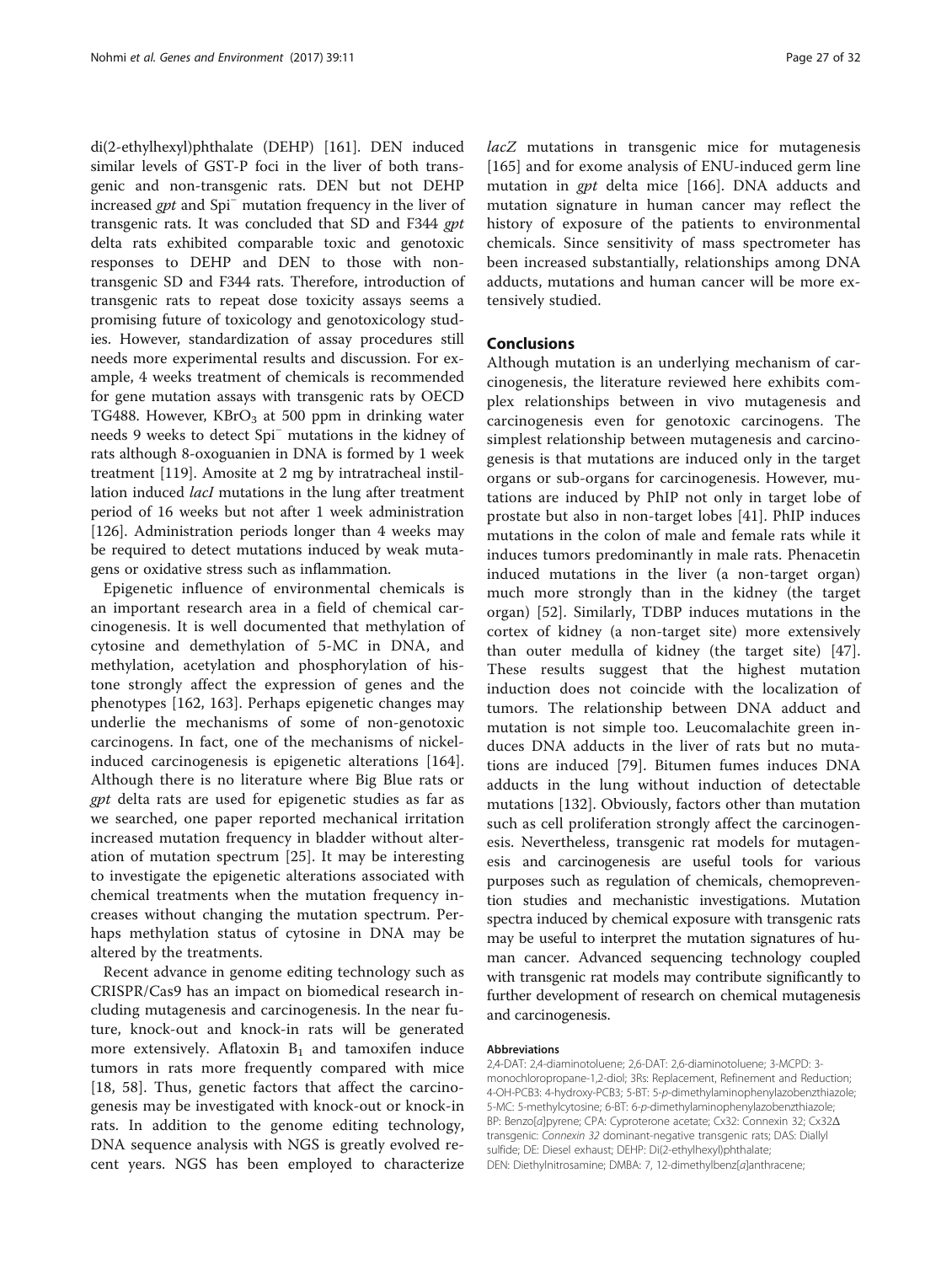<span id="page-27-0"></span>DMH: Dimethyl hydrazine; DMN: Dimethyl nitrosamine; E. coli: Escherichia coli; ENU: N-ethyl-N-nitrosourea; F344: Fischer 344; GST-P: Glutathione Stransferase placental form; Hras128: Human c-Ha-ras proto-oncogene transgenic rats; IQ: 2-amino-3-methylimidazo[4,5-f]quinoline; KBrO<sub>3</sub>: Potassium bromate; MeIQx: 2-amino-3,8-dimethylimidazo[4,5f]quinoxaline; MNU: N-methyl-N-nitrosourea; NGS: Next-generation DNA sequencer; Ni<sub>3</sub>S<sub>2</sub>: Nickel subsulfide; NMBA: N-nitrosomethylbenzylamine; OECD: Organization for Economic Co-operation and Development; PCB3: 4 monochlorobiphenyl; PhIP: 2-amino-1-methyl-6-phenylimidazo[4,5-b]pyridine; PoD: Points of Departure; SD: Sprague-Dawley; SV40: Simian virus 40; TALEN: Transcription activator-like effector nucleases; TCDD: 2,3,7,8 tetrachlorodizenzo-p-dioxin; TDBP: Tris(2,3-dibromopropyl)phosphate; TRAP: Probasin-SV40 T antigen transgenic rats; WHO: World Health Organization; ZFNs: Zinc-finger nucleases

#### Acknowledgements

This work is partly supported by a grant-in-aid for Scientific Research (B) (JSPS KAKENHI Grant 26281029).

#### Authors' contributions

TN drafted the manuscript and part of Table [1](#page-2-0). KM collected reference data and drafted Table [1.](#page-2-0) NT drafted the manuscript of transgenic rats for carcinogenesis and Table [2](#page-17-0). All of the authors read and approved the final manuscript.

#### Competing interests

The authors declare that they have no competing interests.

Received: 30 April 2016 Accepted: 8 December 2016 Published online: 01 February 2017

#### References

- 1. Eastmond DA, Hartwig A, Anderson D, Anwar WA, Cimino MC, Dobrev I, et al. Mutagenicity testing for chemical risk assessment: update of the WHO/IPCS harmonized scheme. Mutagenesis. 2009;24:341–9.
- 2. Shelby MD. The genetic toxicity of human carcinogens and its implications. Mutat Res. 1988;204:3–15.
- 3. Alexandrov LB, Nik-Zainal S, Wedge DC, Aparicio SA, Behjati S, Biankin AV, et al. Signatures of mutational processes in human cancer. Nature. 2013; 500:415–21.
- Madle S, von der HW, Broschinski L, Janig G. Threshold effects in genetic toxicity: perspective of chemicals regulation in Germany. Mutat Res. 2000; 464:117–21.
- 5. Ames BN, Durston WE, Yamasaki E, Lee FD. Carcinogens are mutagens: a simple test system combining liver homogenates for activation and bacteria for detection. Proc Natl Acad Sci U S A. 1973;70:2281–5.
- McCann J, Ames BN. Detection of carcinogens as mutagens in the Salmonella/microsome test: assay of 300 chemicals: discussion. Proc Natl Acad Sci U S A. 1976;73:950–4.
- 7. Toyoda-Hokaiwado N, Inoue T, Masumura K, Hayashi H, Kawamura Y, Kurata Y, et al. Integration of in vivo genotoxicity and short-term carcinogenicity assays using F344 gpt delta transgenic rats: in vivo mutagenicity of 2,4diaminotoluene and 2,6-diaminotoluene structural isomers. Toxicol Sci. 2010;114:71–8.
- 8. Cunningham ML, Burka LT, Matthews HB. Metabolism, disposition, and mutagenicity of 2,6-diaminotoluene, a mutagenic noncarcinogen. Drug Metab Dispos. 1989;17:612–7.
- Kirkland D, Aardema M, Henderson L, Muller L. Evaluation of the ability of a battery of three in vitro genotoxicity tests to discriminate rodent carcinogens and non-carcinogens I. Sensitivity, specificity and relative predictivity. Mutat Res. 2005;584:1–256.
- 10. Fahrig R. A mammalian spot test: induction of genetic alterations in pigment cells of mouse embryos with x-rays and chemical mutagens. Mol Gen Genet. 1975;138:309–14.
- 11. Winton DJ, Peacock JH, Ponder BA. Effect of gamma radiation at high- and low-dose rate on a novel in vivo mutation assay in mouse intestine. Mutagenesis. 1989;4:404–6.
- 12. Gossen JA, de Leeuw WJ, Tan CH, Zwarthoff EC, Berends F, Lohman PH, et al. Efficient rescue of integrated shuttle vectors from transgenic mice: a model for studying mutations in vivo. Proc Natl Acad Sci U S A. 1989;86: 7971–5.
- 13. Kohler SW, Provost GS, Fieck A, Kretz PL, Bullock WO, Sorge JA, et al. Spectra of spontaneous and mutagen-induced mutations in the lacl gene in transgenic mice. Proc Natl Acad Sci U S A. 1991;88:7958–62.
- 14. Nohmi T, Katoh M, Suzuki H, Matsui M, Yamada M, Watanabe M, et al. A new transgenic mouse mutagenesis test system using Spi<sup>−</sup> and 6 thioguanine selections. Environ Mol Mutagen. 1996;28:465–70.
- 15. Nohmi T, Suzuki T, Masumura K. Recent advances in the protocols of transgenic mouse mutation assays. Mutat Res. 2000;455:191–215.
- 16. Dycaico MJ, Provost GS, Kretz PL, Ransom SL, Moores JC, Short JM. The use of shuttle vectors for mutation analysis in transgenic mice and rats. Mutat Res. 1994;307:461–78.
- 17. Hayashi H, Kondo H, Masumura K, Shindo Y, Nohmi T. Novel transgenic rat for in vivo genotoxicity assays using 6-thioguanine and Spi<sup>−</sup> selection. Environ Mol Mutagen. 2003;41:253–9.
- 18. Dycaico MJ, Stuart GR, Tobal GM, de Boer JG, Glickman BW, Provost GS. Species-specific differences in hepatic mutant frequency and mutational spectrum among lambda/lacl transgenic rats and mice following exposure to aflatoxin B1. Carcinogenesis. 1996;17:2347–56.
- 19. Wyborski DL, Malkhosyan S, Moores J, Perucho M, Short JM. Development of a rat cell line containing stably integrated copies of a lambda/lacl shuttle vector. Mutat Res. 1995;334:161–5.
- 20. Gollapudi BB, Jackson KM, Stott WT. Hepatic lacl and cll mutation in transgenic (lambdaLIZ) rats treated with dimethylnitrosamine. Mutat Res. 1998;419:131–5.
- 21. Jakubczak JL, Merlino G, French JE, Muller WJ, Paul B, Adhya S, et al. Analysis of genetic instability during mammary tumor progression using a novel selection-based assay for in vivo mutations in a bacteriophage lambda transgene target. Proc Natl Acad Sci U S A. 1996;93:9073–8.
- 22. Chen T, da Gamboa CG, Marques MM, Shelton SD, Beland FA, Manjanatha MG. Mutations induced by alpha-hydroxytamoxifen in the *lacl* and *cll* genes of Big blue transgenic rats. Carcinogenesis. 2002;23:1751–7.
- 23. Stuart GR, Thorleifson E, Okochi E, de Boer JG, Ushijima T, Nagao M, et al. Interpretation of mutational spectra from different genes: analyses of PhIPinduced mutational specificity in the lacI and cII transgenes from colon of Big Blue rats. Mutat Res. 2000;452:101–21.
- 24. Monroe JJ, Manjanatha MG, Skopek TR. Extent of CpG methylation is not proportional to the in vivo spontaneous mutation frequency at transgenic loci in Big Blue rodents. Mutat Res. 2001;476:1–11.
- 25. Takahashi S, Ikeda Y, Kimoto N, Okochi E, Cui L, Nagao M, et al. Mutation induction by mechanical irritation caused by uracil-induced urolithiasis in Big Blue rats. Mutat Res. 2000;447:275–80.
- 26. Shelton SD, Cherry V, Manjanatha MG. Mutant frequency and molecular analysis of in vivo lacI mutations in the bone marrow of Big Blue rats treated with 7, 12-dimethylbenz[a]anthracene. Environ Mol Mutagen. 2000;36:235–42.
- 27. Manjanatha MG, Shelton SD, Aidoo A, Lyn-Cook LE, Casciano DA. Comparison of in vivo mutagenesis in the endogenous Hprt gene and the lacl transgene of Big Blue<sup>R</sup> rats treated with 7,12dimethylbenz[a]anthracene. Mutat Res. 1998;401:165–78.
- 28. Chen T, Mittelstaedt RA, Aidoo A, Hamilton LP, Beland FA, Casciano DA, et al. Comparison of hprt and lacl mutant frequency with DNA adduct formation in N-hydroxy-2-acetylaminofluorene-treated Big Blue rats. Environ Mol Mutagen. 2001;37:195–202.
- 29. Chen T, Aidoo A, Manjanatha MG, Mittelstaedt RA, Shelton SD, Lyn-Cook LE, et al. Comparison of mutant frequencies and types of mutations induced by thiotepa in the endogenous hprt gene and transgenic lacl gene of Big Blue rats. Mutat Res. 1998;403:199–214.
- 30. Nohmi T. Novel DNA, polymerases and novel genotoxicity assays. Genes Environ. 2007;29:75–88.
- 31. Nohmi T, Suzuki M, Masumura K, Yamada M, Matsui K, Ueda O, et al. Spi<sup>−</sup> selection: an efficient method to detect gamma-ray-induced deletions in transgenic mice. Environ Mol Mutagen. 1999;34:9–15.
- 32. Masumura K, Sakamoto Y, Kumita W, Honma M, Nishikawa A, Nohmi T. Genomic integration of lambda EG10 transgene in gpt delta transgenic rodents. Genes Environ. 2015;37:24. doi[:10.1186/s41021-015-0024-6.](http://dx.doi.org/10.1186/s41021-015-0024-6)
- 33. Masumura K. Spontaneous and induced *gpt* and Spi<sup>−</sup> mutant frequencies in gpt delta rodents. Genes Environ. 2009;31:105–18.
- 34. IARC. Aflatoxins. IARC Monogr Eval Carcinog Risks Hum. 2002;82:171–300.
- 35. IARC. Aristolochic species and aristolochic acid. IARC Monogr Eval Carcinog Risks Hum. 2002;82:69–128.
- 36. IARC. ortho-toluidine. IARC Monogr Eval Carcinog Risks Hum. 2000;77:267–322.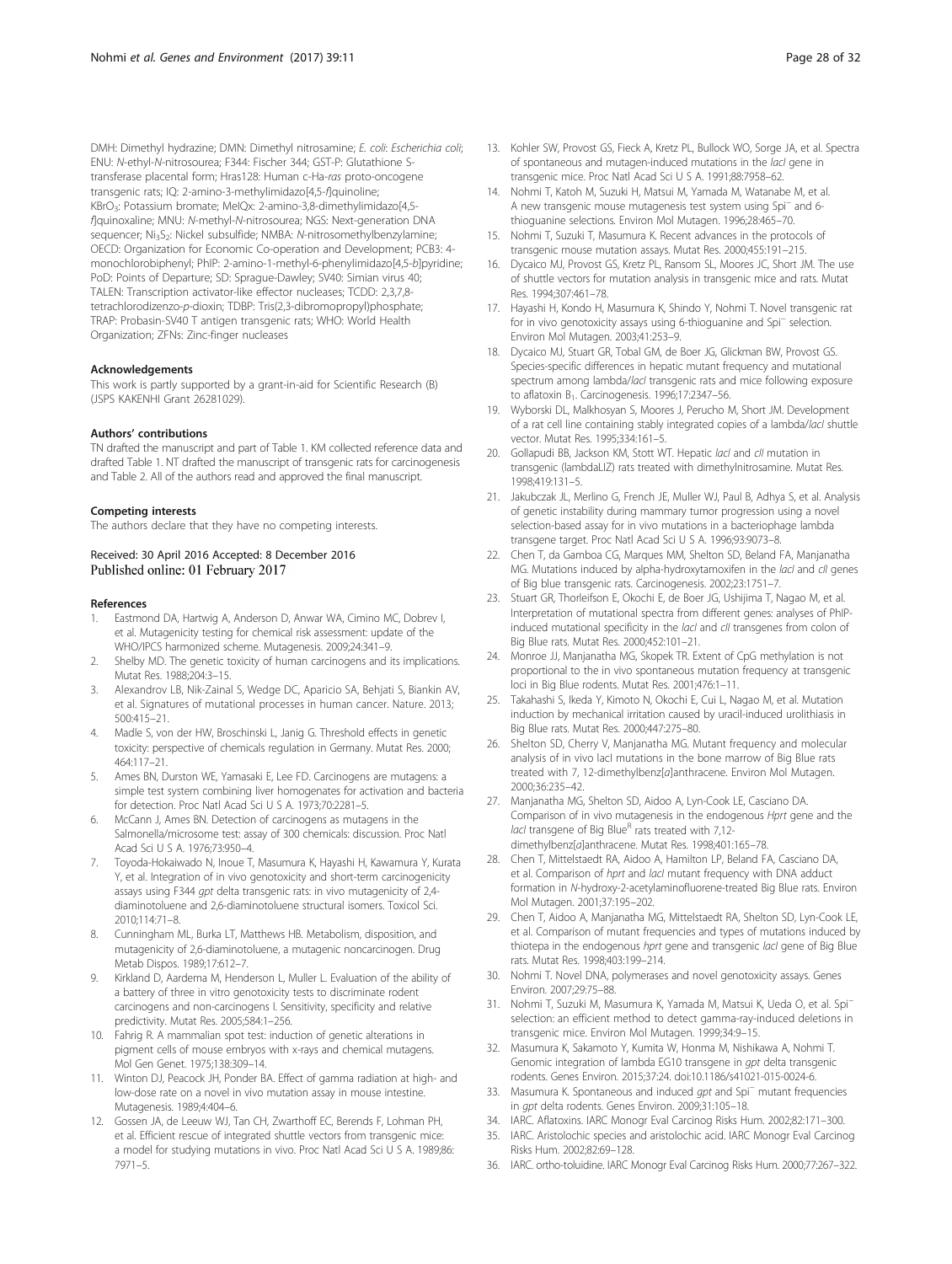- <span id="page-28-0"></span>37. Shirai T, Kato K, Futakuchi M, Takahashi S, Suzuki S, Imaida K, et al. Organ differences in the enhancing potential of 2-amino-1-methyl-6 phenylimidazo[4,5-b]pyridine on carcinogenicity in the prostate, colon and pancreas. Mutat Res. 2002;506–507:129–36.
- 38. Nagao M, Ushijima T, Watanabe N, Okochi E, Ochiai M, Nakagama H, et al. Studies on mammary carcinogenesis induced by a heterocyclic amine, 2 amino-1-methyl-6-phenylimidazo[4,5-b]pyridine, in mice and rats. Environ Mol Mutagen. 2002;39:158–64.
- 39. Okochi E, Watanabe N, Shimada Y, Takahashi S, Wakazono K, Shirai T, et al. Preferential induction of guanine deletion at 5'-GGGA-3' in rat mammary glands by 2-amino- 1-methyl-6-phenylimidazo[4,5-b]pyridine. Carcinogenesis. 1999;20:1933–8.
- 40. Shan L, Yu M, Schut HA, Snyderwine EG. Susceptibility of rats to mammary gland carcinogenesis by the food-derived carcinogen 2-amino-1-methyl-6 phenylimidazo[4,5-b]pyridine (PhIP) varies with age and is associated with the induction of differential gene expression. Am J Pathol. 2004;165:191–202.
- 41. Nakai Y, Nelson WG, De Marzo AM. The dietary charred meat carcinogen 2 amino-1-methyl-6-phenylimidazo[4,5-b]pyridine acts as both a tumor initiator and promoter in the rat ventral prostate. Cancer Res. 2007;67:1378–84.
- 42. Stuart GR, Holcroft J, de Boer JG, Glickman BW. Prostate mutations in rats induced by the suspected human carcinogen 2-amino-1-methyl-6 phenylimidazo[4,5-b]pyridine. Cancer Res. 2000;60:266–8.
- 43. Ito N, Hasegawa R, Sano M, Tamano S, Esumi H, Takayama S, et al. A new colon and mammary carcinogen in cooked food, 2-amino-1-methyl-6 phenylimidazo[4,5-b]pyridine (PhIP). Carcinogenesis. 1991;12:1503–6.
- 44. Okonogi H, Stuart GR, Okochi E, Ushijima T, Sugimura T, Glickman BW, et al. Effects of gender and species on spectra of mutation induced by 2-amino-1-methyl-6-phenylimidazo[4,5-b]pyridine in the *lacl* transgene. Mutat Res. 1997;395:93–9.
- 45. Stuart GR, de Boer JG, Haesevoets R, Holcroft J, Kangas J, Sojonky K, et al. Mutations induced by 2-amino-1-methyl-6-phenylimidazo [4,5-b]pyridine (PhIP) in cecum and proximal and distal colon of *lacI* transgenic rats. Mutagenesis. 2001;16:431–7.
- 46. Cunningham ML, Elwell MR, Matthews HB. Site-specific cell proliferation in renal tubular cells by the renal tubular carcinogen tris(2,3 dibromopropyl)phosphate. Environ Health Perspect. 1993;101 Suppl 5:253–7.
- 47. de Boer JG, Holcroft J, Cunningham ML, Glickman BW. Tris(2,3 dibromopropyl)phosphate causes a gradient of mutations in the cortex and
- outer and inner medullas of the kidney of lacI transgenic rats. Environ Mol Mutagen. 2000;36:1–4. 48. Cunningham ML, Elwell MR, Matthews HB. Relationship of carcinogenicity
- and cellular proliferation induced by mutagenic noncarcinogens vs carcinogens. III. Organophosphate pesticides vs tris(2,3 dibromopropyl)phosphate. Fundam Appl Toxicol. 1994;23:363–9.
- 49. National Toxicology Program (NTP). Toxicology and carcinogenesis studies of ochratoxin A (CAS No.303-47-9) in F344/N rats (gavage studies). Natl Toxicol Program Tech Rep Ser. 1989;1–142.
- 50. Hibi D, Suzuki Y, Ishii Y, Jin M, Watanabe M, Sugita-Konishi Y, et al. Sitespecific in vivo mutagenicity in the kidney of gpt delta rats given a carcinogenic dose of ochratoxin A. Toxicol Sci. 2011;122:406–14.
- 51. Isaka H, Yoshii H, Otsuji A, Koike M, Nagai Y, Koura M, et al. Tumors of Sprague-Dawley rats induced by long-term feeding of phenacetin. Gann. 1979;70:29–36.
- 52. Kawamura Y, Hayashi H, Masumura K, Numazawa S, Nohmi T. Genotoxicity of phenacetin in the kidney and liver of Sprague-Dawley gpt delta transgenic rats in 26-week and 52-week repeated-dose studies. Toxicology. 2014;324:10–7.
- 53. National Toxicology Program (NTP). Bioassay of 2,4-diaminotoluene for possible carcinogenicity. Natl Cancer Inst. Carcinog. Tech. Res. Ser. 1979: 1–139.
- 54. National Toxicology Program (NTP). Bioassay of 2,6-diaminotoluene dihydrochloride for possible carcinogenicity (CAS No. 15481-70-6). Natl. Toxicol Program Tech Rep Ser. 1980;1–123.
- 55. Sui H, Ohta R, Shiragiku T, Akahori A, Suzuki K, Nakajima M, et al. Evaluation of in vivo mutagenicity by 2,4-diaminotoluene and 2,6-diaminotoluene in liver of F344 gpt delta transgenic rat dosed for 28 days: a collaborative study of the gpt delta transgenic rat mutation assay. Genes Environ. 2012;34:25–33.
- 56. Jordan VC. Overview from the international conference on long-term tamoxifen therapy for breast cancer. J Natl Cancer Inst. 1992;84:231–4.
- 57. Li D, Dragan Y, Jordan VC, Wang M, Pitot HC. Effects of chronic administration of tamoxifen and toremifene on DNA adducts in rat liver, kidney, and uterus. Cancer Res. 1997;57:1438–41.
- 58. Kawamura Y, Hayashi H, Kurata Y, Hiratsuka K, Masumura K, Nohmi T. Evaluation of the genotoxicity of tamoxifen in the liver and kidney of F344

gpt delta transgenic rat in 3-week and 13-week repeated dose studies. Toxicology. 2013;312:56–62.

- 59. Brown EV, Sanchorawala CJ. Carcinogenic activity of analogs of pdimethylaminoazobenzene. VI. Activity of the benzimidazole and benzthiazole analogs. J Med Chem. 1968;11:1074–5.
- 60. Ashby J, Lefevre PA, Styles JA, Charlesworth J, Paton D. Comparisons between carcinogenic potency and mutagenic potency to Salmonella in a series of derivatives of 4-dimethylaminoazobenzene (DAB). Mutat Res. 1982;93:67–81.
- 61. Fletcher K, Soames AR, Tinwell H, Lefevre PA, Ashby J. Hepatic gene mutations induced in Big Blue rats by both the potent rat liver azocarcinogen 6BT and its reported noncarcinogenic analogue 5BT. Environ Mol Mutagen. 1999;34:148–53.
- 62. Lemire JM, Shiojiri N, Fausto N. Oval cell proliferation and the origin of small hepatocytes in liver injury induced by D-galactosamine. Am J Pathol. 1991; 139:535–52.
- 63. Nohmi T. Past, present and future directions of gpt delta rodent gene mutation assays. Food Saf. 2016. doi:10.14252/foodsafetyfscj.2015024.
- 64. FAO, WHO. Risk Characterization. Principles and methods for the risk assessment of chemicals in food. 2009. p. 7–1–7–18.
- 65. Kuroda K, Ishii Y, Takasu S, Kijima A, Matsushita K, Watanabe M, et al. Cell cycle progression, but not genotoxic activity, mainly contributes to citrinininduced renal carcinogenesis. Toxicology. 2013;311:216–24.
- 66. Onami S, Cho YM, Toyoda T, Horibata K, Ishii Y, Umemura T, et al. Absence of in vivo genotoxicity of 3-monochloropropane-1,2-diol and associated fatty acid esters in a 4-week comprehensive toxicity study using F344 gpt delta rats. Mutagenesis. 2014;29:295–302.
- 67. Arai M, Hibino T. Tumorigenicity of citrinin in male F344 rats. Cancer Lett. 1983;17:281–7.
- 68. IARC. 3-Monochloro-1,2-propanediol. IARC Monogr Eval Carcinog Risks Hum. 2012;101:349–74.
- 69. Zeiger E, Anderson B, Haworth S, Lawlor T, Mortelmans K. Salmonella mutagenicity tests: IV. Results from the testing of 300 chemicals. Environ Mol Mutagen. 1988;11 Suppl 12:1–157.
- 70. Onami S, Cho YM, Toyoda T, Mizuta Y, Yoshida M, Nishikawa A, et al. A 13-week repeated dose study of three 3-monochloropropane-1,2-diol fatty acid esters in F344 rats. Arch Toxicol. 2014;88:871–80.
- 71. Abraham K, Appel KE, Berger-Preiss E, Apel E, Gerling S, Mielke H, et al. Relative oral bioavailability of 3-MCPD from 3-MCPD fatty acid esters in rats. Arch Toxicol. 2013;87:649–59.
- 72. Suzuki Y, Umemura T, Hibi D, Inoue T, Jin M, Ishii Y, et al. Possible involvement of genotoxic mechanisms in estragole-induced hepatocarcinogenesis in rats. Arch Toxicol. 2012;86:1593–601.
- 73. Ishii Y, Takasu S, Kuroda K, Matsushita K, Kijima A, Nohmi T, et al. Combined application of comprehensive analysis for DNA modification and reporter gene mutation assay to evaluate kidneys of gpt delta rats given madder color or its constituents. Anal Bioanal Chem. 2014;406:2467–75.
- 74. Jin M, Kijima A, Hibi D, Ishii Y, Takasu S, Matsushita K, et al. In vivo genotoxicity of methyleugenol in gpt delta transgenic rats following medium-term exposure. Toxicol Sci. 2013;131:387–94.
- 75. European Commission Scientific Committee on Food. Estragole (1-Allyl-4 methoxybenzene). Opinion of the Scientific Committee on Food. 2001; [http://ec.europa.eu/food/fs/sc/scf/out104\\_en.pdf](http://ec.europa.eu/food/fs/sc/scf/out104_en.pdf).
- 76. Zeiger E, Anderson B, Haworth S, Lawlor T, Mortelmans K, Speck W. Salmonella mutagenicity tests: III. Results from the testing of 255 chemicals. Environ Mutagen. 1987;9 Suppl 9:1–109.
- 77. Inoue K, Yoshida M, Takahashi M, Shibutani M, Takagi H, Hirose M, et al. Induction of kidney and liver cancers by the natural food additive madder color in a two-year rat carcinogenicity study. Food Chem Toxicol. 2009;47:184–91.
- 78. National Toxicology Program (NTP). Toxicology and carcinogenesis studies of Methyleugenol (CAS No. 93-15-2) in F344/N and B6C3F1 mice (Gavage studies). Natl Toxicol Program Tech Rep Ser. 2000;1–412.
- 79. Culp SJ, Beland FA, Heflich RH, Benson RW, Blankenship LR, Webb PJ, et al. Mutagenicity and carcinogenicity in relation to DNA adduct formation in rats fed leucomalachite green. Mutat Res. 2002;506–507:55–63.
- 80. Culp SJ, Mellick PW, Trotter RW, Greenlees KJ, Kodell RL, Beland FA. Carcinogenicity of malachite green chloride and leucomalachite green in B6C3F1 mice and F344 rats. Food Chem Toxicol. 2006;44:1204–12.
- 81. Manjanatha MG, Shelton SD, Bishop M, Shaddock JG, Dobrovolsky VN, Heflich RH, et al. Analysis of mutations and bone marrow micronuclei in Big Blue rats fed leucomalachite green. Mutat Res. 2004;547:5–18.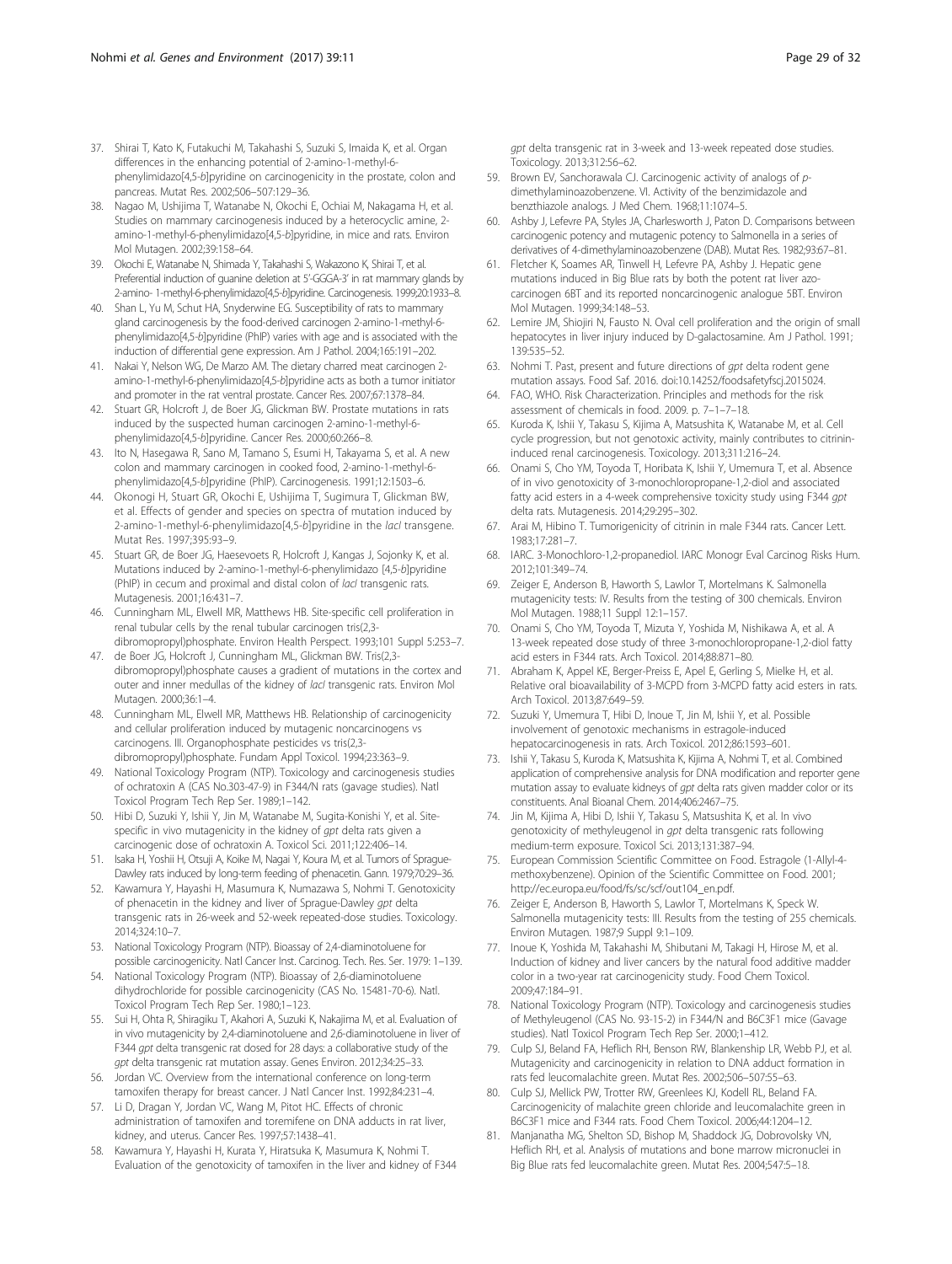- <span id="page-29-0"></span>82. Kuroda K, Hibi D, Ishii Y, Takasu S, Kijima A, Matsushita K, et al. Ochratoxin A induces DNA double-strand breaks and large deletion mutations in the carcinogenic target site of gpt delta rats. Mutagenesis. 2014;29:27–36.
- 83. Hibi D, Kijima A, Suzuki Y, Ishii Y, Jin M, Sugita-Konishi Y, et al. Effects of p53 knockout on ochratoxin A-induced genotoxicity in p53-deficient gpt delta mice. Toxicology. 2013;304:92–9.
- 84. Kuroda K, Hibi D, Ishii Y, Yokoo Y, Takasu S, Kijima A, et al. Role of p53 in the progression from ochratoxin A-induced DNA damage to gene mutations in the kidneys of mice. Toxicol Sci. 2015;144:65–76.
- 85. Hoshi M, Morimura K, Wanibuchi H, Wei M, Okochi E, Ushijima T, et al. No-observed effect levels for carcinogenicity and for in vivo mutagenicity of a genotoxic carcinogen. Toxicol Sci. 2004;81:273–9.
- 86. Kato T, Ohgaki H, Hasegawa H, Sato S, Takayama S, Sugimura T. Carcinogenicity in rats of a mutagenic compound, 2-amino-3,8 dimethylimidazo[4,5-f]quinoxaline. Carcinogenesis. 1988;9:71–3.
- 87. Yamaguchi T, Wei M, Hagihara N, Omori M, Wanibuchi H, Fukushima S. Lack of mutagenic and toxic effects of low dose potassium bromate on kidneys in the Big Blue rat. Mutat Res. 2008;652:1–11.
- 88. Kurokawa Y, Hayashi Y, Maekawa A, Takahashi M, Kokubo T. Induction of renal cell tumors in F-344 rats by oral administration of potassium bromate, a food additive. Gan. 1982;73:335–8.
- 89. Schuppler J, Gunzel P. Liver tumors and steroid hormones in rats and mice. Arch Toxicol Suppl. 1979;(2):181–95.
- 90. Wolff T, Topinka J, Deml E, Oesterle D, Schwarz LR. Dose dependent induction of DNA adducts, gene mutations, and cell proliferation by the antiandrogenic drug cyproterone acetate in rat liver. Adv Exp Med Biol. 2001;500:687–96.
- 91. Cao X, Mittelstaedt RA, Pearce MG, Allen BC, Soeteman-Hernandez LG, Johnson GE, et al. Quantitative dose-response analysis of ethyl methanesulfonate genotoxicity in adult gpt-delta transgenic mice. Environ Mol Mutagen. 2014;55:385–99.
- 92. Gollapudi BB, Johnson GE, Hernandez LG, Pottenger LH, Dearfield KL, Jeffrey AM, et al. Quantitative approaches for assessing dose-response relationships in genetic toxicology studies. Environ Mol Mutagen. 2013;54:8–18.
- 93. de Boer JG, Yang H, Holcroft J, Skov K. Chemoprotection against Nnitrosomethylbenzylamine-induced mutation in the rat esophagus. Nutr Cancer. 2004;50:168–73.
- 94. Chen T, Hutts RC, Mei N, Liu X, Bishop ME, Shelton S, et al. Endogenous estrogen status, but not genistein supplementation, modulates 7,12 dimethylbenz[a]anthracene-induced mutation in the liver cII gene of transgenic big blue rats. Environ Mol Mutagen. 2005;45:409–18.
- 95. Manjanatha MG, Shelton S, Bishop ME, Lyn-Cook LE, Aidoo A. Dietary effects of soy isoflavones daidzein and genistein on 7,12-dimethylbenz[a]anthraceneinduced mammary mutagenesis and carcinogenesis in ovariectomized Big Blue transgenic rats. Carcinogenesis. 2006;27:2555–64.
- 96. Aidoo A, Bishop ME, Shelton SD, Lyn-Cook LE, Chen T, Manjanatha MG. Effects of daidzein, genistein, and 17beta-estradiol on 7,12 dimethylbenz[a]anthracene-induced mutagenicity and uterine dysplasia in ovariectomized rats. Nutr Cancer. 2005;53:82–90.
- 97. Josyula S, Schut HA. Effects of dietary conjugated linoleic acid on DNA adduct formation of PhIP and IQ after bolus administration to female F344 rats. Nutr Cancer. 1998;32:139–45.
- 98. Yang H, Glickman BW, de Boer JG. Sex-specific induction of mutations by PhIP in the kidney of male and female rats and its modulation by conjugated linoleic acid. Environ Mol Mutagen. 2002;40:116–21.
- 99. Giovannucci E. Insulin, insulin-like growth factors and colon cancer: a review of the evidence. J Nutr. 2001;131:3109S–20S.
- 100. Hansen M, Hald MT, Autrup H, Vogel U, Bornholdt J, Moller P, et al. Sucrose and IQ induced mutations in rat colon by independent mechanism. Mutat Res. 2004;554:279–86.
- 101. Hansen M, Baunsgaard D, Autrup H, Vogel UB, Moller P, Lindecrona R, et al. Sucrose, glucose and fructose have similar genotoxicity in the rat colon and affect the metabolome. Food Chem Toxicol. 2008;46:752–60.
- 102. Cooney GT, Holcroft J, de Boer JG. The effect of dietary restriction on PhIPinduced mutation in the distal colon and B[a]P- and ENU-induced mutation in the liver of the rat. Nutr Cancer. 2004;50:63–70.
- 103. Loli P, Topinka J, Georgiadis P, Dusinska M, Hurbankova M, Kovacikova Z, et al. Benzo[a]pyrene-enhanced mutagenesis by asbestos in the lung of lambda-lacI transgenic rats. Mutat Res. 2004;553:79–90.
- 104. Knerr S, Schrenk D. Carcinogenicity of 2,3,7,8-tetrachlorodibenzo-p-dioxin in experimental models. Mol Nutr Food Res. 2006;50:897–907.
- 105. Thornton AS, Oda Y, Stuart GR, Holcroft J, de Boer JG. The dioxin TCDD protects against aflatoxin-induced mutation in female rats, but not in male rats. Mutat Res. 2004;561:147–52.
- 106. Stearns V, Gelmann EP. Does tamoxifen cause cancer in humans? J Clin Oncol. 1998;16:779–92.
- 107. Glatt H, Davis W, Meinl W, Hermersdorfer H, Venitt S, Phillips DH. Rat, but not human, sulfotransferase activates a tamoxifen metabolite to produce DNA adducts and gene mutations in bacteria and mammalian cells in culture. Carcinogenesis. 1998;19:1709–13.
- 108. Davies R, Oreffo VI, Bayliss S, Dinh PA, Lilley KS, White IN, et al. Mutational spectra of tamoxifen-induced mutations in the livers of lacl transgenic rats. Environ Mol Mutagen. 1996;28:430–3.
- 109. Davies R, Gant TW, Smith LL, Styles JA. Tamoxifen induces G:C– > T:A mutations in the cll gene in the liver of lambda/lacl transgenic rats but not at 5'-CpG-3' dinucleotide sequences as found in the lacl transgene. Carcinogenesis. 1999;20:1351–6.
- 110. Styles JA, Davies R, Fenwick S, Walker J, White IN, Smith LL. Tamoxifen mutagenesis and carcinogenesis in livers of lambda/lacl transgenic rats: selective influence of phenobarbital promotion. Cancer Lett. 2001;162:117–22.
- 111. IARC. Some traditional herbal medicines, some mycotoxins, naphthalene and stylene. IARC Monogr Eval Carcinog Risk Chem Hum. 2002;82:69–128.
- 112. Mei N, Arlt VM, Phillips DH, Heflich RH, Chen T. DNA adduct formation and mutation induction by aristolochic acid in rat kidney and liver. Mutat Res. 2006;602:83–91.
- 113. Chen L, Mei N, Yao L, Chen T. Mutations induced by carcinogenic doses of aristolochic acid in kidney of Big Blue transgenic rats. Toxicol Lett. 2006;165:250–6.
- 114. IARC. Senecio species and riddelline. IARC Monogr Eval Carcinog Risks Hum. 2002;82:153–68.
- 115. Mei N, Heflich RH, Chou MW, Chen T. Mutations induced by the carcinogenic pyrrolizidine alkaloid riddelliine in the liver cII gene of transgenic big blue rats. Chem Res Toxicol. 2004;17:814–8.
- 116. Mei N, Chou MW, Fu PP, Heflich RH, Chen T. Differential mutagenicity of riddelliine in liver endothelial and parenchymal cells of transgenic big blue rats. Cancer Lett. 2004;215:151–8.
- 117. Luan Y, Suzuki T, Palanisamy R, Takashima Y, Sakamoto H, Sakuraba M, et al. Potassium bromate treatment predominantly causes large deletions, but not GC > TA transversion in human cells. Mutat Res. 2007;619:113–23.
- 118. Harrington-Brock K, Collard DD, Chen T. Bromate induces loss of heterozygosity in the thymidine kinase gene of L5178Y/Tk<sup>+/-</sup>-3.7.2C mouse lymphoma cells. Mutat Res. 2003;537:21–8.
- 119. Umemura T, Kanki K, Kuroiwa Y, Ishii Y, Okano K, Nohmi T, et al. In vivo mutagenicity and initiation following oxidative DNA lesion in the kidneys of rats given potassium bromate. Cancer Sci. 2006;97:829–35.
- 120. Umemura T, Tasaki M, Kijima A, Okamura T, Inoue T, Ishii Y, et al. Possible participation of oxidative stress in causation of cell proliferation and in vivo mutagenicity in kidneys of gpt delta rats treated with potassium bromate. Toxicology. 2009;257:46–52.
- 121. IARC. Chromium, Nickel and Welding. IARC Monogr Eval Carcinog Risks Hum. 1990;49:257–446.
- 122. Dunnick JK, Elwell MR, Radovsky AE, Benson JM, Hahn FF, Nikula KJ, et al. Comparative carcinogenic effects of nickel subsulfide, nickel oxide, or nickel sulfate hexahydrate chronic exposures in the lung. Cancer Res. 1995;55:5251–6.
- 123. Mayer C, Klein RG, Wesch H, Schmezer P. Nickel subsulfide is genotoxic in vitro but shows no mutagenic potential in respiratory tract tissues of BigBlue rats and muta mouse mice in vivo after inhalation. Mutat Res. 1998; 420:85–98.
- 124. Kamigaito T, Noguchi T, Narumi K, Takashima R, Hamada S, Sanada H, et al. Evaluation of the in vivo mutagenicity of nickel subsulfide in the lung of F344 gpt delta transgenic rats exposed by intratracheal instillation: a collaborative study for the *gpt* delta transgenic rat mutation assay. Genes Environ. 2012;34:34–44.
- 125. Hashim D, Boffetta P. Occupational and environmental exposures and cancers in developing countries. Ann Glob Health. 2014;80:393–411.
- 126. Topinka J, Loli P, Georgiadis P, Dusinska M, Hurbankova M, Kovacikova Z, et al. Mutagenesis by asbestos in the lung of lambda-lacl transgenic rats. Mutat Res. 2004;553:67–78.
- 127. Topinka J, Loli P, Dusinska M, Hurbankova M, Kovacikova Z, Volkovova K, et al. Mutagenesis by man-made mineral fibres in the lung of rats. Mutat Res. 2006;595:174–83.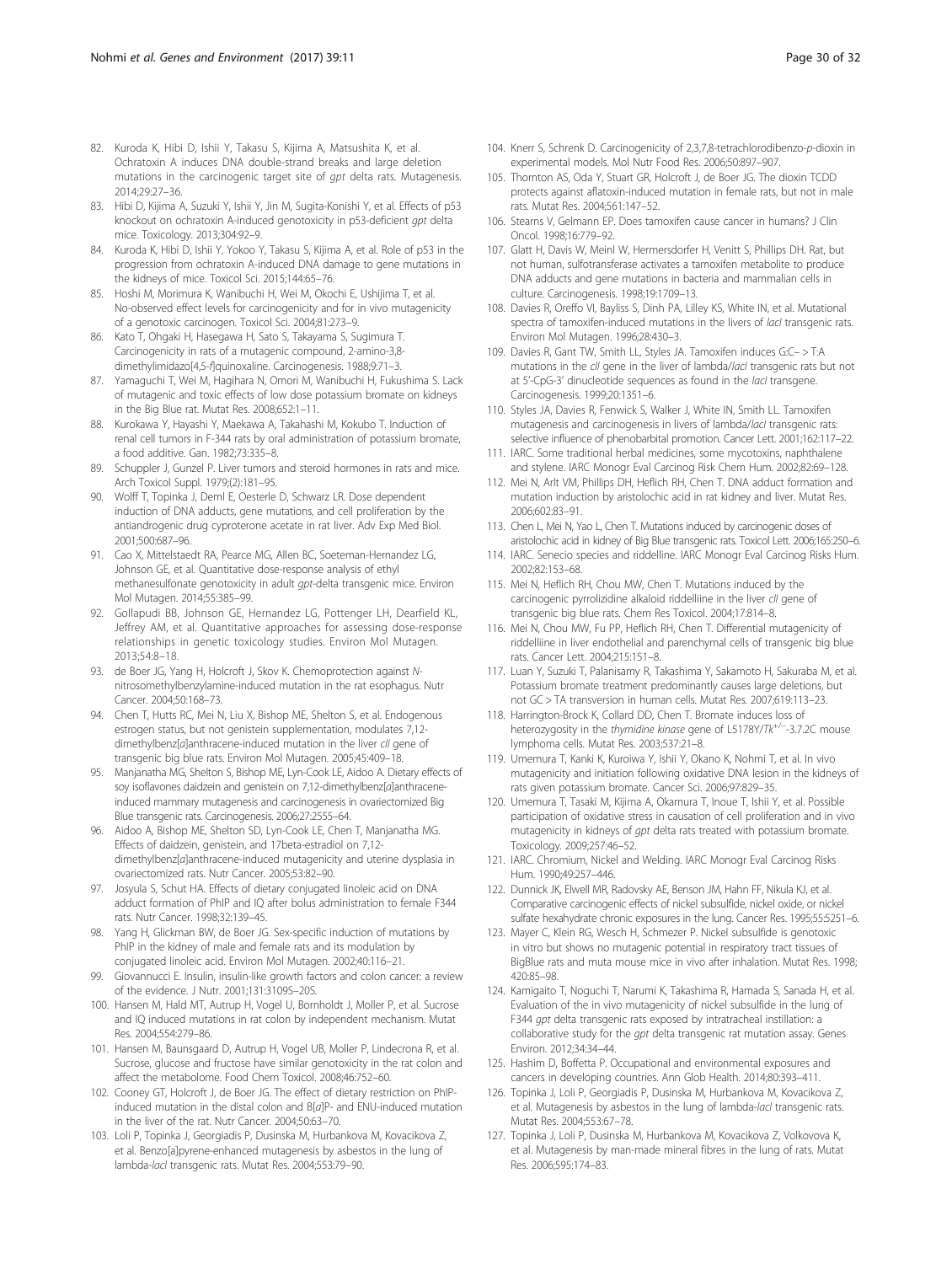- <span id="page-30-0"></span>128. Thornton AS, Oda Y, Stuart GR, Glickman BW, de Boer JG. Mutagenicity of TCDD in Big Blue transgenic rats. Mutat Res. 2001;478:45–50.
- 129. McClellan RO. Health effects of exposure to diesel exhaust particles. Annu Rev Pharmacol Toxicol. 1987;27:279–300.
- 130. Sato H, Sone H, Sagai M, Suzuki KT, Aoki Y. Increase in mutation frequency in lung of Big Blue rat by exposure to diesel exhaust. Carcinogenesis. 2000; 21:653–61.
- 131. Muller AK, Farombi EO, Moller P, Autrup HN, Vogel U, Wallin H, et al. DNA damage in lung after oral exposure to diesel exhaust particles in Big Blue rats. Mutat Res. 2004;550:123–32.
- 132. Bottin MC, Gate L, Rihn B, Micillino JC, Nathalie M, Martin A, et al. Genotoxic effects of bitumen fumes in Big Blue transgenic rat lung. Mutat Res. 2006; 596:91–105.
- 133. Lehmann L, Esch HL, Kirby PA, Robertson LW, Ludewig G. 4-monochlorobiphenyl (PCB3) induces mutations in the livers of transgenic fisher 344 rats. Carcinogenesis. 2007;28:471–8.
- 134. McLean MR, Bauer U, Amaro AR, Robertson LW. Identification of catechol and hydroquinone metabolites of 4-monochlorobiphenyl. Chem Res Toxicol. 1996;9:158–64.
- 135. Maddox C, Wang B, Kirby PA, Wang K, Ludewig G. Mutagenicity of 3 methylcholanthrene, PCB3, and 4-OH-PCB3 in the lung of transgenic bigblue rats. Environ Toxicol Pharmacol. 2008;25:260–6.
- 136. Dragsted LO, Daneshvar B, Vogel U, Autrup HN, Wallin H, Risom L, et al. A sucrose-rich diet induces mutations in the rat colon. Cancer Res. 2002;62:4339–45.
- 137. Ito N, Tsuda H, Tatematsu M, Inoue T, Tagawa Y, Aoki T, et al. Enhancing effect of various hepatocarcinogens on induction of preneoplastic glutathione S-transferase placental form positive foci in rats—an approach for a new medium-term bioassay system. Carcinogenesis. 1988;9:387–94.
- 138. Asamoto M, Ochiya T, Toriyama-Baba H, Ota T, Sekiya T, Terada M, et al. Transgenic rats carrying human c-Ha-ras proto-oncogenes are highly susceptible to N-methyl-N-nitrosourea mammary carcinogenesis. Carcinogenesis. 2000;21:243–9.
- 139. Naiki-Ito A, Asamoto M, Hokaiwado N, Takahashi S, Yamashita H, Tsuda H, et al. Gpx2 is an overexpressed gene in rat breast cancers induced by three different chemical carcinogens. Cancer Res. 2007;67:11353–8.
- 140. Asamoto M, Ota T, Toriyama-Baba H, Hokaiwado N, Naito A, Tsuda H. Mammary carcinomas induced in human c-Ha-ras proto-oncogene transgenic rats are estrogen-independent, but responsive to d-limonene treatment. Jpn J Cancer Res. 2002;93:32–5.
- 141. Ota T, Asamoto M, Toriyama-Baba H, Yamamoto F, Matsuoka Y, Ochiya T, et al. Transgenic rats carrying copies of the human c-Ha-ras protooncogene exhibit enhanced susceptibility to N-butyl-N-(4 hydroxybutyl)nitrosamine bladder carcinogenesis. Carcinogenesis. 2000; 21:1391–6.
- 142. Asamoto M, Toriyama-Baba H, Ohnishi T, Naito A, Ota T, Ando A, et al. Transgenic rats carrying human c-Ha-ras proto-oncogene are highly susceptible to N-nitrosomethylbenzylamine induction of esophageal tumorigenesis. Jpn J Cancer Res. 2002;93:744–51.
- 143. National BioResource Project Information Site. National BioResource Project. 2002. [http://www.nbrp.jp/.](http://www.nbrp.jp/)
- 144. RIKEN cell bank. RIKEN BRC.<http://cell.brc.riken.jp/en/>.
- 145. Asamoto M, Hokaiwado N, Cho YM, Takahashi S, Ikeda Y, Imaida K, et al. Prostate carcinomas developing in transgenic rats with SV40 T antigen expression under probasin promoter control are strictly androgen dependent. Cancer Res. 2001;61:4693–700.
- 146. Said MM, Hokaiwado N, Tang M, Ogawa K, Suzuki S, Ghanem HM, et al. Inhibition of prostate carcinogenesis in probasin/SV40 T antigen transgenic rats by leuprorelin, a luteinizing hormone-releasing hormone agonist. Cancer Sci. 2006;97:459–67.
- 147. Cho YM, Takahashi S, Asamoto M, Suzuki S, Inaguma S, Hokaiwado N, et al. Age-dependent histopathological findings in the prostate of probasin/SV40 T antigen transgenic rats: lack of influence of carcinogen or testosterone treatment. Cancer Sci. 2003;94:153–7.
- 148. Tang M, Ogawa K, Asamoto M, Hokaiwado N, Seeni A, Suzuki S, et al. Protective effects of citrus nobiletin and auraptene in transgenic rats developing adenocarcinoma of the prostate (TRAP) and human prostate carcinoma cells. Cancer Sci. 2007;98:471–7.
- 149. Asamoto M, Hokaiwado N, Murasaki T, Shirai T. Connexin 32 dominantnegative mutant transgenic rats are resistant to hepatic damage by chemicals. Hepatology. 2004;40:205–10.
- 150. Hokaiwado N, Asamoto M, Ogawa K, Shirai T. Transgenic disruption of gap junctional intercellular communication enhances early but not late stage hepatocarcinogenesis in the rat. Toxicol Pathol. 2005;33:695–701.
- 151. Hokaiwado N, Asamoto M, Futakuchi M, Ogawa K, Takahashi S, Shirai T. Both early and late stages of hepatocarcinogenesis are enhanced in Cx32 dominant negative mutant transgenic rats with disrupted gap junctional intercellular communication. J Membr Biol. 2007;218:101–6.
- 152. Fukamachi K, Tanaka H, Hagiwara Y, Ohara H, Joh T, Iigo M, et al. An animal model of preclinical diagnosis of pancreatic ductal adenocarcinomas. Biochem Biophys Res Commun. 2009;390:636–41.
- 153. Ueda S, Fukamachi K, Matsuoka Y, Takasuka N, Takeshita F, Naito A, et al. Ductal origin of pancreatic adenocarcinomas induced by conditional activation of a human Ha-ras oncogene in rat pancreas. Carcinogenesis. 2006;27:2497–510.
- 154. Storer RD, French JE, Haseman J, Hajian G, LeGrand EK, Long GG, et al. P53 +/<sup>−</sup> hemizygous knockout mouse: overview of available data. Toxicol Pathol. 2001;29(Suppl):30–50.
- 155. Geurts AM, Cost GJ, Freyvert Y, Zeitler B, Miller JC, Choi VM, et al. Knockout rats via embryo microinjection of zinc-finger nucleases. Science. 2009;325:433.
- 156. Mashimo T, Takizawa A, Voigt B, Yoshimi K, Hiai H, Kuramoto T, et al. Generation of knockout rats with X-linked severe combined immunodeficiency (X-SCID) using zinc-finger nucleases. PLoS One. 2010;5:e8870.
- 157. Tong C, Li P, Wu NL, Yan Y, Ying QL. Production of p53 gene knockout rats by homologous recombination in embryonic stem cells. Nature. 2010;467:211–3.
- 158. Guan Y, Shao Y, Li D, Liu M. Generation of site-specific mutations in the rat genome via CRISPR/Cas9. Methods Enzymol. 2014;546:297–317.
- 159. Kawaharada K, Kawamata M, Ochiya T. Rat embryonic stem cells create new era in development of genetically manipulated rat models. World J Stem Cells. 2015;7:1054–63.
- 160. Matsushita K, Kijima A, Ishii Y, Takasu S, Jin M, Kuroda K, et al. Development of a medium-term animal model using *apt* delta rats to evaluate chemical carcinogenicity and genotoxicity. J Toxicol Pathol. 2013;26:19–27.
- 161. Akagi J, Toyoda T, Cho YM, Mizuta Y, Nohmi T, Nishikawa A, et al. Validation study of the combined repeated-dose toxicity and genotoxicity assay using gpt delta rats. Cancer Sci. 2015;106:529–41.
- 162. Verdin E, Ott M. 50 years of protein acetylation: from gene regulation to epigenetics, metabolism and beyond. Nat Rev Mol Cell Biol. 2015;16:258–64.
- 163. Alabert C, Groth A. Chromatin replication and epigenome maintenance. Nat Rev Mol Cell Biol. 2012;13:153–67.
- 164. Salnikow K, Costa M. Epigenetic mechanisms of nickel carcinogenesis. J Environ Pathol Toxicol Oncol. 2000;19:307–18.
- 165. Beal MA, Gagne R, Williams A, Marchetti F, Yauk CL. Characterizing Benzo[a]pyrene-induced lacZ mutation spectrum in transgenic mice using next-generation sequencing. BMC Genomics. 2015;16. doi:[10.1186/s12864-](http://dx.doi.org/10.1186/s12864-015-2004-4) [015-2004-4](http://dx.doi.org/10.1186/s12864-015-2004-4).
- 166. Masumura K, Toyoda-Hokaiwado N, Ukai A, Gondo Y, Honma M, Nohmi T. Estimation of the frequency of inherited germline mutations by whole exome sequencing in ethyl nitrosourea-treated and untreated gpt delta mice. Genes Environ. 2016;38. doi:110.1186/s41021-016-0035-y.
- 167. Kanki K, Nishikawa A, Masumura K, Umemura T, Imazawa T, Kitamura Y, et al. In vivo mutational analysis of liver DNA in gpt delta transgenic rats treated with the hepatocarcinogens N-nitrosopyrrolidine, 2-amino-3 methylimidazo[4,5-f]quinoline, and di(2-ethylhexyl)phthalate. Mol Carcinog. 2005;42:9–17.
- 168. Mei N, McDaniel LP, Dobrovolsky VN, Guo X, Shaddock JG, Mittelstaedt RA, et al. The genotoxicity of acrylamide and glycidamide in big blue rats. Toxicol Sci. 2010;115:412–21.
- 169. Koyama N, Yasui M, Kimura A, Takami S, Suzuki T, Masumura K, et al. Acrylamide genotoxicity in young versus adult gpt delta male rats. Mutagenesis. 2011;26:545–9.
- 170. Davies R, Oreffo VI, Martin EA, Festing MF, White IN, Smith LL, et al. Tamoxifen causes gene mutations in the livers of lambda/lacl transgenic rats. Cancer Res. 1997;57:1288–93.
- 171. Bol SA, Horlbeck J, Markovic J, de Boer JG, Turesky RJ, Constable A. Mutational analysis of the liver, colon and kidney of Big Blue rats treated with 2-amino-3-methylimidazo[4,5-f]quinoline. Carcinogenesis. 2000;21:1–6.
- 172. Moller P, Wallin H, Vogel U, Autrup H, Risom L, Hald MT, et al. Mutagenicity of 2-amino-3-methylimidazo[4,5-f]quinoline in colon and liver of Big Blue rats: role of DNA adducts, strand breaks, DNA repair and oxidative stress. Carcinogenesis. 2002;23:1379–85.